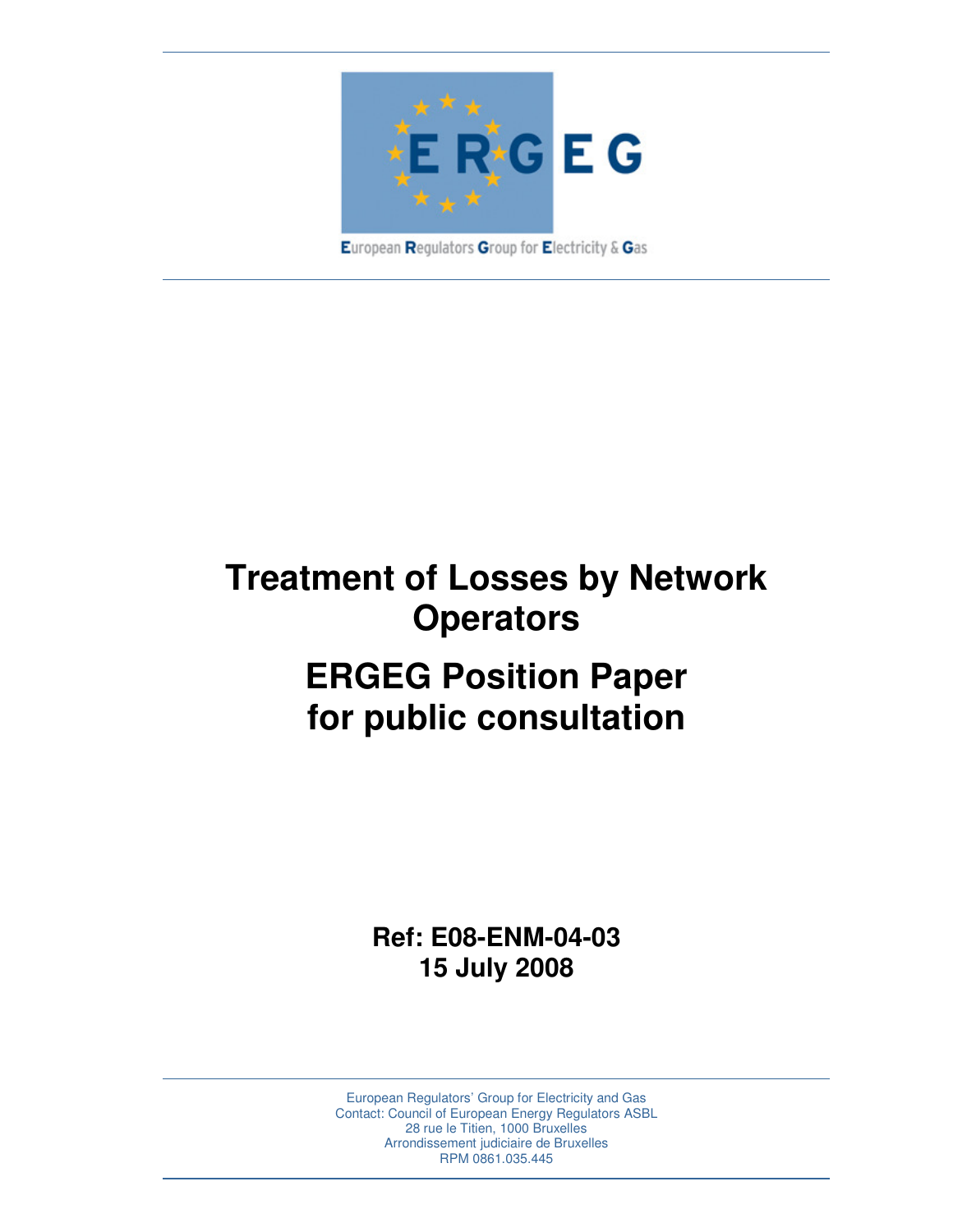

# **Table of Contents**

| 1              |                                                         |  |
|----------------|---------------------------------------------------------|--|
| $\mathbf{2}$   |                                                         |  |
| 3              |                                                         |  |
| 4              |                                                         |  |
| 5              |                                                         |  |
| 6              |                                                         |  |
|                |                                                         |  |
|                |                                                         |  |
|                |                                                         |  |
|                |                                                         |  |
|                |                                                         |  |
|                |                                                         |  |
| $\overline{7}$ | ISSUES OF IMPORTANCE, EVALUATIONS AND RECOMMENDATIONS17 |  |
|                |                                                         |  |
|                |                                                         |  |
|                |                                                         |  |
|                |                                                         |  |
|                |                                                         |  |
|                |                                                         |  |
|                |                                                         |  |
|                |                                                         |  |
|                |                                                         |  |
|                |                                                         |  |
|                |                                                         |  |
|                |                                                         |  |
|                |                                                         |  |
|                |                                                         |  |
|                |                                                         |  |
|                |                                                         |  |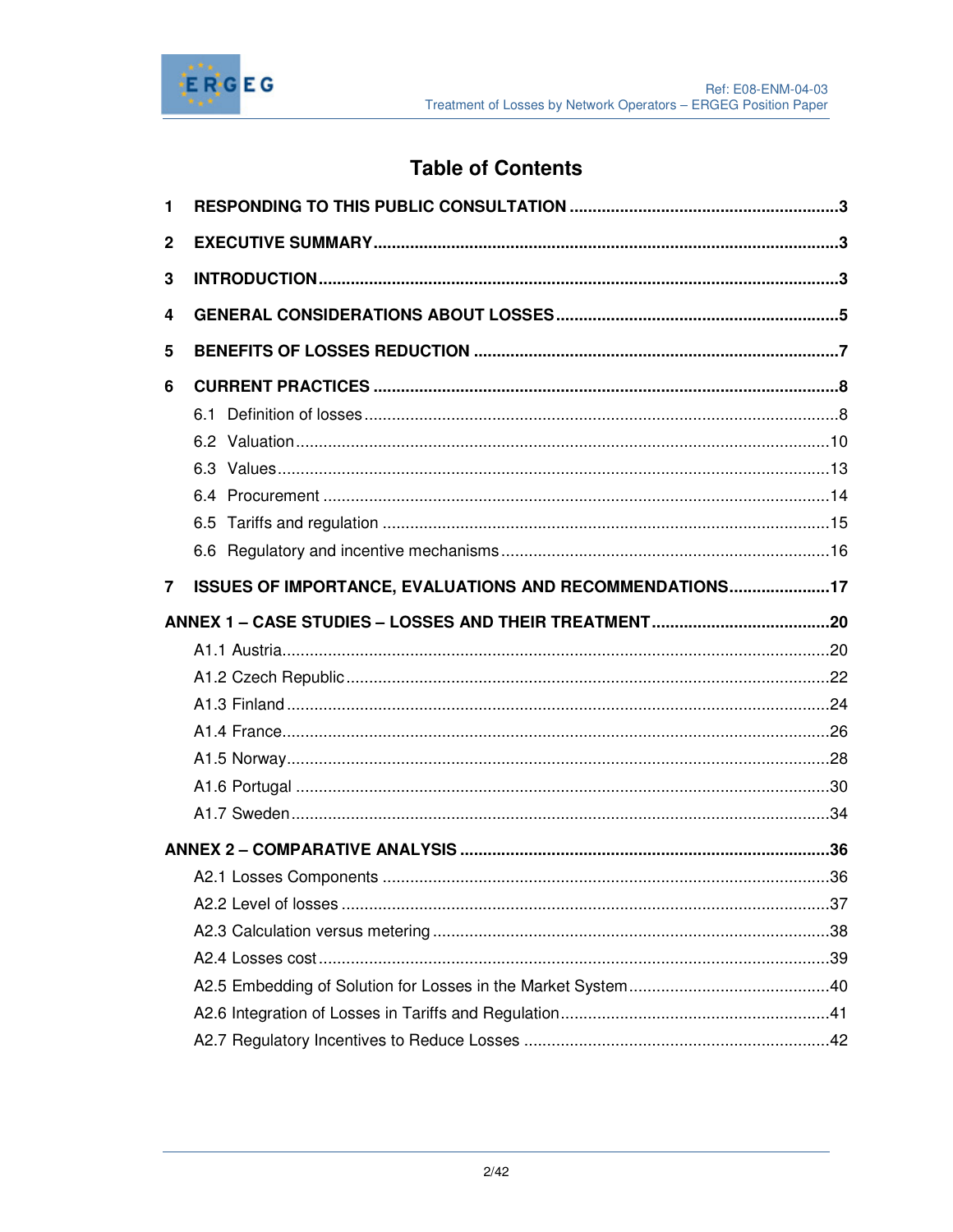

## **1 Responding to this Public Consultation**

ERGEG invites all interested parties to comment on this ERGEG Position Paper.

Following the end of the public consultation period, ERGEG will publish all comments and replies to questions received from stakeholders.

If a respondent would like ERGEG to treat their contribution with confidentiality then this must be explicitly mentioned in their reply. Unless marked as confidential, all responses will be published by placing them on the ERGEG website www.energy-regulators.eu.

Any comments should be received by **30 September 2008** and should be sent by e-mail **losses@ergeg.org** .

Any questions relating to this document should in the first instance be directed to:

 Mrs. Fay Geitona CEER Secretary General Email: fay.geitona@ceer.eu Fax +32 2 788 73 50 Tel. +32 2 788 73 30

## **2 Executive Summary**

ERGEG's analysis of network losses gives an overview of national practices regarding the definition, procurement, financial recovery of network losses and incentives for their reduction. Furthermore, it shows the actual practices regarding network losses in Europe by means of representative case studies from some Member States and comparative analysis.

In addition, relevant features that need to be tackled in order to promote a level-playing field in the treatment of losses at a European-wide level have been discussed. To this end, some questions are presented to stakeholders during this public consultation.

This document and the public consultation will serve as the background for further discussions and the development of Guidelines of Good Practice on losses, which will serve as the basis for future more detailed technical rules and / or codes according to the proposed amended Regulation 1228/2003.

## **3 Introduction**

Losses in electricity networks are a significant part of the overall losses in the electric power system. A reduction of network losses would make an important contribution to the EU's plan to increase energy efficiency in electricity supply. Furthermore, the following policy issues call for appropriate treatment of losses and adequate incentives for the TSOs and DSOs to do so: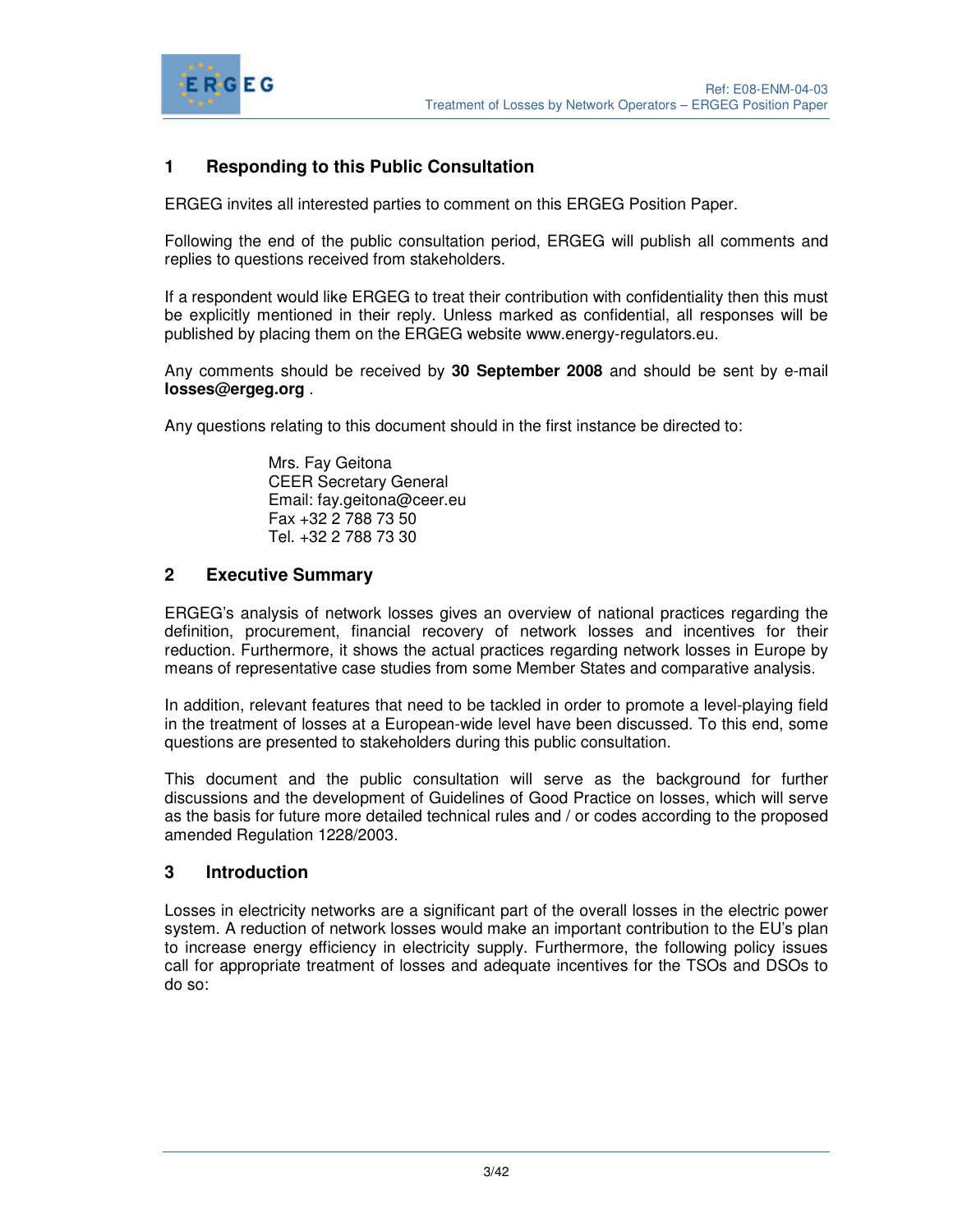



 $\ddot{ }$ 

- Priority for energy efficiency improvements in general and reduction of electrical losses in particular, within the scope of the Energy Efficiency Directive 2006/32/EC;
- Green Paper<sup>1</sup> and request to ERGEG by the EC in 2006 to work on network losses;
- 3rd package proposal to amend Regulation 1228/2003, with Article 2c 3(k) where detailed technical and market codes are required for energy efficiency regarding electricity networks.

ERGEG has analysed the national practices and experiences of the Member States concerning network losses, as a first step, to find out the present status of this issue. As a second step, a report will be delivered on options for adequate incentives for the network operators and network users for the adequate treatment and methodologies for the consideration and reduction of losses in the transmission and distribution networks.

An analysis of national practices will cover aspects of network losses such as:

- **Definitions:** There is no common definition of losses within the EU. This leads to a situation where different definitions in the Member States exist. It is obvious that technical losses are the main part of network losses but there are Member States where non-technical losses like theft or non-metered consumption are included in the losses. A comparison of network losses needs a common definition of losses.
- **Calculation methodologies:** The definition of network losses is very complicated, because losses have to be calculated and cannot be measured in most cases. The measurement of network losses would only be possible in networks with continuous metering of all consumption and generation, which is not currently the case, especially in distribution networks. As network losses must be calculated, a comparison of network losses must also include an overview of the different calculation methodologies in the Member States. It is also of relevance at which voltage levels it is possible to measure network losses.
- **Procurement of network losses:** Directive 2003/54/EC obliges network operators to procure the energy they use to cover network losses according to transparent, nondiscriminatory and market-based procedures, whenever they have this function. In many Member States, network operators are responsible for the procurement of energy for losses, but it is also possible to oblige the suppliers to cover the losses. In these cases, there is no need for a separate procurement system for network losses.
- **Consideration of costs in the tariff system:** In many Member States, there are separate network tariff components for losses, whereas in some Member States losses are included in a common network tariff.

<sup>&</sup>lt;sup>1</sup> Green Paper on "A European Strategy for Sustainable, Competitive and Secure Energy" [COM(2006)105], March 2006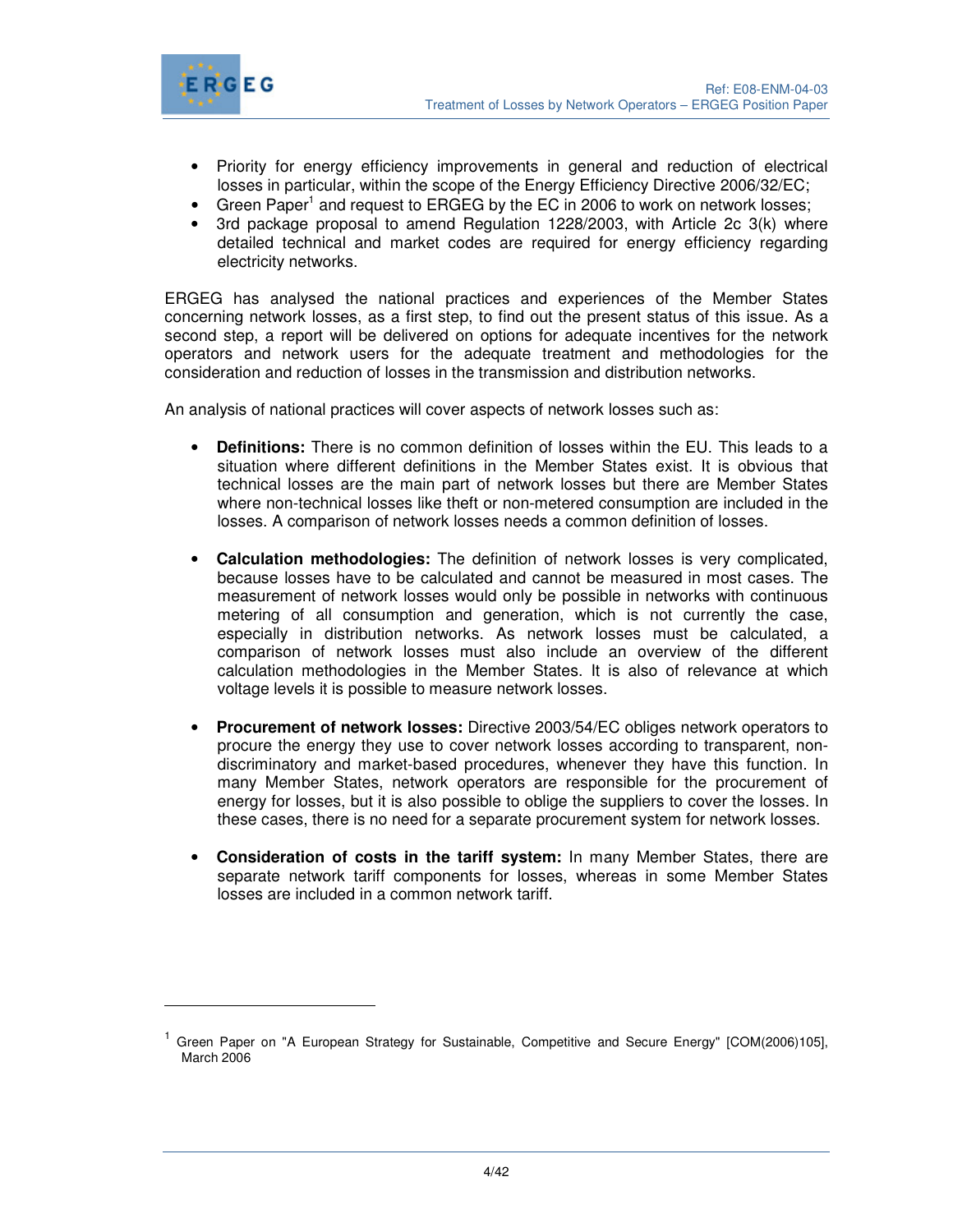

 $\ddot{ }$ 

• **Regulatory incentives for the reduction of losses:** Energy efficiency is an issue of increasing importance. Therefore, an incentive for taking measures to reduce losses should be provided to network operators. There are also different approaches for such incentives and these have to be compared.

ERGEG's analysis of network losses gives an overview of national practices regarding the definition, procurement and financial recovery of network losses as well as on incentives for their reduction. Furthermore, it shows the best practices on network losses in Europe, by means of representative case studies from some Member States.

The analysis can serve as background for further discussions and the development of Guidelines of Good Practice on losses. The scope of the future Guidelines on Energy Efficiency in Electricity will be defined depending on the outcome of the ongoing ERGEG work on network losses mentioned above, on the implementation of the Directive on Energy End-Use Efficiency and Energy Services and other related issues, notably the "Green Package"<sup>2</sup>.

## **4 General considerations about losses**

Power losses can be broadly defined as the difference between the amount of electricity entering the transmission system and the aggregated consumption registered at end-user meter points. From an operational point of view, electricity losses are an unavoidable cost of the transfer of energy across electricity transmission and distribution networks which need to be appropriately tackled, as they impose an additional demand and energy load on the system.

Power losses in electrical systems can be categorised in several ways according to the different sources they stem from. Conventionally, losses are broken down into technical (or physical) and non-technical (or commercial) losses. The former are the result of the inherent resistance of electrical conductors, which causes electric energy to be transformed to heat and noise whenever current flows through them. The latter have to do with those units that are delivered for consumption but which are not paid for as a consequence of a wide variety of factors ranging from theft and non-registered consumptions to differences in billing and metering.

Additionally, categorising on the basis of the type of network where losses occur, we can distinguish between transmission and distribution losses. The measurement of losses is dependent on the voltage level of the network. In particular, transmission losses (in higher voltage networks) are accurately measured by means of continuous metering. On the other hand, distribution losses (in lower voltage networks) are estimated, with a degree of uncertainty, with register metering procedures.

Losses result in considerable financial and environmental costs. It should be noted that power losses in transmission and distribution networks may account for up to 10-15% of the total amount of electricity produced. The costs related to these losses are borne by final

<sup>&</sup>lt;sup>2</sup> On 23 January 2008, the European Commission published a package of Climate Action proposals, http://ec.europa.eu/energy/energy\_policy/index\_en.htm.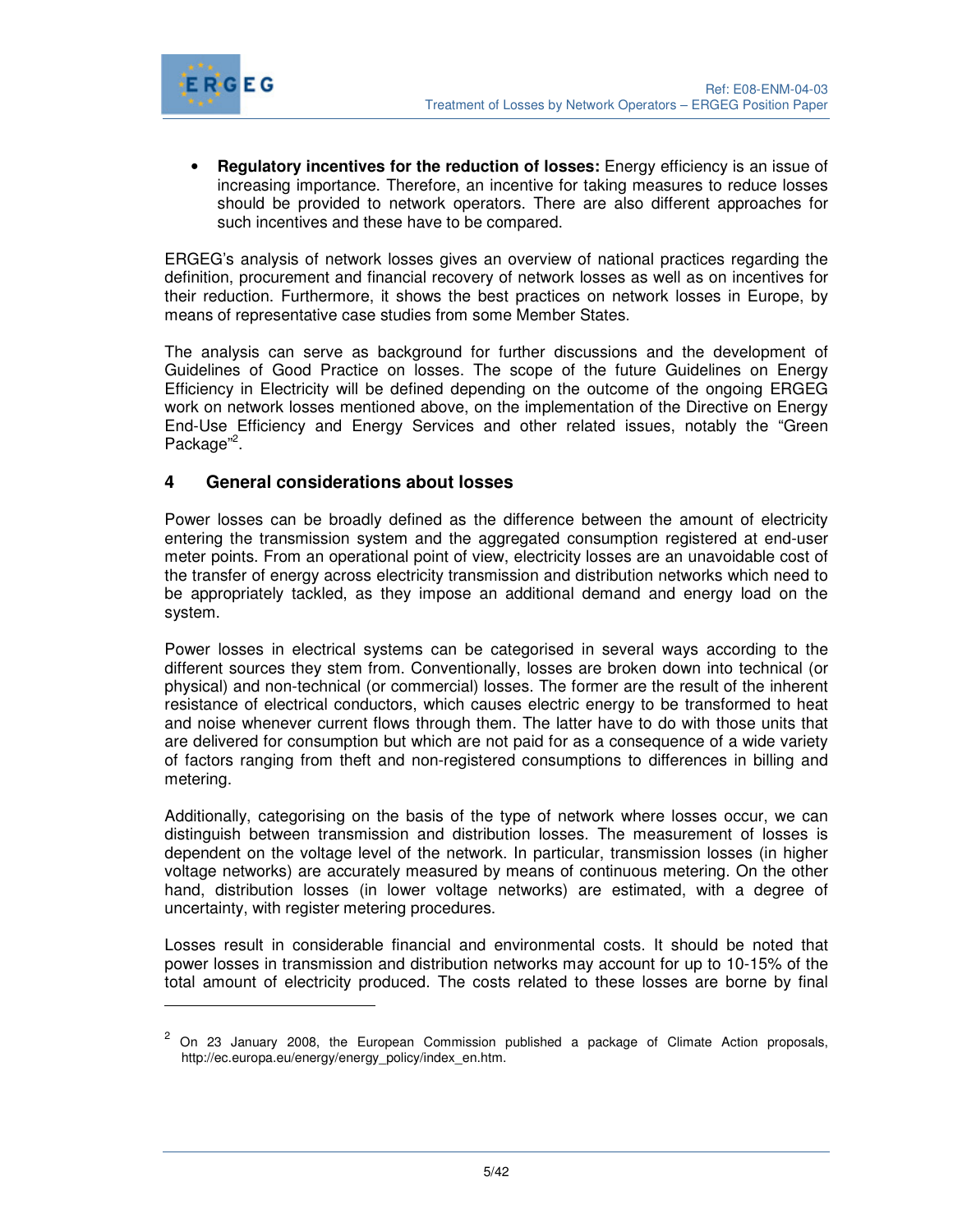

-

customers, as they are obliged to pay for an energy supply that includes the load of energy that is 'lost' and, therefore, not consumed.

The environmental impact of losses is borne by society as a whole, as a result of the emission of air pollutants associated with the additional generation that is needed to cover losses. Therefore, the objective of the regulatory treatment of losses is twofold: on the one hand, to protect the interest of customers and on the other hand, to promote the efficiency of the network system.

In order to keep losses at a low and reasonable level, regulators have designed incentive mechanisms which deliver rewards (or penalties) for network operators whenever losses are below (or above) a pre-set target level. These mechanisms are justified by the fact that network operators have, to some extent, the ability to control losses since they are responsible for several activities such as network design, maintenance and investment decisions regarding the installation of grid elements that play a significant role in the determination of losses. Therefore, it is important to ensure that network operators face adequate incentives so that they make an appropriate effort on evaluating the costs and benefits of reducing losses and, hence, optimise the level of losses in the most efficient way.

By contrast, there are a number of external factors with significant influence on the level of losses. In particular, the geographical size of the market as well as the number and degree of dispersion of customers connected to distribution networks are important driving factors which cannot be modified.

Due to its complexity, the treatment of losses is also deeply related to other regulatory and operational issues, such as energy efficiency schemes, infrastructure planning and network reconfiguration, that are far beyond the scope of this document. Generally, it should be stated that losses are proportional to the amount of energy that is delivered, the distance between generation and consumption, and inversely related to the voltage level of the network. Consequently, any measures or actions focused on reducing or smoothing the demand for energy, (re)locating generation plants closer to demand, and upgrading the voltage level of the network, will have a positive impact on losses.

From European Commission's point of view, the treatment of losses is a key topic which needs to be addressed in order to achieve energy efficiency improvements in electricity networks. This objective is explicitly set<sup>3</sup> as one of the tasks of the future European Network of Transmission System Operators (ENTSO) for Electricity in the legislative proposal for a Third Energy Package published on the 19 September 2007<sup>4</sup>.

Remarkably, to-date there have been no formal attempts to harmonise the treatment of network losses at a pan-European level. However, several analyses of losses have been carried out within the scope of benchmarking studies of electricity transmission tariffs prepared by the European Commission, the European Transmission System Operators

<sup>&</sup>lt;sup>3</sup> Article 2c 3k) of COM (2007)531, Proposal for Amending Regulation (EC) Nº 1228/2003 on conditions for access to the network for cross-border exchanges in electricity.

<sup>&</sup>lt;sup>4</sup> In addition, following the publication of the Green Paper, the EC requested that ERGEG work on network losses, within the scope of the Energy Efficiency Directive 2006/32/EC.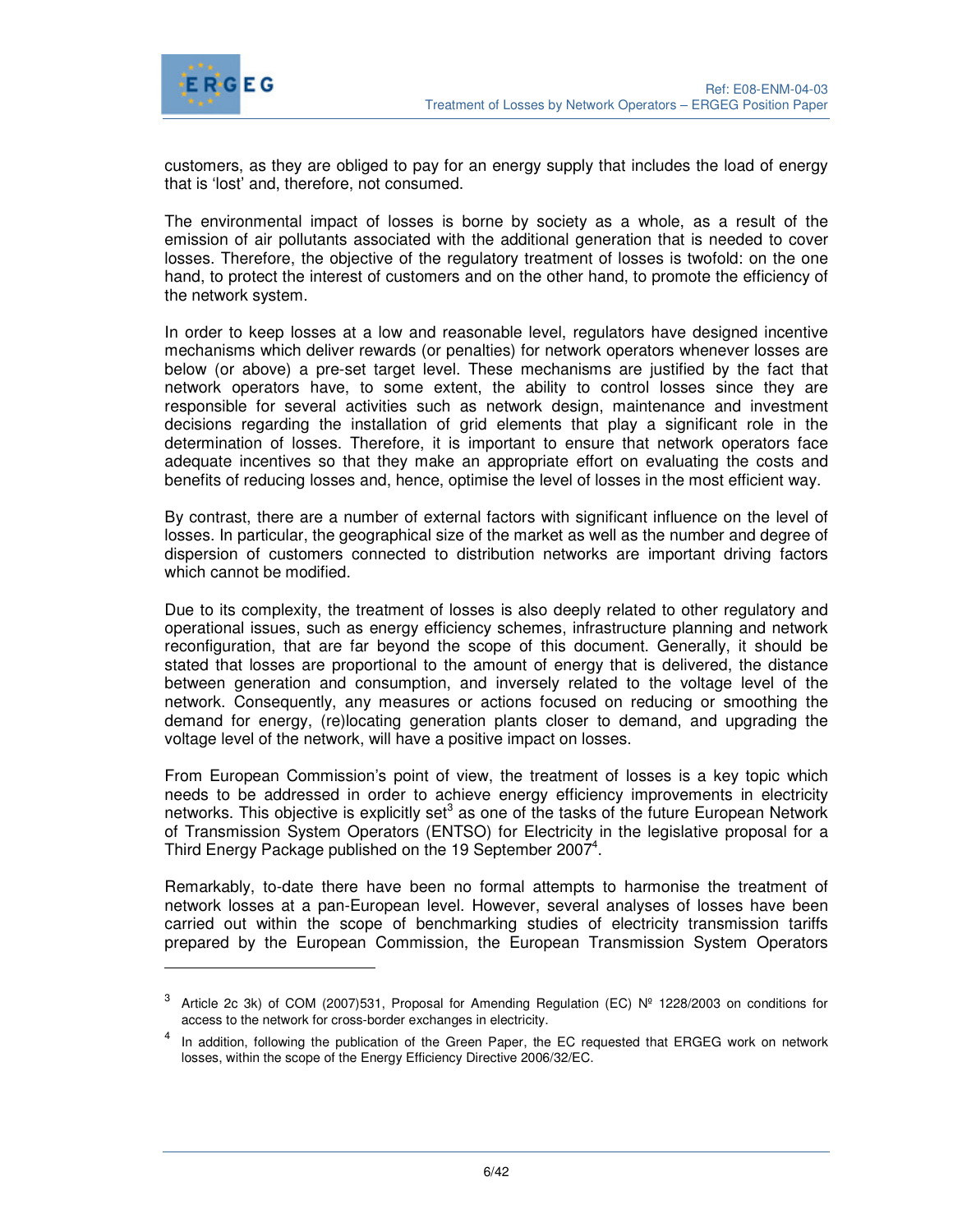

(ETSO) and the Council of European Energy Regulators (CEER)/European Regulators' Group for Electricity and Gas  $(ERGEG)^5$ .

Any attempt devoted to promoting a level-playing field for the treatment of losses at European level must consider the legal, economic and technical aspects of losses. For this reason, a close cooperation among all interested/affected parties (including the EC, national governments, national regulatory authorities and transmission and distribution network operators) is necessary in order to achieve a satisfactory outcome.

The preliminary analysis carried out by ERGEG, in order to set the stage for this discussion paper, has focused on several features regarding current practices in a sample of seventeen EU countries and Norway<sup>6</sup>. Namely, definitions of losses, valuation methods, recorded values, procurement, tariffs and regulation, and incentive mechanisms have been analysed.

After studying national practices throughout Europe, a selection of case studies was identified. Austria, Czech Republic, Finland, France, Norway, Portugal and Sweden were highlighted as being representative of the different regulatory models currently available.

The treatment of losses across Europe differs significantly from country to country. For benchmarking purposes, this situation hinders the comparative analysis of national figures, the suitability of certain procurement procedures and the effectiveness of regulatory incentive mechanisms.

## **5 Benefits of losses reduction**

-

The losses in transmission and distribution networks have a significant influence on the efficiency of the whole electricity supply system. The comparison of the actual losses in chapter 6.3 shows that for several Member States the average losses in transmission networks are between 1% and 2.6 % and the losses in distribution networks are between 2.3% and 11.8%. Although there are different definitions of losses and different approaches according to the reference values for the losses (energy output or input of the grid), it is clear that a reduction of losses can lead to an extensive increase in the efficiency of transmission and distribution.

The collected figures show that, in particular, some new Member States have much higher losses at the distribution level than the other Member States. The reason for that could be the actual condition of the networks with relatively small cross-sections of the lines together with a higher-than-average amount of non-technical losses, e. g. from unmetered consumption, metering errors and theft.

Depending on the mechanism for covering the losses, the costs for technical losses have to be covered by the network customers with correctly metered consumption. The identification

<sup>5</sup> e.g. CEER Tariff Task Force, Tariff Harmonisation and Long Term Locational Signals, Report 15.7.2003, Consult Study for EC, Benchmark of Electricity Transmission Tariffs, October 2002 and ETSO overview of Transmission Tariffs in Europe: Synthesis 2005, 2006 and 2007.

<sup>&</sup>lt;sup>6</sup> Austria, Czech Republic, Denmark, Finland, France, Greece, Hungary, Italy, Luxembourg, Norway, Poland, Portugal, Romania, Slovakia, Spain, Sweden and United Kingdom.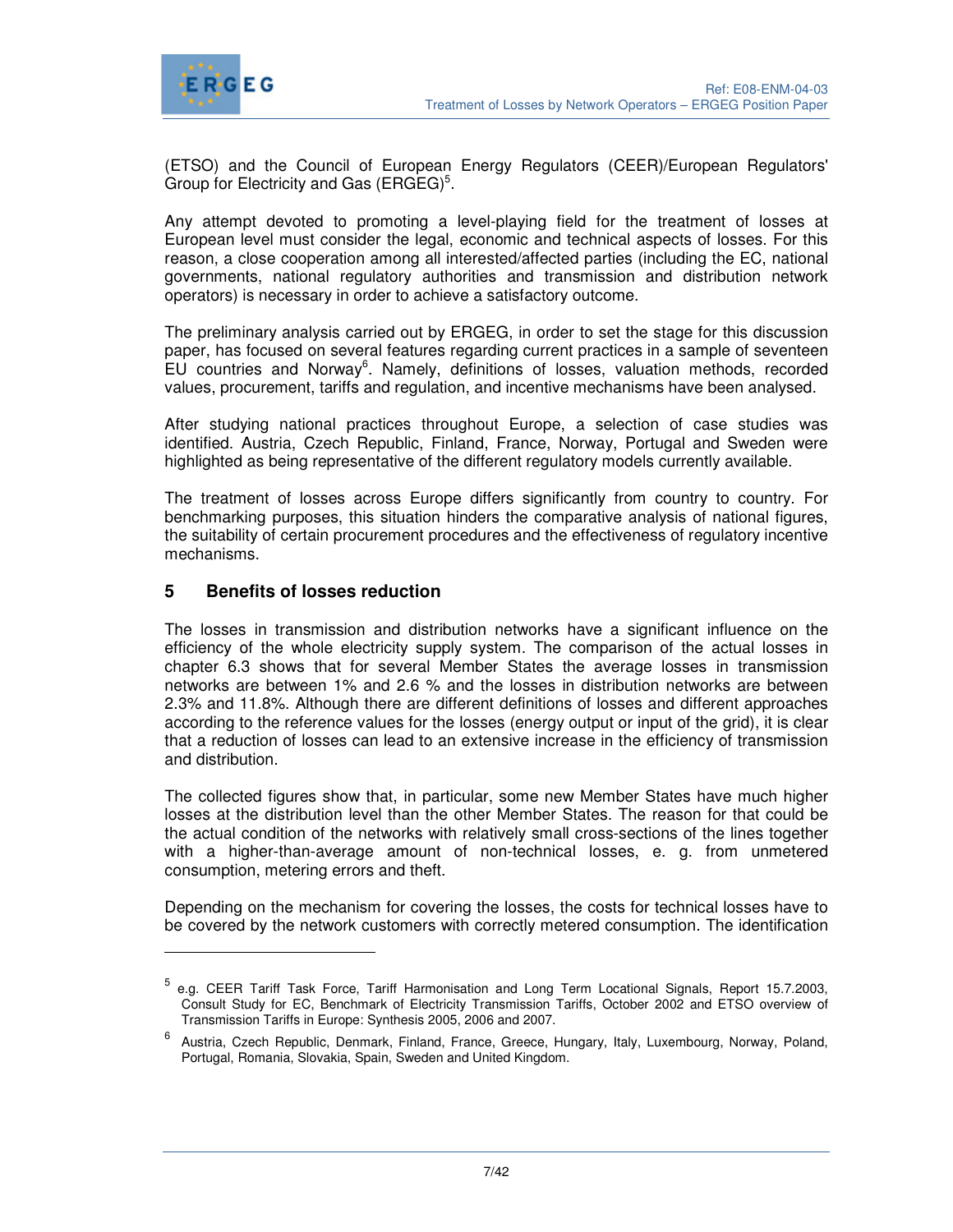

and reduction of non-technical losses and the installation of meters to all consumers helps to ensure that the actual amount and costs of technical losses can be charged to the customers (or suppliers) in a cost-reflective and fair way. The reduction of non-technical losses leads to non-discriminatory treatment of all customers according to the cost coverage for network losses.

The reduction of technical losses is also of high importance. The amount of technical losses can be influenced by the network operators, at least in the medium term, by appropriate investments in the networks. This is the basis for the implementation of incentive mechanisms for the reduction of losses which support network operators in these efforts. The pre-condition for these incentive mechanisms is that they have overall positive effects. This implies that the investments in the networks to reduce the losses must be lower than the costs of the technical losses. In such a case, the network operator will be able to invest as long as the marginal costs for the reduction of losses align with the marginal costs of network losses.

The reduction of losses in general brings benefits to the whole electricity supply system. It leads to fair cost coverage for losses and to advancements in the transmission and distribution systems. Furthermore, the reduction of losses supports the efforts of the Green Paper to reach the targets of the Energy Efficiency Directive 2006/32/EC.

All in all, regulators must consider an appropriate treatment of losses and implement adequate incentives such that transmission system operators (TSOs) and distribution system operators (DSOs) act efficiently with regard to the priority placed on energy efficiency improvements in general and the reduction of network losses in particular.

## **6 Current practices**

This section is based on an internal questionnaire completed by national regulatory authorities and it describes the current practices related to treatment of losses by network operators regarding the following relevant issues:

## **6.1 Definition of losses**

This section is aimed at providing a brief overview of the definition of power losses and current regulatory practices throughout Europe.

Power losses is quite a broad term, commonly defined as the difference between the amount of electricity entering the transmission system and the aggregated consumption registered at end-user meter points.

From an operational point of view, electricity losses are an unavoidable cost of the transfer of energy across electricity transmission and distribution networks which need to be appropriately tackled, as they impose an additional demand and energy load on the system.

In order to ease the analysis and properly account for the different sources of this phenomenon, power losses in electrical systems are conventionally broken down into two categories:

- Technical losses
- Non-technical losses.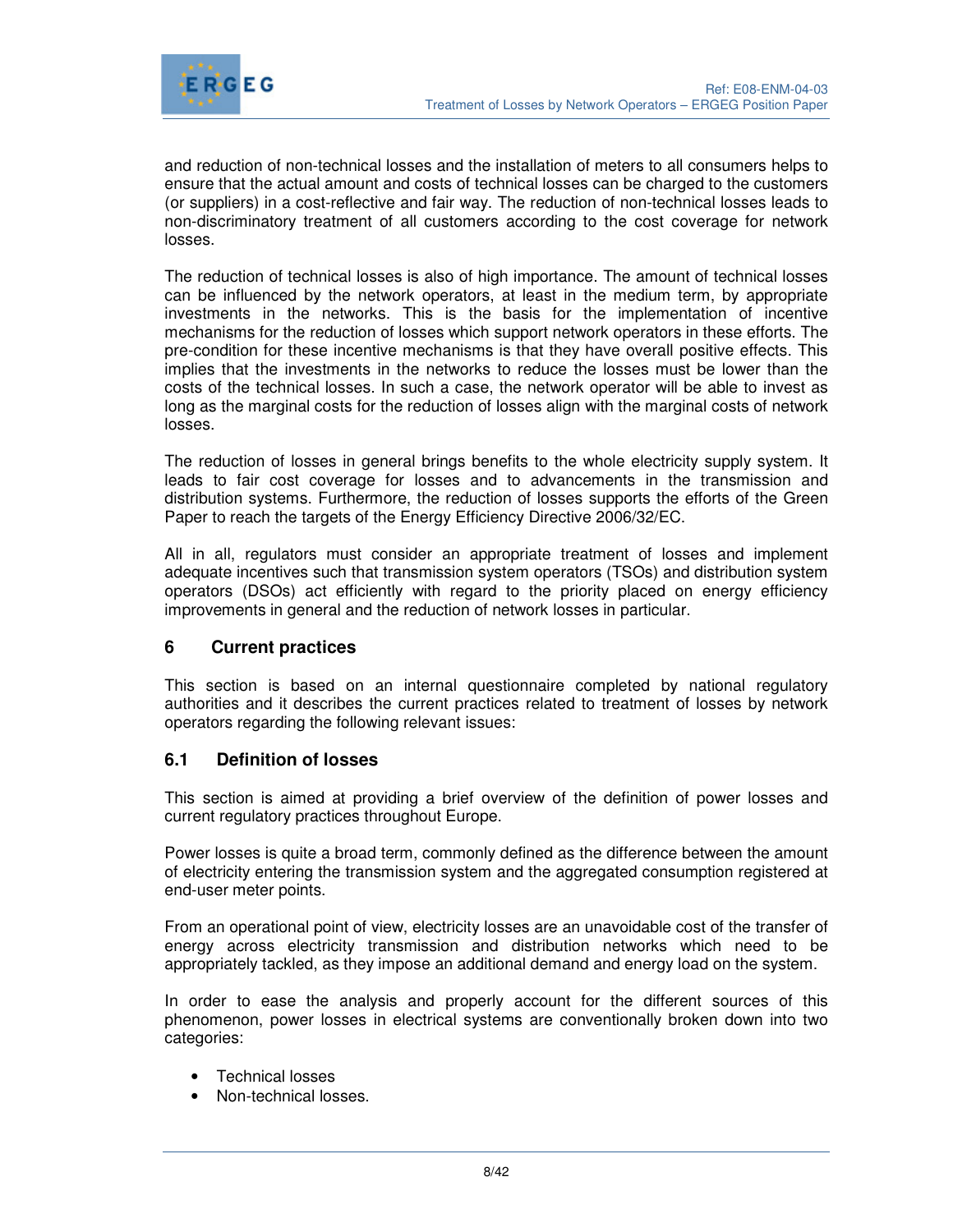



Technical losses are the result of the inherent resistance of electrical conductors, which causes electrical energy to be transformed to heat and noise whenever current flows through them. The loss of energy stemming from the dissipation of heat in electrical networks (lines, cables, transformers and other elements of the grid) is usually referred to as 'physical (or ohmic) losses'.

Technical losses vary with the level of utilisation of the network capacity, i.e. the quantity of electricity being transmitted/distributed. In particular, they are proportional to the square of the current. As a result, transmission networks experience a lower level of losses because at higher voltages a lower current is required to transmit the same amount of electric energy. Conversely, distribution networks (at lower voltages) are subject to a higher level of losses. Additionally, technical losses are also dependent on the length and the cross section of the network line.

Within technical losses, transmission losses can be more accurately estimated than distribution losses (see section 6.2 Valuation).

On the other hand, non-technical losses comprise electricity that is delivered mostly for consumption but which is not paid for. They are mainly caused by in-house consumption (also known as "hidden" losses); the illegal abstraction of electricity (energy theft); nonmetered supplies (such as public lighting); as well as errors in metering, billing and data processing. Additionally, there are errors resulting from the time-lag between meter readings and statistical calculations. Non-technical losses are also referred to as 'black losses' or 'commercial losses', since they are socialised and not directly charged by suppliers or distribution companies.

"Hidden" non-technical losses are typically associated to in-house consumption, but also to electricity consumed in order to cool transformers, and operate the control system. Energy theft consists of tampering with meters and illegal connections. It is difficult to gauge the exact extent of this type of losses as a large proportion of it is likely to go undetected.

Regarding non-metered supplies, public lighting is a prominent case. For practical reasons, the consumption of this type of electrical installations is usually calculated by means of equipment inventories, estimated usage or known hours of operation. However, these procedures turn out to be rather inaccurate.

Last, but not least, differences in metering, billing and data processing basically account for the remaining non-technical losses. These errors are responsible for hampering the estimation of non-technical losses (as they may eventually lead to an over-reporting of consumption).

Figure I summarises the categorisation of losses stated above.

As a consequence of the wide range of sources for power losses, current regulatory definitions of this term vary significantly from country to country. For benchmarking purposes, this circumstance seriously hinders the analysis of percentages of losses across countries (see section 6.3 Values).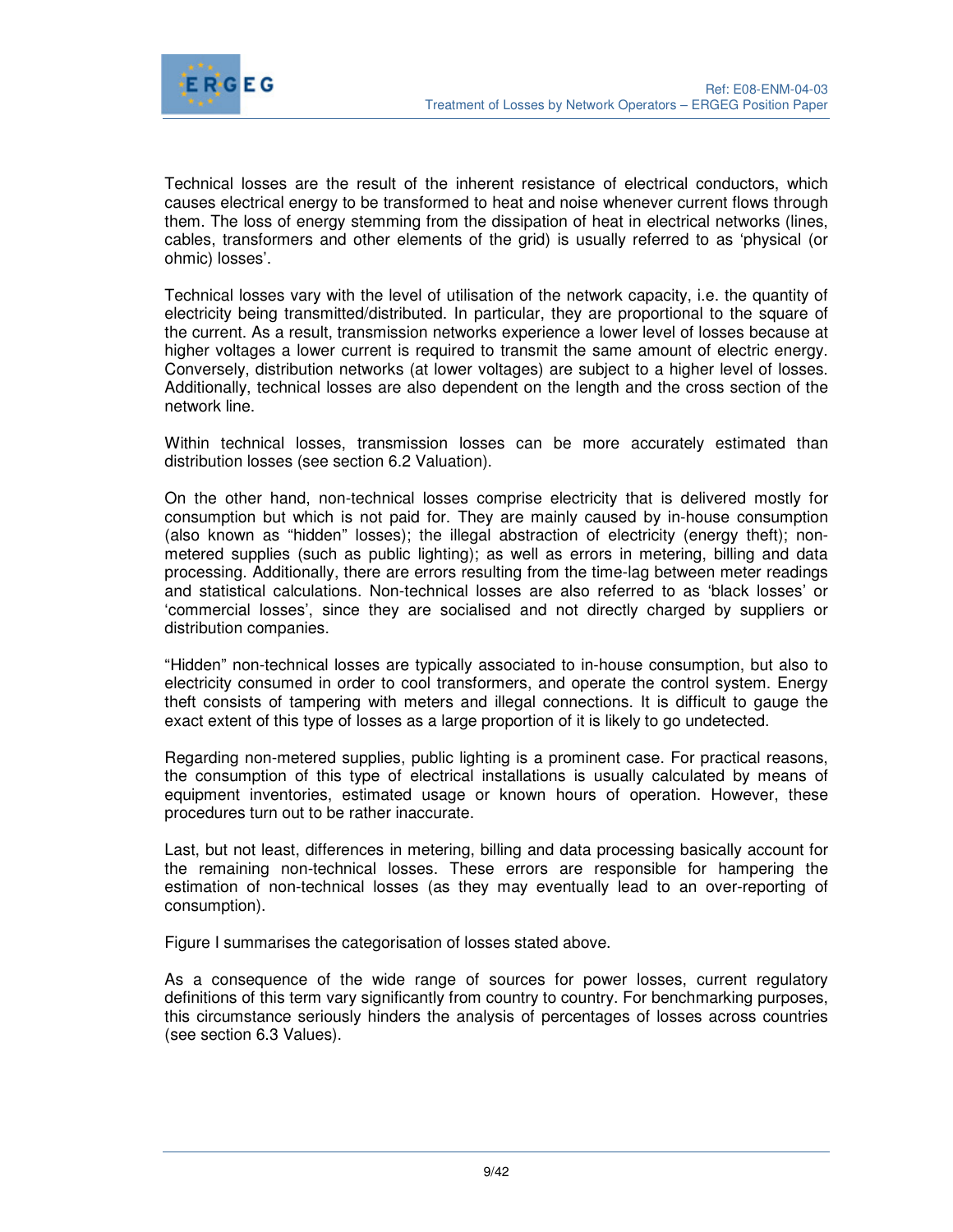

Table I summarises the answers submitted by seventeen European countries (Austria, Czech Republic, Denmark, Finland, France, Greece, Hungary, Italy, Luxembourg, Norway, Poland, Portugal, Romania, Slovakia, Spain, Sweden and United Kingdom) in a questionnaire on losses and their treatment launched by ERGEG in 2007 (see Appendix 1).

| <b>Power</b>  | <b>Technical</b>                      | <b>Transmission</b><br><b>Losses</b> | T&D<br><b>Network</b> | Physical                                                         |              |
|---------------|---------------------------------------|--------------------------------------|-----------------------|------------------------------------------------------------------|--------------|
|               | <b>Losses</b>                         | <b>Distribution</b>                  | <b>Losses</b>         | Losses                                                           |              |
| <b>Losses</b> |                                       | <b>Losses</b>                        |                       | "Hidden" Non-technical Losses                                    |              |
|               | <b>Non-Technical</b><br><b>Losses</b> |                                      |                       | <b>Commercial</b>                                                | <b>Theft</b> |
|               |                                       |                                      | <b>Losses</b>         | Non-metered Public Lighting                                      |              |
|               |                                       |                                      |                       | Others (differences in metering,<br>billing and data processing) |              |

Figure 1 – Categorisation of losses

. For the sake of comparability, power losses are divided into the following five classes:

- a) Physical losses in transportation/distribution of electricity
- b) "Hidden" non-technical losses (e.g. in-house consumption)
- c) Thefts
- d) Non-metered public lighting
- e) Others (e.g. metering errors)

Remarkably, most countries show certain symmetry within their definitions for transmission and distribution losses. In addition, the whole set of countries under analysis agrees to account for physical losses.

However, regarding non-technical losses, the exercise reveals a noteworthy heterogeneity in the definitions. Overall, the vast majority of the countries considered broadly account for physical losses, thefts and metering errors in their regulation, since there is no remedy to prevent it.

## **6.2 Valuation**

This section gives information about the ex-post valuation of the losses in the transmission and distribution European electricity networks.

Losses are calculated for each voltage level. The valuation methodology depends on the metering equipment.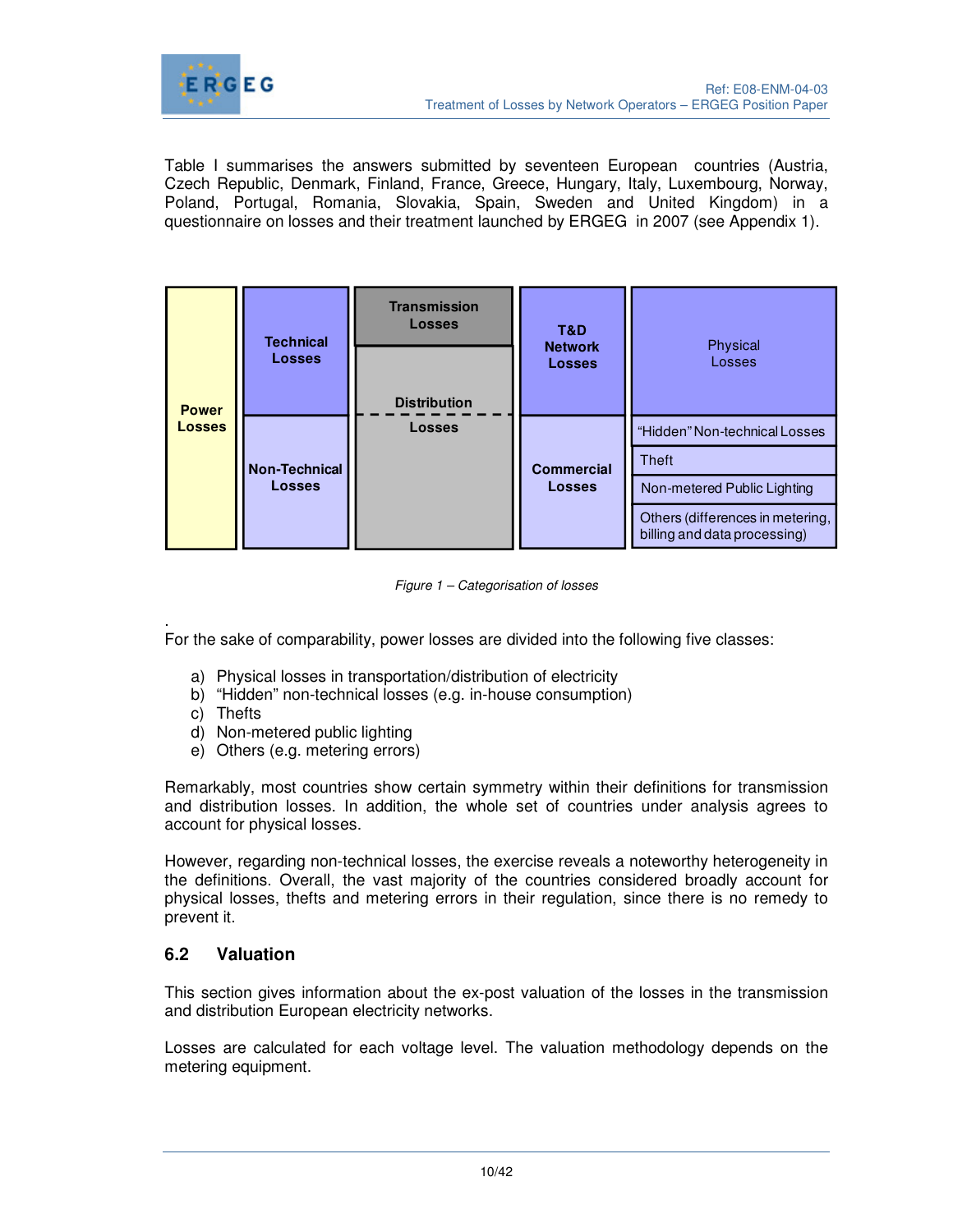



 $\ddot{ }$ 

| Nr.<br>Crt. | Country        | Operator<br><b>Type</b> | a. Physical losses in<br>electricity | b.  "hidden" non-<br>transport/distribution of technical losses (e.g. in not be mixed with public lighting<br>house consumption -<br>electricity consumption<br>to cool the transformer,<br>control system<br>operation, etc) | losses) | c.  theft (should d.  non-metered<br>(street lamps) | e.  others<br>(please<br>specify) | <b>Comments</b>                                                                                                                                                                                                                                                                        |
|-------------|----------------|-------------------------|--------------------------------------|-------------------------------------------------------------------------------------------------------------------------------------------------------------------------------------------------------------------------------|---------|-----------------------------------------------------|-----------------------------------|----------------------------------------------------------------------------------------------------------------------------------------------------------------------------------------------------------------------------------------------------------------------------------------|
| 1.          |                | <b>TSO</b>              | ٧                                    | ٦                                                                                                                                                                                                                             |         |                                                     |                                   |                                                                                                                                                                                                                                                                                        |
|             | Austria        | DO                      | ٦                                    |                                                                                                                                                                                                                               | ٦       |                                                     |                                   |                                                                                                                                                                                                                                                                                        |
| 2.          | Czech Republic | <b>TSO</b>              | ٧                                    |                                                                                                                                                                                                                               | V       | V                                                   | V                                 | Total losses consist of mainly<br>technical losses in the grids (lines<br>and transformers) + other non-                                                                                                                                                                               |
|             |                | DO                      | ٦                                    | V                                                                                                                                                                                                                             | V       | V                                                   | V                                 | technical losses (non-metered<br>consumption, undetected theft etc.)                                                                                                                                                                                                                   |
| 3.          | Denmark        | <b>TSO</b>              | V                                    |                                                                                                                                                                                                                               |         |                                                     |                                   | Transmission losses consist of<br>technical losses in the grids (lines,<br>cables and transformers)                                                                                                                                                                                    |
|             |                | DO                      |                                      |                                                                                                                                                                                                                               |         |                                                     |                                   | No answer                                                                                                                                                                                                                                                                              |
| 4.          | Finland        | <b>TSO</b>              |                                      |                                                                                                                                                                                                                               |         |                                                     |                                   | include metering errors                                                                                                                                                                                                                                                                |
|             |                | DO                      |                                      |                                                                                                                                                                                                                               |         |                                                     |                                   | include metering errors                                                                                                                                                                                                                                                                |
|             |                | <b>TSO</b>              |                                      |                                                                                                                                                                                                                               | V       |                                                     |                                   | Theft (non technical losses)<br>according to 2 b.                                                                                                                                                                                                                                      |
| 5.          | France         | <b>DO</b>               |                                      |                                                                                                                                                                                                                               |         |                                                     | V                                 | Public lighting is partially included in<br>losses. The cities pay public lighting<br>according to a profile. The<br>differences between the real lamps<br>consumption and this template are<br>part of losses. Losses include<br>metering errors and theft (non<br>technical losses). |
| 6.          | Greece         | <b>TSO</b>              | ٦                                    |                                                                                                                                                                                                                               |         |                                                     |                                   |                                                                                                                                                                                                                                                                                        |
|             |                | <b>DO</b>               |                                      |                                                                                                                                                                                                                               | N       |                                                     |                                   | Further investigation is needed on in<br>house consumption                                                                                                                                                                                                                             |
| 7.          | Hungary        | <b>TSO</b>              |                                      |                                                                                                                                                                                                                               | Ń       |                                                     |                                   | Commercial losses included                                                                                                                                                                                                                                                             |
|             |                | DO                      |                                      |                                                                                                                                                                                                                               | ٦       |                                                     | ٦                                 | Commercial losses included                                                                                                                                                                                                                                                             |
| 8.          | Italy          | <b>TSO</b>              |                                      |                                                                                                                                                                                                                               |         |                                                     |                                   | Include metering errors                                                                                                                                                                                                                                                                |
|             |                | <b>DO</b>               | ٦                                    |                                                                                                                                                                                                                               |         |                                                     |                                   | Include metering errors                                                                                                                                                                                                                                                                |
| 9.          | Luxembourg     | <b>TSO</b><br>DO        | V                                    |                                                                                                                                                                                                                               |         |                                                     |                                   |                                                                                                                                                                                                                                                                                        |
|             |                | <b>TSO</b>              | N                                    |                                                                                                                                                                                                                               |         |                                                     |                                   | include metering errors                                                                                                                                                                                                                                                                |
| 10.         | Norway         | DO                      | V                                    |                                                                                                                                                                                                                               | V       |                                                     | V                                 | include metering errors                                                                                                                                                                                                                                                                |
|             |                | <b>TSO</b>              | V                                    |                                                                                                                                                                                                                               |         |                                                     |                                   |                                                                                                                                                                                                                                                                                        |
| 11.         | Poland         | DO                      | ٦                                    |                                                                                                                                                                                                                               |         |                                                     |                                   | Include metering errors                                                                                                                                                                                                                                                                |
| 12.         | Portugal       | <b>TSO</b>              | V                                    |                                                                                                                                                                                                                               | V       |                                                     | V                                 | In-house consumptions are<br>measured and paid by regular tariffs                                                                                                                                                                                                                      |
|             |                | DO                      | V                                    |                                                                                                                                                                                                                               | V       |                                                     | V                                 | as any other normal consumption.<br>Include metering errors                                                                                                                                                                                                                            |
| 13.         | Romania        | <b>TSO</b>              | V                                    |                                                                                                                                                                                                                               | V       |                                                     | V                                 | Losses include the difference<br>between estimated consumption and<br>the achieved one for non metered                                                                                                                                                                                 |
|             |                | DO                      | ٦                                    |                                                                                                                                                                                                                               | V       |                                                     | V                                 | public lighting.<br>Include metering differences                                                                                                                                                                                                                                       |
|             |                | <b>TSO</b>              | V                                    |                                                                                                                                                                                                                               | N       |                                                     | V                                 | Include metering differences                                                                                                                                                                                                                                                           |
| 14.         | Slovakia       | DO                      |                                      |                                                                                                                                                                                                                               |         |                                                     |                                   | Include metering differences                                                                                                                                                                                                                                                           |
| 15.         | Spain          | <b>TSO</b>              | V                                    |                                                                                                                                                                                                                               |         |                                                     |                                   |                                                                                                                                                                                                                                                                                        |
|             |                | DO                      | ٦l                                   |                                                                                                                                                                                                                               | V       |                                                     | V                                 |                                                                                                                                                                                                                                                                                        |
| 16.         | Sweden         | <b>TSO</b>              | V                                    |                                                                                                                                                                                                                               |         |                                                     |                                   |                                                                                                                                                                                                                                                                                        |
|             |                | DO                      |                                      |                                                                                                                                                                                                                               |         |                                                     |                                   | Include metering errors                                                                                                                                                                                                                                                                |
| 17.         | United Kingdom | <b>TSO</b>              | V                                    |                                                                                                                                                                                                                               | N       |                                                     |                                   |                                                                                                                                                                                                                                                                                        |
|             |                | DO                      |                                      |                                                                                                                                                                                                                               |         |                                                     |                                   |                                                                                                                                                                                                                                                                                        |

At the voltage levels where every connection point is subject to continuous<sup>7</sup> metering, losses are calculated by hourly energy balance (difference between injections and withdrawals). This is usually the case at high voltage levels or transmission networks. Continuous metering leads to an accurate valuing of the losses at high voltage levels (transmission networks).

 $7$  Continuous metering: the energy is metered continuously by short intervals of time and the hourly load curve is available.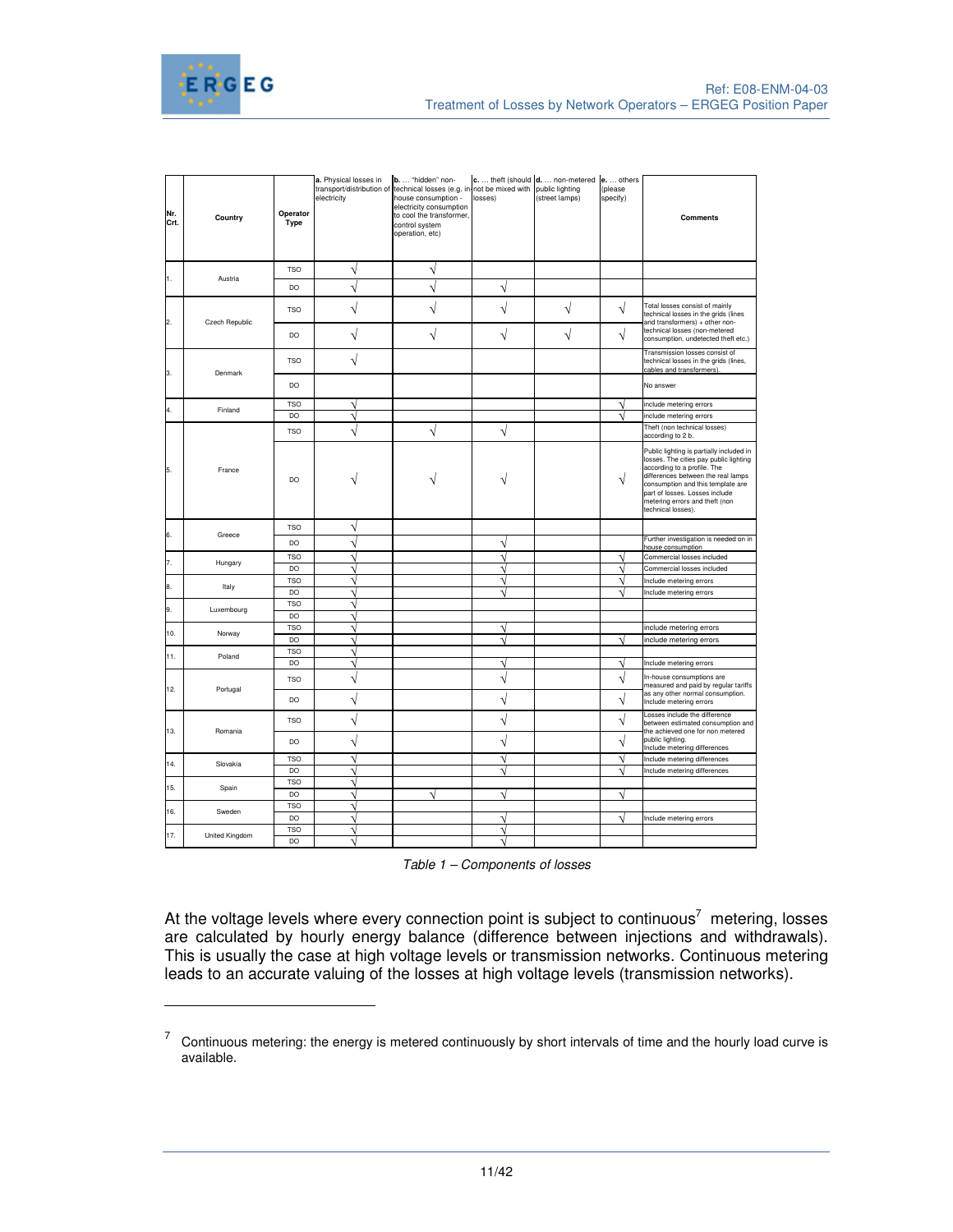

 $\ddot{ }$ 



Figure 2 – Continuous metering

At lower voltage levels or distribution networks, most of the connection points are subject to register<sup>8</sup> metering. Technical losses (in lines and transformers) may be calculated on the basis of a mathematical formula. An example of implementing this procedure is as follows: the formula's parameters are revised yearly or at each new regulatory period. Each year, the total metered consumption is dispatched to build an hourly load curve. This dispatching is done on the basis of estimated load profiles. Non-technical losses (thefts, public lighting) are set so that total incoming flows are balanced hourly by the flows to different voltage levels, the computed consumption and the computed technical losses. The register metering leads to uncertainties in valuing the losses at the lower voltage levels (distribution networks).



Figure 3 – Register metering

<sup>8</sup> Register metering: the values are not collected, energy is not metered continuously and the hourly load curve is not available.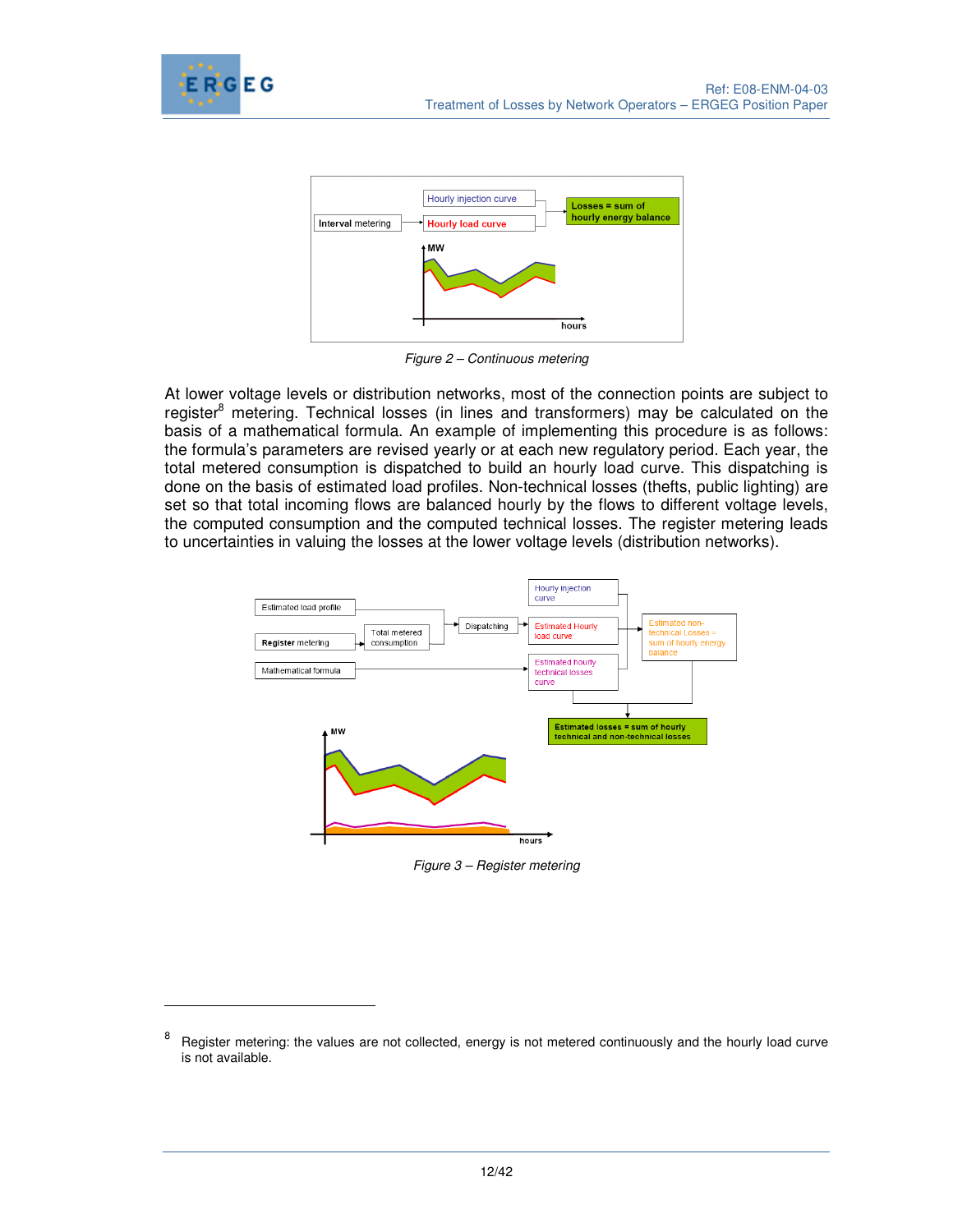

## **6.3 Values**

This section gives information about the percentage (%) of losses in the European electricity transmission and distribution networks. Depending on the countries, some values refer to 2006 and others to 2005.

| Country               | Average % of losses in TSO | Average % of losses in DSO |
|-----------------------|----------------------------|----------------------------|
| Austria               | 1,5 % of output            | 4,5 % of output            |
| <b>Czech Republic</b> | 1,5 $%$ of output          | 7,0 % of output            |
| Finland               | 1,6 $%$ of input           | 4,7 % of input             |
| France                | 2,3 % of output            | $5,0\%$ of output          |
| Greece                | 2,4 % of input             | $6,8%$ of input            |
| Hungary               | 1,4 $%$ of input           | 9,2 % of input             |
| Norway                | 1,6 $%$ of input           | 5,0 % of input             |
| Poland                | $2,1%$ of input            | 11,8 $%$ of output         |
| Portugal              | 1,1 % of input             | 6,4 % of input             |
| Romania               | 2,6 % of output            | 13,5 $%$ of output         |
| Slovakia              | 1,0 % of output            | 8,3 % of output            |
| Spain                 | 1,2 % of input             | 7,1 % of input             |
| Sweden                | $2,1%$ of input            | 2,3 % of input             |
| United Kingdom        | 1,6% of input              | $< 6.0 %$ of input         |

Table 2 – Level of the losses in the transmission and distribution European electricity networks

The differences in the percentages of losses are mainly due to:

- The national definition of what voltage levels are operated by TSOs and DSOs. If the TSO operates not only the transmission grid but also the regional grids, the average percentage of losses will be higher than if the TSO operates only the transmission grid. If the DSO operates not only the distribution grids but also the regional grids, the average percentage of losses will be lower than if the DSO operates only the distribution grids.
- Values have been calculated with accordance to national regulatory definitions that differ from country to country.
- The reference for the percentage. The level of the input includes the losses when the level of output does not. If the percentage of losses refers to output, it will be higher than if it refers to input.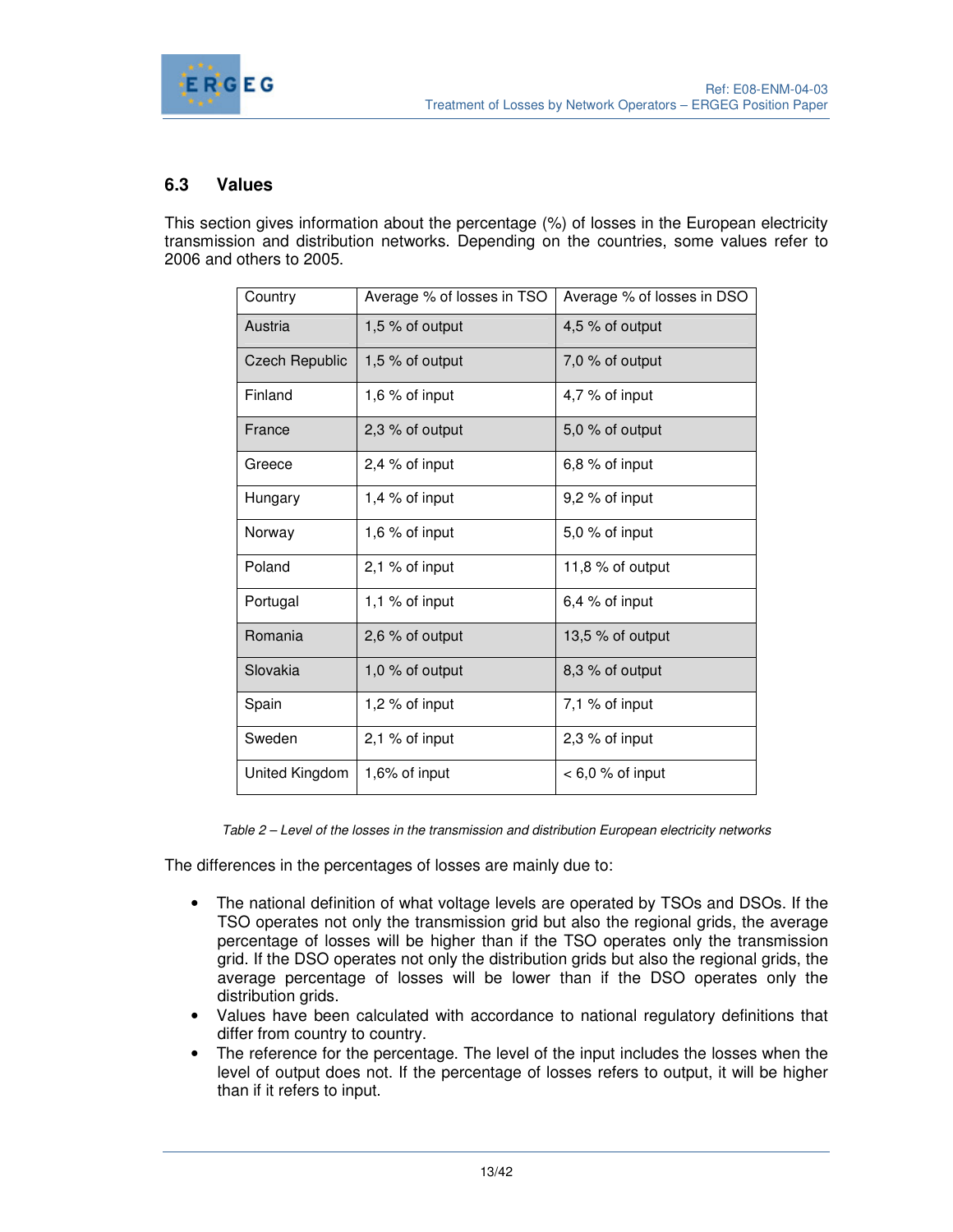

• The level of theft on DSOs. As the DSO losses generally include theft, the higher the level of theft is, the higher the percentage.

## **6.4 Procurement**

Directive 2003/54/EC obliges the network operators to procure the energy they use to cover network losses according to transparent, non-discriminatory and market-based procedures, whenever they have this function.

Usually the network operators (TSOs and DSOs) are responsible for the procurement of losses but it is also possible to oblige the suppliers to cover the losses. Therefore there are two main possibilities for procuring the energy to cover network losses in place.

**Option A** – Network operator is responsible for the procurement

The network companies are responsible for network losses and purchase the electric energy to cover the expected losses in their grids. Energy is procured:

- on the power exchanges PEX (day ahead or longer contracts),
- bilaterally OTC,
- by auctions/tenders (generators or traders submit their price offers).

It is common to use several possibilities together, for instance a combination of PEX and bilateral (longer term hedged contracts). Average costs of losses are accepted by the regulator and used in the tariff calculation.

Imbalances caused by losses are usually handled in the balancing like any other imbalance.

This option is used in many Member States, namely Austria, the Czech Republic, Denmark, Finland, France, Germany, Hungary, Luxemburg, Poland, Norway, Romania, Slovakia and Sweden.

**Option B** – Supplier is responsible for the procurement

Losses are physically injected by the suppliers. Each supplier injects its own energy for a compensation of the losses related to the consumption of its clients in the same period; estimated losses are priced at the same price as load.

Losses are treated like any other induced or occurred imbalance, the difference between effective losses and estimated losses on the network is priced at the cost of providing the extra energy on the balancing market.

This option is used in Greece, Italy and Portugal.

The following table summarises the different solutions adopted by the countries from the case studies presented in Appendix 1.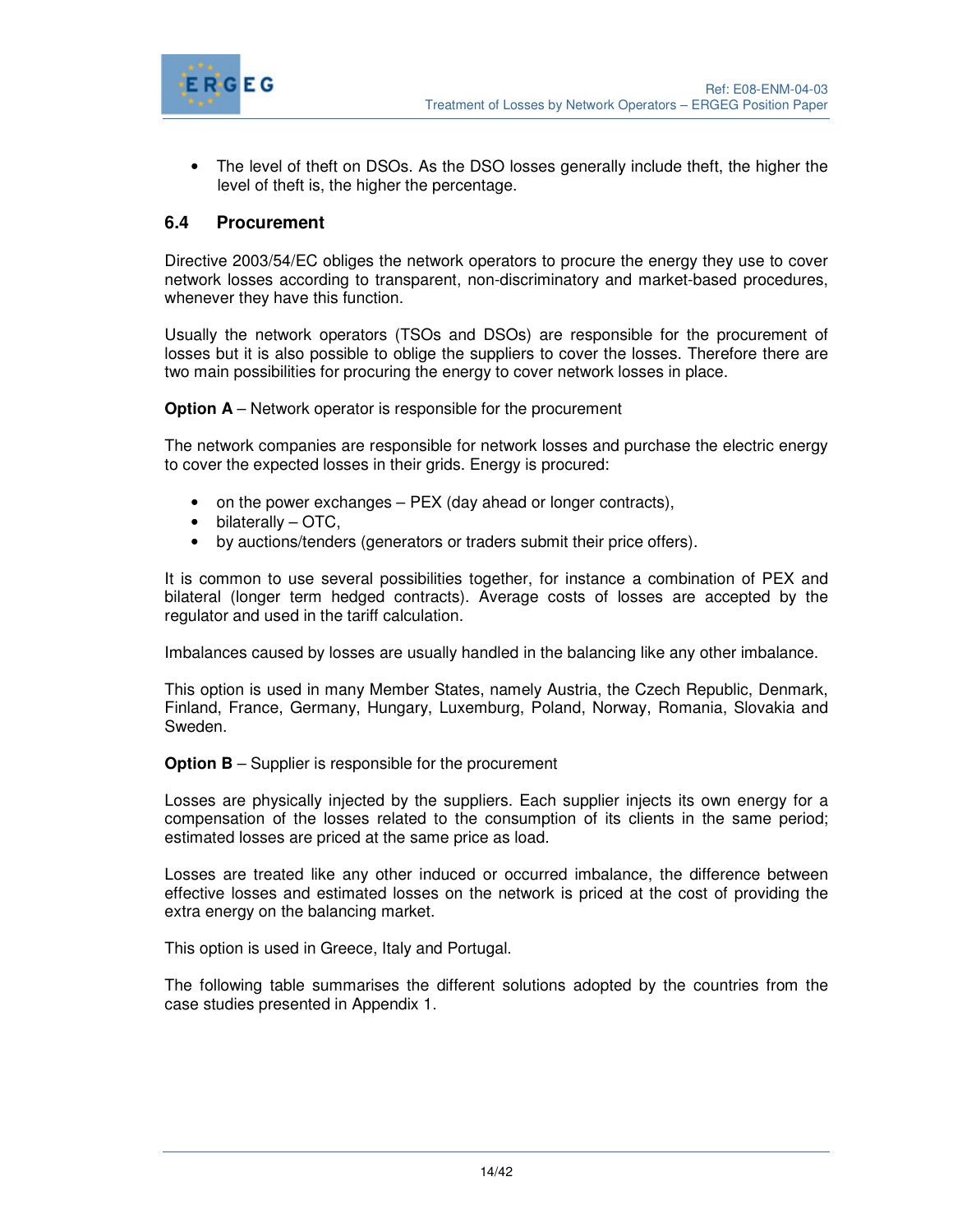

|                       | Who                   | How                     | Tariffs                  |  |
|-----------------------|-----------------------|-------------------------|--------------------------|--|
| Finland               |                       |                         |                          |  |
| France                |                       | PEX or bilaterally      |                          |  |
| Norway                | Network operators     |                         | Paid by network tariffs  |  |
| Sweden                |                       |                         |                          |  |
| <b>Czech Republic</b> |                       | Annual tenders          |                          |  |
| Austria               |                       | Special balancing group | Paid by dedicated tariff |  |
| Portugal              | Injected by suppliers |                         | No tariffs for losses    |  |

Table 3 – Procurement solutions in some European countries

## **6.5 Tariffs and regulation**

In many countries like France, Sweden, Norway, Finland and the Czech Republic, where the network operators are responsible for the coverage of the network losses, there are no special tariffs for losses. Therefore the costs for the procurement of the losses have to be considered and included in the network tariffs.

- France has taken into account the short term evolution of the charges for losses in the network tariffs and put a mechanism in place which measures the gap between the estimation which was the basis for the defined tariff level and the real development of charges for losses. The differences are supposed to be integrated in the next regulatory period.
- According to the national Electricity Act, the network tariffs in Sweden shall be reasonably related to the quality of supply. For the transmission network, the tariff model states that the losses are covered by a tariff dependent on current use. There is also a fixed part of the tariff which covers the network operator's capital costs.
- Similar to the Swedish model, Norway has two main groups of tariffs. There are tariffs dependent on current use which shall only cover marginal costs and other tariffs which shall basically cover fixed costs. In the main transmission grid, marginal losses in all nodes are calculated. These marginal costs are the basis for tariff calculation in the regional and in the transmission networks.
- In the Czech Republic, the variable component of transmission and distribution charges has to cover the losses. There is a special formula for the calculation of the prices for the use of the network. All inputs and resulting prices from this formula are tailored for different network operators and voltage levels.

In Austria, the network operator is also responsible for the procurement of losses but there is a special network tariff for losses which has to be paid by the customers in addition to the tariffs for the use of the network. The tariff for losses is calculated by the regulatory authority according to a formula which considers peak and base components in the procurement of the losses. There are different tariffs for losses in different voltage levels and network areas.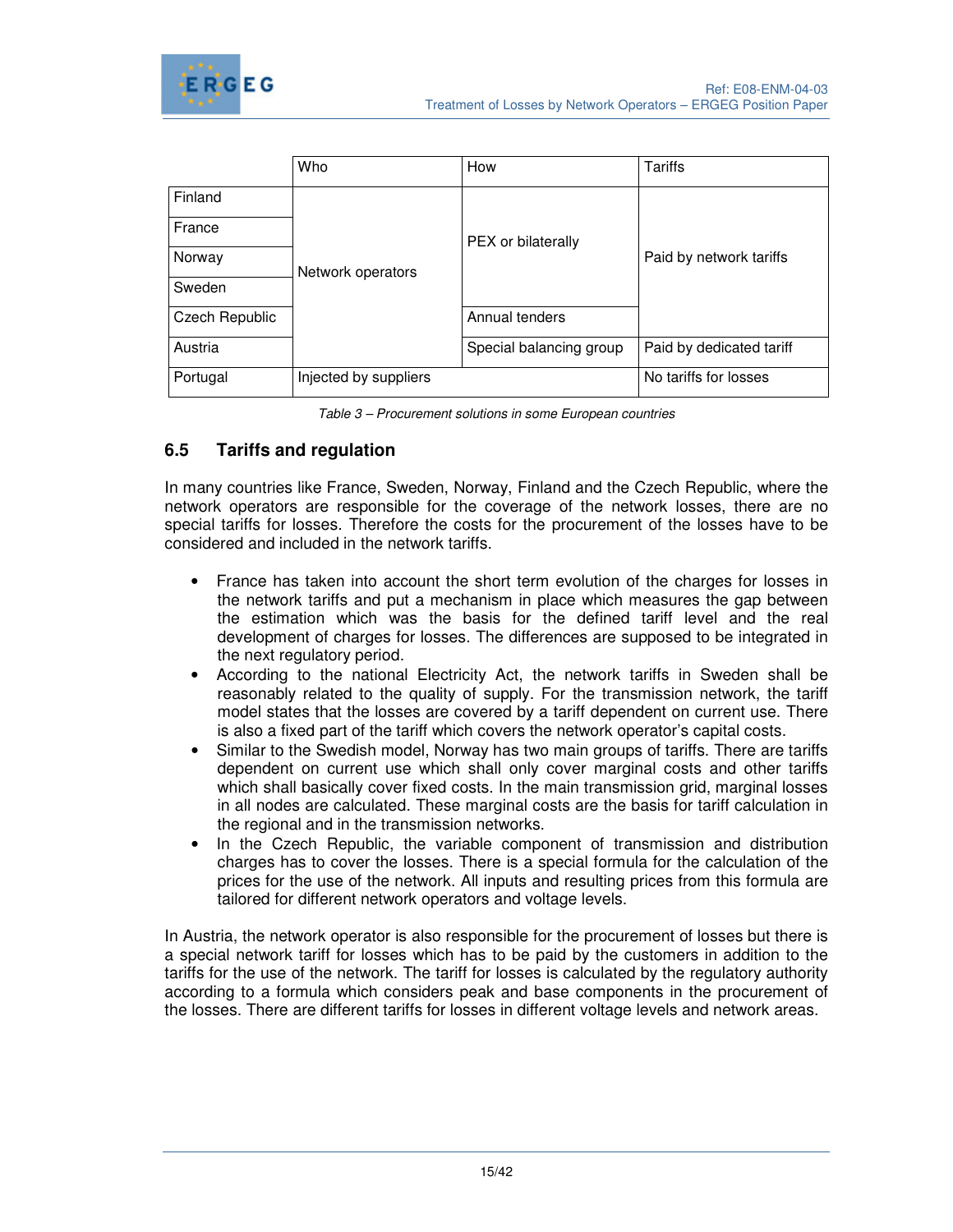

Portugal has a model for the covering losses which is very different to the models of the other analyzed Member States. In Portugal, the supplier has to inject the energy for the compensation of losses physically and therefore there is no special tariff for losses. The suppliers are obliged to inject the energy for the compensation of the losses related to the consumption of their customers according to special losses profiles which are suggested by the network operators and approved by the regulatory authority.

## **6.6 Regulatory and incentive mechanisms**

The following table summarises the actual practices from the case studies, which are representative of the different solutions put in place in the European countries.

|                | Regulatory incentives                                                                                                          | Incentive mechanism                                                                                                                                                                                                                                                                                                              |  |  |  |
|----------------|--------------------------------------------------------------------------------------------------------------------------------|----------------------------------------------------------------------------------------------------------------------------------------------------------------------------------------------------------------------------------------------------------------------------------------------------------------------------------|--|--|--|
| Finland        | None                                                                                                                           | None                                                                                                                                                                                                                                                                                                                             |  |  |  |
| Sweden         | For distribution networks, standard losses are included in network performance<br>assessment model                             |                                                                                                                                                                                                                                                                                                                                  |  |  |  |
| Norway         | within the regulatory model                                                                                                    | Yardstick regulation. Costs related to network losses are treated as any other cost                                                                                                                                                                                                                                              |  |  |  |
| France         | TSO: none. DSO: incentive for thefts<br>reduction                                                                              | None                                                                                                                                                                                                                                                                                                                             |  |  |  |
| Austria        | Allowed rate of losses to include in tariffs capped to a maximum value in % (only<br>TSO)                                      |                                                                                                                                                                                                                                                                                                                                  |  |  |  |
| Czech Republic | Allowed rate of losses to include in tariffs<br>capped to a maximum value in % (TSO<br>and DSO)                                | An annual loss efficiency factor is in place<br>(only for DSO)                                                                                                                                                                                                                                                                   |  |  |  |
| Portugal       | Total network losses should below a<br>specified value in %.<br>incentive<br>An<br>losses<br>the<br>reduce<br>in.<br>networks. | Code<br>Tariff<br>includes<br>incentive<br>an<br>mechanism to reduce losses in distribution<br>networks allowing the DSO to<br>be<br>mechanism exists to   rewarded (or charged) if global distribution<br>distribution   losses lower (or above) than a reference<br>value set by the regulator, for each year,<br>are achieved |  |  |  |

Table 4 – Regulatory incentives

The analysis of the previous tables, illustrates the following adopted solutions for regulatory or incentive mechanisms to reduce power losses in the transmission or distribution networks:

- No regulatory or incentive mechanism (which is common among countries);
- Incentive-based regulatory model where the incentives for the network losses are equal to the incentives for any other costs;
- Allowed rate of losses to include in tariffs capped to a maximum value in %;
- Incentive mechanism allowing the network operator to be rewarded (or charged) if global network losses lower (or above) than a reference value are achieved.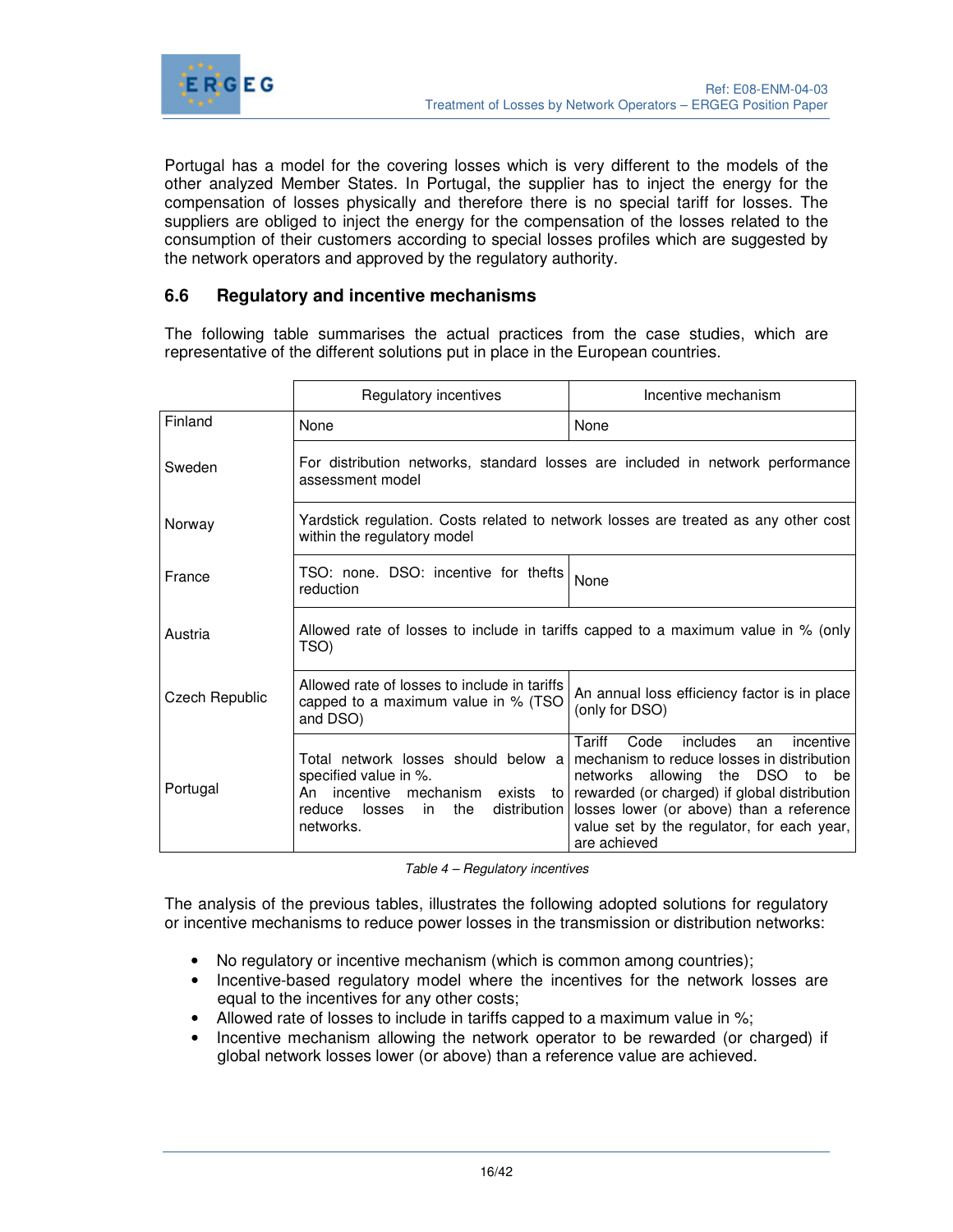

Variants may be found, such as annual loss efficiency factors, or special dedicated incentives, such as the one to reduce thefts.

## **7 Issues of importance, evaluations and recommendations**

The previous sections of this document were intended to provide a brief overview of the main issues concerning electricity losses and their treatment by network operators. In particular, several features of current practices in a sample of European countries are described, namely the definitions of losses, valuation methods, recorded values, procurement, tariffs and regulation, and incentive mechanisms.

After studying national practices throughout Europe, a selection of case studies were identified and are further developed in Appendix 1. In particular, Austria, Czech Republic, Finland, France, Norway, Portugal and Sweden were highlighted for being representative of the different regulatory models currently available.

This section will focus on those relevant features that need to be tackled in order to promote a level-playing field in the treatment of losses at a European-wide level. Obviously, any attempt devoted to harmonising national practices must address legal, economic and technical aspects of losses. However, the main purpose herein is to design a regulatory framework aimed to enhance certain level of convergence among the Member States. Indeed, it should be stressed that the in-depth analysis of loss management practices by TSO and DSO is far beyond the scope of this document.

In order to gain a deeper understanding of this topic, ERGEG would welcome replies to the specific questions set out below as well as other views and comments from all interested parties. Based on these responses, the specific recommendations on how to deal with losses will be compiled into an ERGEG position paper and will eventually be developed into Guidelines of Good Practice.

## **Regulatory definition of losses**

A first milestone in the process of harmonisation involves the introduction of a common regulatory definition of losses. As section 6.1 shows, definitions vary significantly from country to country. In accordance with the different sources from whence they stem, losses can be categorised in several ways (technical vs. non-technical losses, transmission vs. distribution losses, etc.). As a result, some countries use a broader term for electricity losses than others.

Questions:

1. What is considered an acceptable definition of losses?

2. Should power losses refer only to technical losses or is it acceptable to include also nontechnical losses?

3. Which are the key components for defining losses?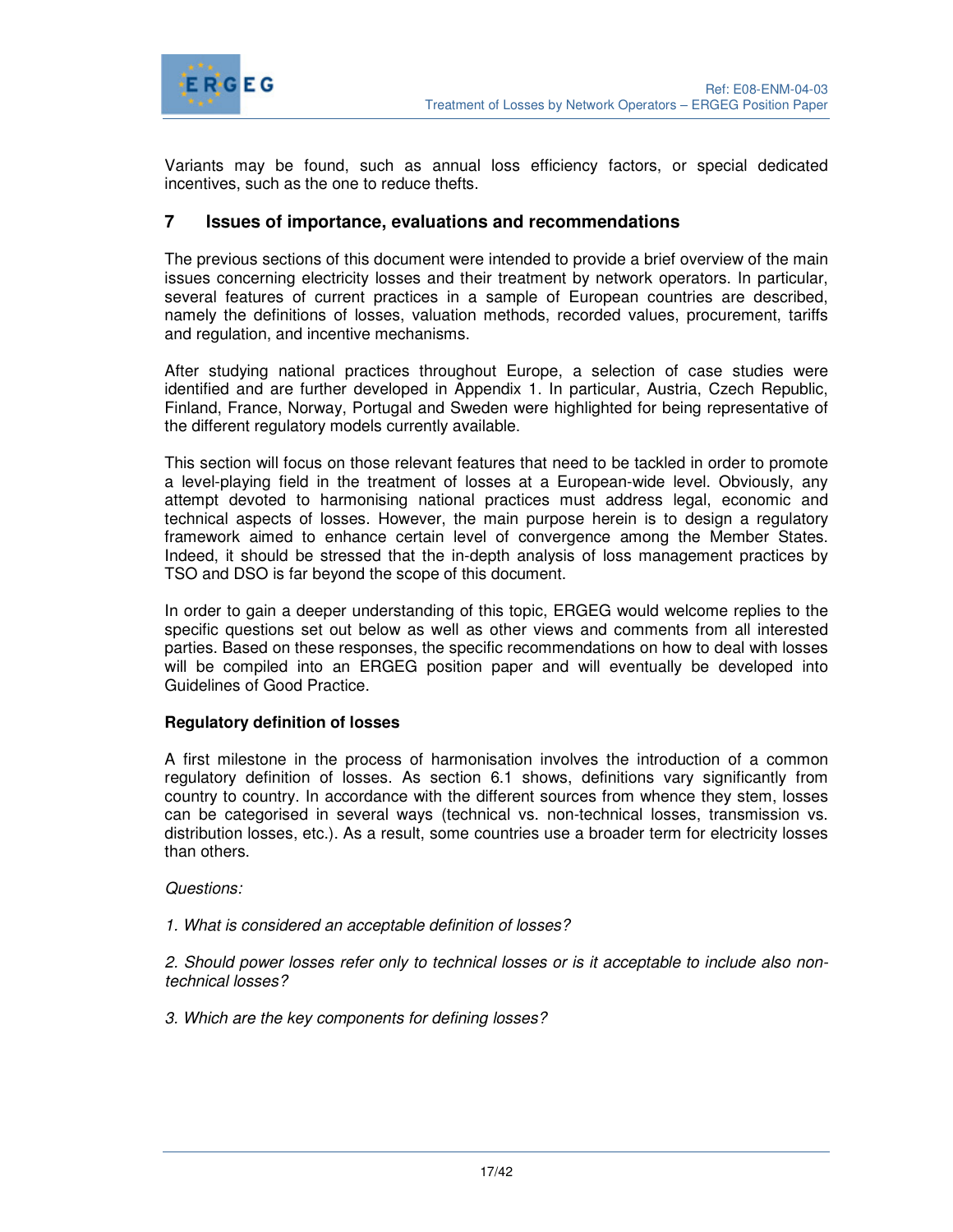

#### **Valuation procedures**

Regarding valuation procedures, section 6.2 pointed out that at high voltage levels (i.e. transmission networks) continuous metering leads to an accurate calculation of losses, whereas at lower voltage networks (i.e. distribution networks) losses are inaccurately estimated by means of register metering.

#### Question:

4. What ways exist to improve the evaluation of losses in distribution networks?

#### **Values**

Concerning values, the figures reported for each country should be carefully compared since they have been computed according to national regulatory definitions. The percentage of losses in transmission networks varies from 1% (Slovakia) to 2.6% of output (Romania). In contrast, distribution losses are significantly higher and widely range from 2.3% of input (Sweden) to 13.5 % of output (Romania).

#### Questions:

5. What should be a reasonable and acceptable level of power losses at the distribution level and the transmission level?

6. Which types of losses could be most easily reduced?

#### **Procurement of losses**

The procurement of losses has been analysed by means of who-how-tariffs approach intended to identify which market agent is in charge of providing the energy that is lost, the procedure for buying these losses and the tariff mechanism employed to cover those losses. Four case studies (Finland, France, Norway and Sweden) share a common procurement of losses based on network operators buying energy in PEX or bilaterally with network tariffs.

#### Questions:

6. Who should be responsible for procuring electric energy to cover losses?

7. How should electric energy to cover losses be procured in a market-oriented way? Which solution is the most efficient?

8. Should the costs of losses be covered by a special tariff?

#### **Regulatory incentives**

Finally, several regulatory incentives have been implemented in both absolute and relative terms. For instance, in Norway costs related to network losses are treated like any other cost within the regulatory model used, whereas in Austria and Czech Republic there is a maximum percentage value for losses. For distribution losses, the Czech Republic employs an annual loss efficiency factor mechanism, and in Portugal the DSO is rewarded (or charged) if registered losses are below (or above) a pre-set reference value.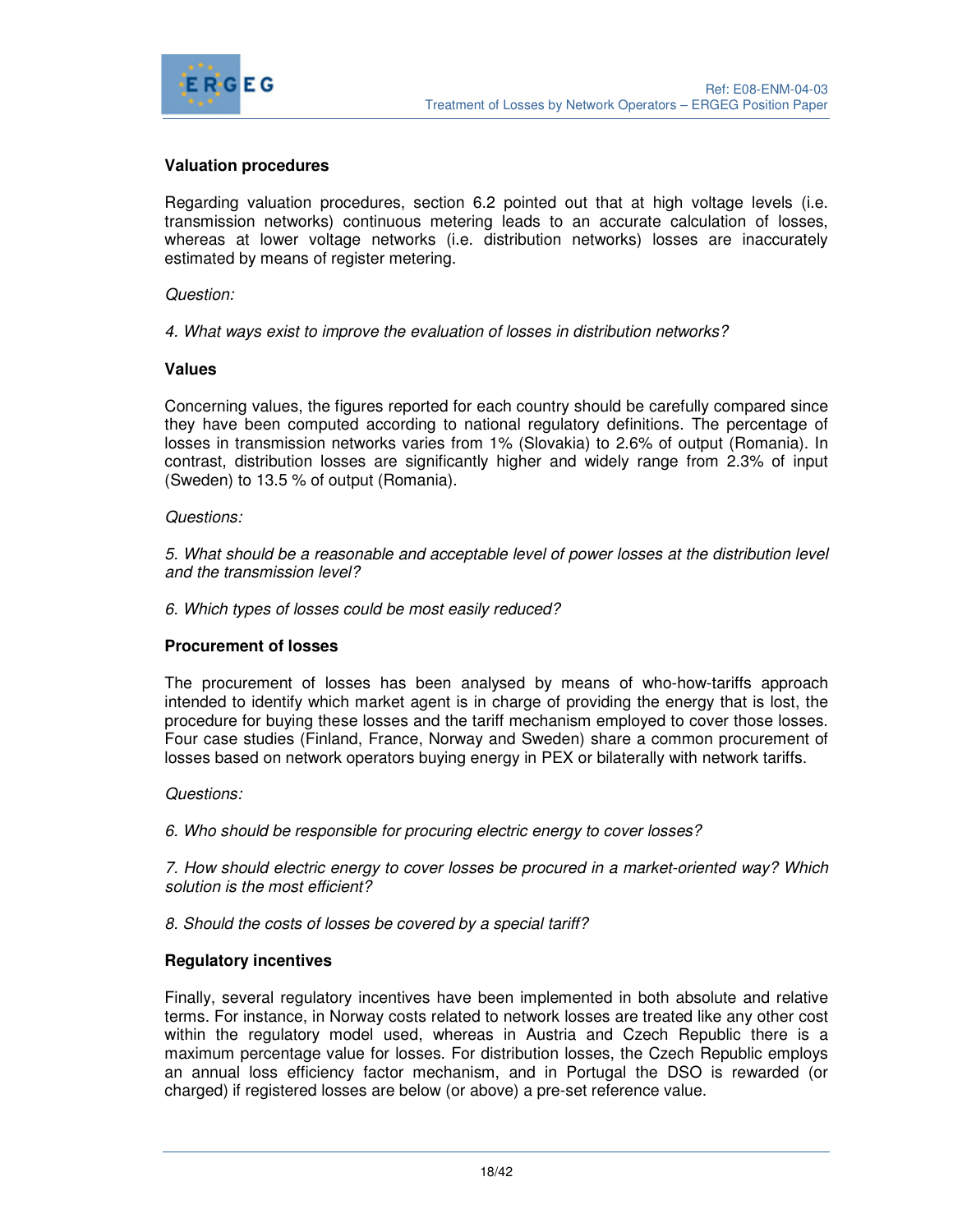

Questions:

9. What are the advantages and disadvantages of the aforementioned incentive mechanisms?

10. Which key elements should be considered when assessing different regulatory incentive mechanisms?

11. Are there advantages in setting separate mechanisms for technical and non-technical losses?

12. Are there advantages in setting separate mechanisms for transmission and distribution losses?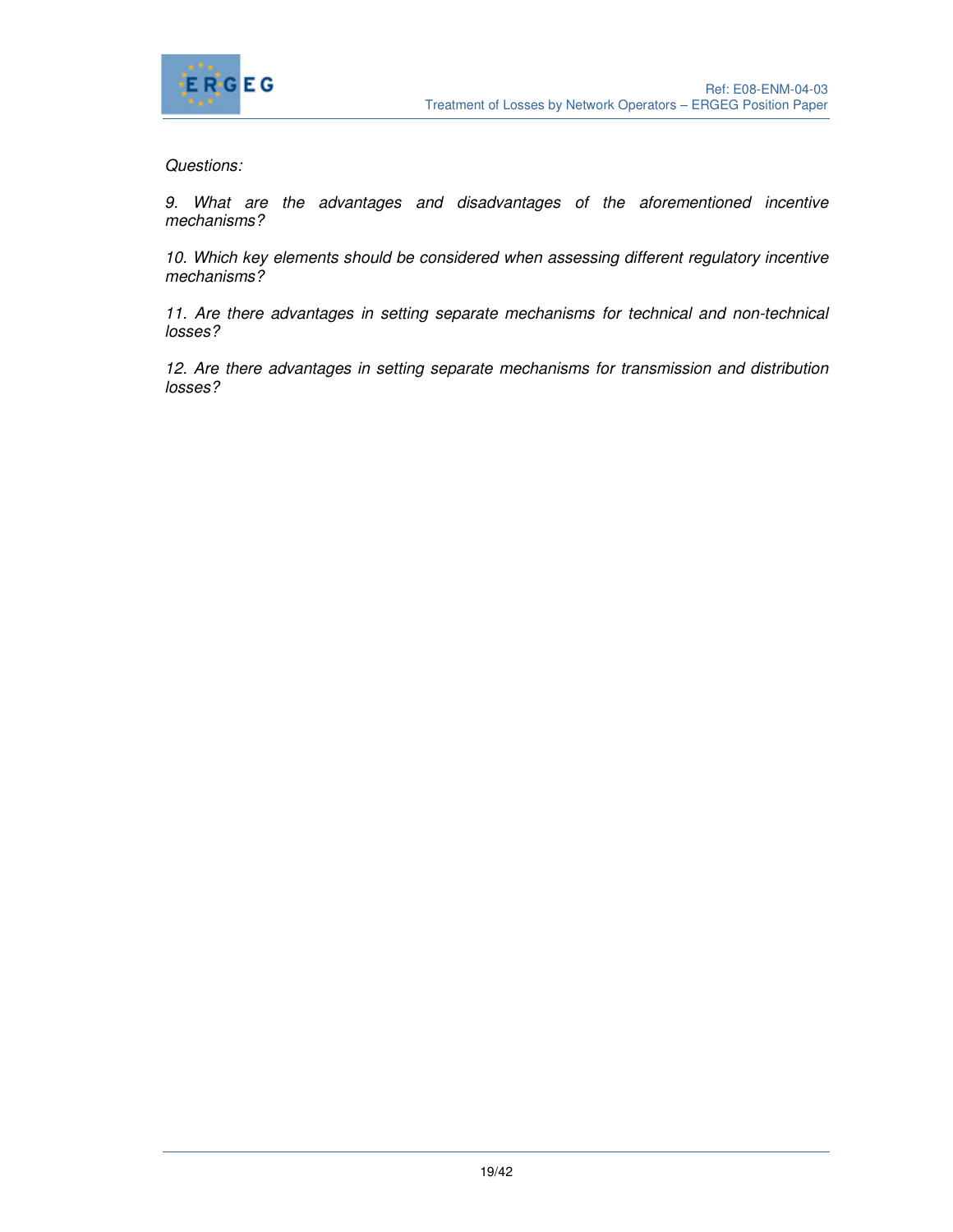

## **Annex 1 – Case studies – losses and their treatment**

The present Annex contains a more structured and descriptive picture of the different models adopted for treatment of losses by network operators in several representative countries in 2007.

## **A1.1 Austria**

#### **Losses**

Losses are calculated by the TSOs and DSOs and audited annually by the regulator. The losses include the components related to the following:

- Regular network operation;
- Fraud;
- Wrong identification or measurement (failure);
- Unidentified output;
- Metering fault on identified output.

In-house consumption is not included.

For network losses there is a special balancing group. The TSOs and DSOs must procure the energy for losses in a market-oriented way.

#### **Values**

The evolution of transmission and distribution network losses, referring to total energy injected in the networks, is shown below.



The losses in the transmission network are metered, the losses in the distribution networks are based on some (but not harmonised) empirical formulas/keys.

#### **Procurement**

Through the net loss payment, those costs are paid to the network operator, which are used for the procurement of the energy necessary for the reconciliation of net losses.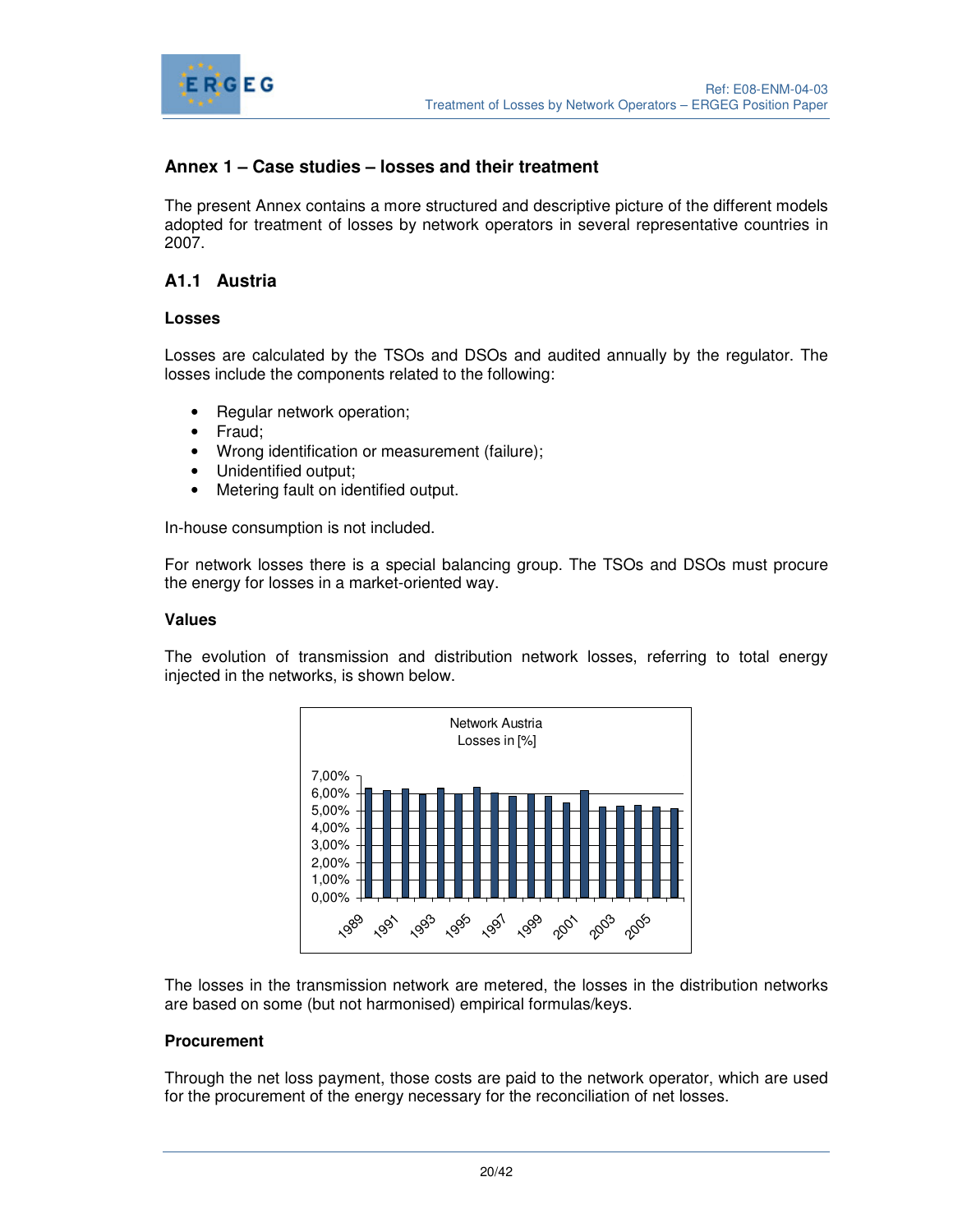

For the calculation of the net loss payment, an energy-related net price is used. For simplified accounting, it is possible to include, and to only prove on-demand separately, the net loss payment and the gross portion into the energy-related part of the net use payment.

The allocation of costs to the individual network levels, which can be paid off, are based on the results from measurements (measuring data). If no reliable measured data is available, the allocation will be done by an empirical allocation key.

## **Tariffs and regulation**

A dedicated tariff for losses is defined. The price is based on a special formula, which includes the peak and the base prices. For 2007, it was 55,38 Euro/MWh.

|                                             | Price at the |           |             |          |
|---------------------------------------------|--------------|-----------|-------------|----------|
|                                             | stock        |           |             | Weighted |
|                                             | exchange     |           |             | price    |
|                                             | in           |           | weighted    | in       |
|                                             | EUR/MWh      | Base/Peak | Procurement | EUR/MWh  |
| Procurement 2004:                           |              |           |             |          |
| Annual average value 2002 F1 BY 04          | 24,29        | 67%       | 30%         | 4,88     |
| Annual average value 2002 F1 PY 04          | 35,99        | 33%       | 30%         | 3,56     |
| Annual average value 2003 F1 BY 04          | 27,96        | 67%       | 70%         | 13,11    |
| Annual average value 2003 F1 PY 04          | 43,53        | 33%       | 70%         | 10,05    |
| Sum                                         |              |           |             | 31,61    |
| Procurement 2005:                           |              |           |             |          |
| Annual average value 2003 F1 BY 05          | 28,53        | 67%       | 30%         | 5,73     |
| Annual average value 2003 F1 PY 05          | 44,39        | 33%       | 30%         | 4,39     |
| Annual average value 2004 F1 BY 05          | 33,49        | 67%       | 70%         | 15,71    |
| Annual average value 2004 F1 PY 05          | 49,13        | 33%       | 70%         | 11,35    |
| Sum                                         |              |           |             | 37,19    |
| Procurement 2006:                           |              |           |             |          |
| Annual average value 2004 F1 BY 06          | 34,10        | 67%       | 30%         | 6,85     |
| Annual average value 2004 F1 PY 06          | 51,10        | 33%       | 30%         | 5,06     |
| Annual average value 2005 F1 BY 06          | 41,26        | 67%       | 70%         | 19,35    |
| Annual average value 2005 F1 PY 06          | 56,34        | 33%       | 70%         | 13,01    |
| Sum                                         |              |           |             | 44,28    |
| Procurement 2007:                           |              |           |             |          |
| Annual average value 2005 F1 BY 07          | 39,94        | 67%       | 30%         | 8,03     |
| Annual average value 2005 F1 PY 07          | 54,38        | 33%       | 30%         | 5,38     |
| Annual average value 2006 F1 BY 07          | 55,15        | 67%       | 70%         | 25,86    |
| Annual average value 2006 F1 PY 07          | 80,68        | 33%       | 70%         | 18,64    |
|                                             |              |           |             | 57,91    |
| subtraction                                 |              |           |             |          |
| Annual average value 2004, 2005 and<br>2006 |              |           |             | 5,63%    |
|                                             |              |           |             | 54,65    |
| Cost balance energy 2006                    |              |           |             | 0,73     |
| Price for losses 2007                       |              |           |             | 55,38    |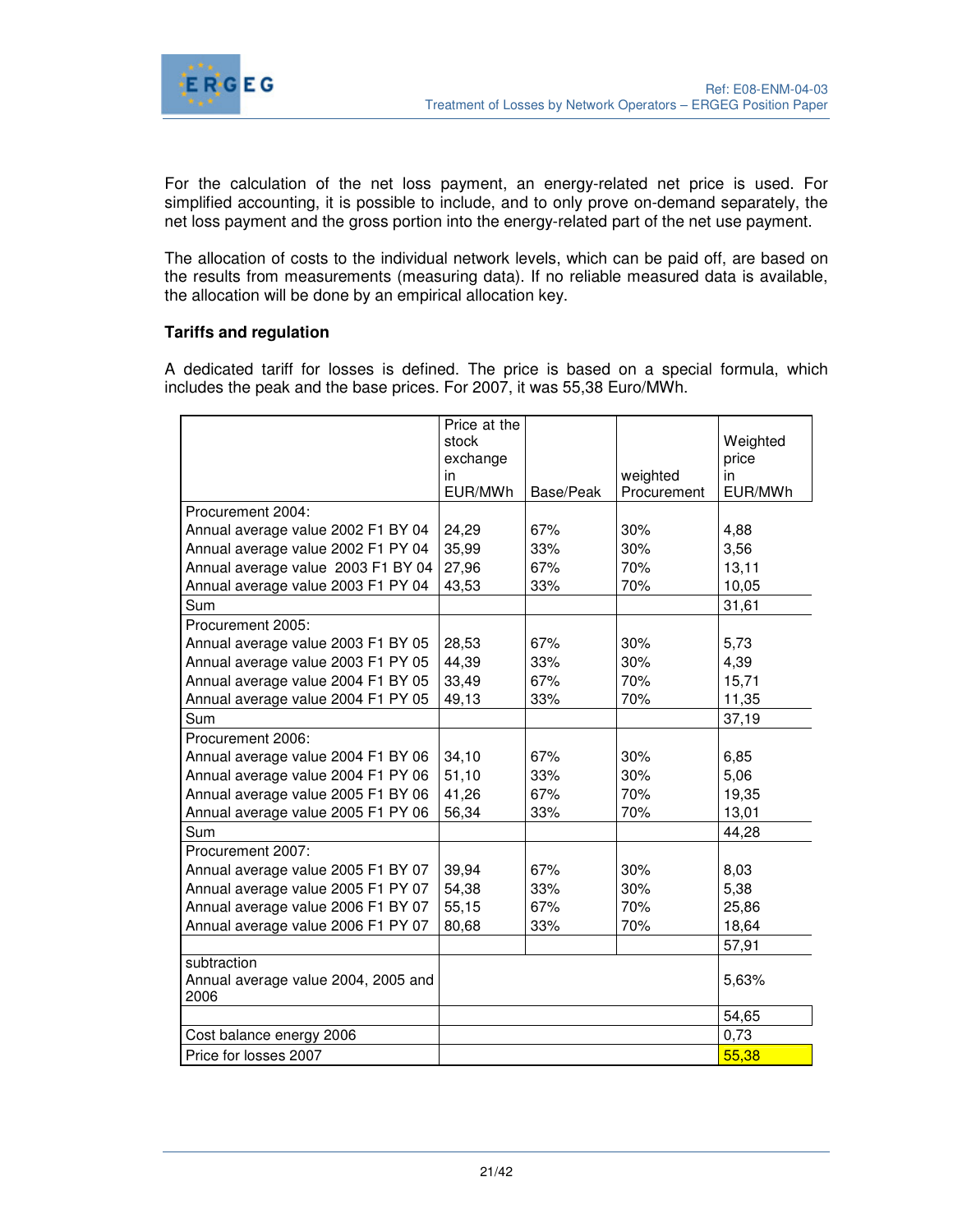

## **Regulatory incentives**

As already indicated, the regulator audits the reported losses quantities. For the tariff calculation, the recognised losses are included in the tarification, with the maximum level defined for a given year in %, based on 2003 (incentive regulation of the DSOs excludes losses).

#### **Incentive mechanism**

A new mechanism for the treatment of losses in the 2nd regulatory period of the DSOs is under development.

## **A1.2 Czech Republic**

#### **Losses**

Losses refer to the global energy balance of the system, i.e. total injections to the grid minus total withdrawals (consumption) from the transmission and distribution system. According to regulatory perspectives, total losses consist of technical losses and non-technical losses:

- **Technical losses** electricity essential for grid operating (electricity wasted in lines, transformers and other grid equipments include transformer cooling),
- **Non-technical losses** electricity unrelated with grid itself (non-metered consumption, undetected theft, etc.)

#### **Valuation**

Losses are calculated by network type (transmission and distribution) and voltage level (VHV, HV, MV, LV) and by the global energy balance of the system and networks (difference between injections and withdrawals) done in the following year (Y+1). The calculating model (provided by en external consultant) is evaluated for every regulatory period (every 5 years).

In general, each customer has a metering system. Nevertheless, due to directly non-metered losses (mainly technical losses in the grid) and small consumers non-continuing metering as well, the amount of the electricity balance (total flows from/to different voltage levels) is used for losses calculation  $\rightarrow$  every connection point between different networks and voltage levels is subject to metering.

Annual technical losses are generally calculated on the basis of mathematical formulas for setting losses (losses in lines and transformers). Annual non-technical losses are set so that total flows to particular voltage levels are lowered by directly metered consumption (or computed annual consumption in case of non-continuous metering on low voltage level), and overflows to different voltage levels and technical losses allocated to particular voltage levels.

#### **Values**

For 2007, total losses at TSO level are approximately 0,9 TWh (rate of losses is 1,5 %), total losses at DSO level are 4,6 TWh (rate of losses is 6,3 % - 7,9 % for individual DSOs depending on region and range of meshing).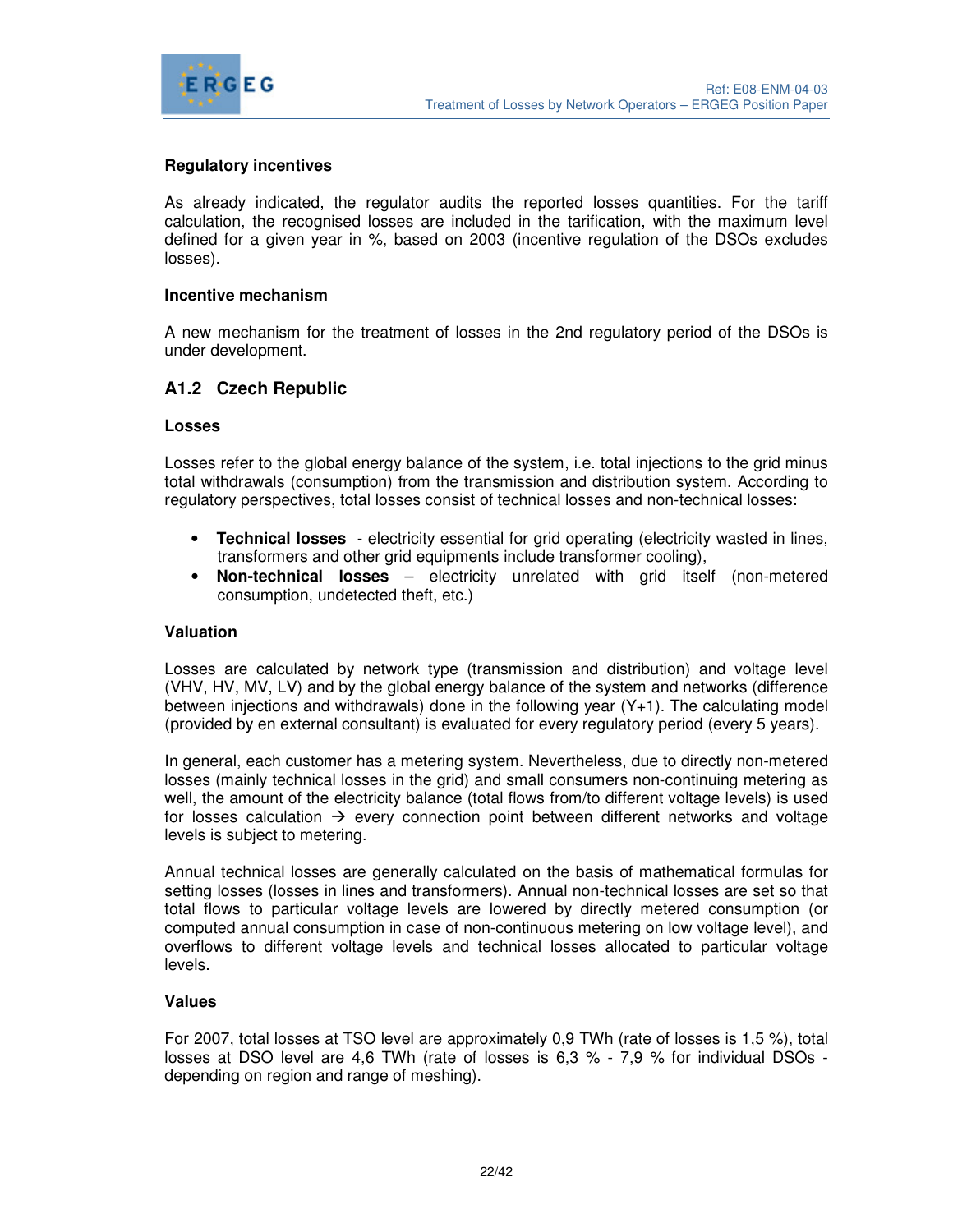

## **Procurement**

According to Czech energy legislation (the Energy Act), the TSO or the DSO shall be entitled to acquire/buy, at the lowest cost, the support services and electricity needed to cover the losses from the transmission system or distribution system and to meet its own needs.

TSO and DSOs usually purchase electricity needed to cover the losses in their grids by annual tenders in which electricity providers (generators or traders) submit their price offers. Tenders are supervised by the regulator.

## **Tariffs and regulation**

The variable component of transmission or distribution charges (called price of network usage) different for voltage levels and eventually tariffs (low voltage level), in CZK/MWh, covers the cost of losses.

Formula for setting price of network usage is:

 $NU_i = CL_i / TU_i$ 

where NU … average price for network usage (CZK/MWh) CL … cost of losses (CZK) TU … planed amount of technical units (MWh) – total withdrawals  $i...$  regulated year  $(Y+1)$ 

All inputs and resulting prices are tailored for different grid operators and voltage levels.

## **Regulatory incentives**

Reduction of losses aims at achieving better energy efficiency and to reduce global costs to the system.

There is a so-called "allowed rate of losses" set by the regulator. For 2007 "total allowed rate of losses" was 1,5 % for TSO and between 6,3 % - 7,9 % for individual DSOs respectively. "Allowed rate of losses" consists of "technical allowed rate of losses" and "non-technical allowed rate of losses". Costs of losses are covered in regulated transmission or distribution charges only up to "total allowed rate of losses".

#### **Incentive mechanism**

For DSOs, the losses efficiency factor is in place. The efficiency factor reduces annually the non-technical part of allowed rate of losses (appr. 2 % annually) during the second regulatory period (2005–2009). The technical part of allowed rate of losses is fixed for the whole regulatory period.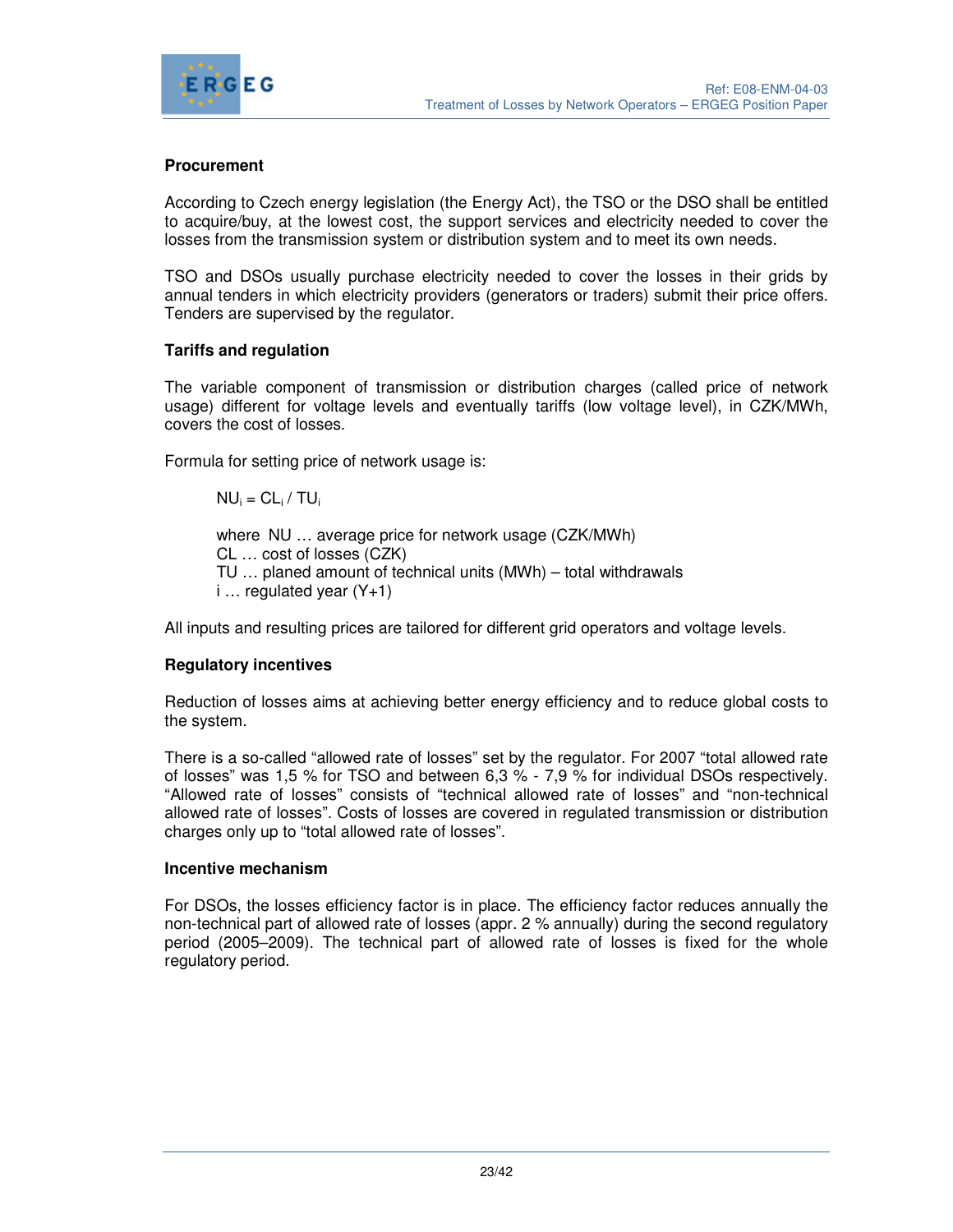

## **A1.3 Finland**

#### **Losses**

Losses are calculated by the global energy balance of the system and are generally defined by the difference between metered input and metered output. Losses include physical losses and metering errors. Losses in the low voltage distribution network are defined with more uncertainty than in the transmission grid due to non-coincident meter readings with small customers and applied load profiling.

In-house consumption is measured and can be separated from network losses. Public lighting is not treated as a loss because it is metered. However, there are some places where metering does not exit (e.g. temporary installations for public events) where the consumption is estimated not metered (and these are not included in losses).

#### **Valuation**

Losses are calculated based on measurements (input and output) by network type and voltage level. Load profiling requires some calculation method to be applied when hourly and annual losses are calculated. Here calculated loss percentages may be applied. Another method is to use a network simulator and define losses in pre-defined loading.

Losses are calculated annually ex-post by network type (TSO, DSO) and generally by voltage level by global energy balance (difference between injections and withdrawals). For hourly use (e.g. in balancing), losses are quantified by means of load profiles set in a decree by the Ministry of Trade and Industry.

Every connection point between different networks and voltage levels is subject to metering. The accuracy classes of the measurement equipment are set according to the standards applied in EU (e.g. IEC 62052-11, IEC 62053-11, IEC 62053-21, IEC 62053-22). EMA has approved the terms and conditions for distribution network services, where it is stated: "Measuring equipment shall be in construction and accuracy according to standards and common practice and fulfil the requirements set in the electricity market legislation." Furthermore, the Energy Industries Association has set the recommendations for measurements.

All customer facilities (connection points) are subject to metering. However, the reading process for the majority of meters is not yet automated (reading once a year by the company or a customer is the main procedure at the moment) and thus estimates and load profiling may be used to evaluate the losses, which causes some uncertainty in defining the losses at lowest voltage level (400 V network)

#### **Values**

For 2006, the total losses and percentage of losses is shown below: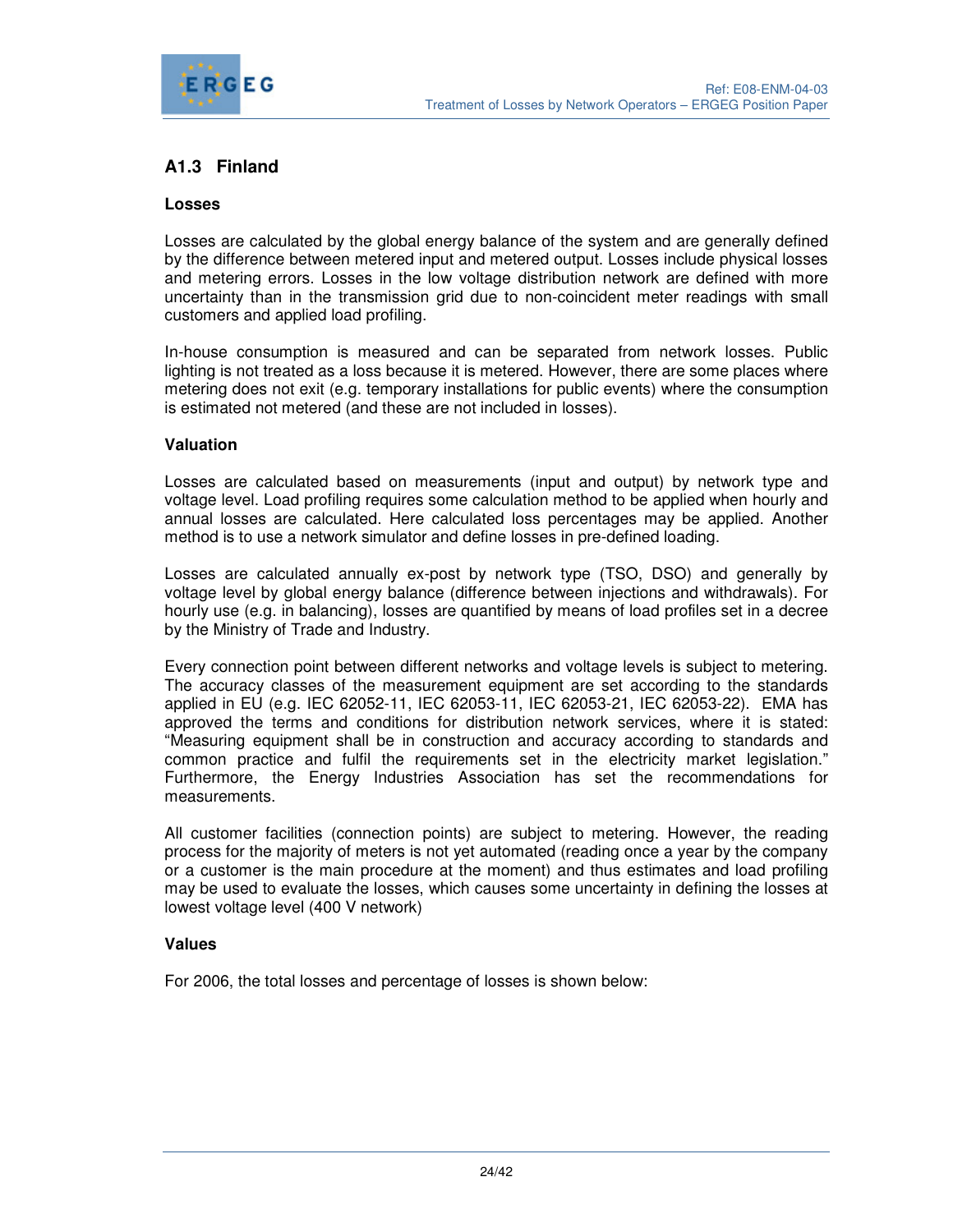

|                       |                |        | Losses $(\%)$ |    |       |
|-----------------------|----------------|--------|---------------|----|-------|
| Year 2006             | Total<br>(GWh) | losses | ref.          | to | total |
|                       |                |        | energy        |    |       |
|                       |                |        | transferred   |    |       |
| Transmission network  | 67304          |        | 1.59          |    |       |
| Distribution networks | 57893          |        | 3.3           |    |       |

The percentages of losses in transmission and distribution networks during 1996 – 2006 are shown in figures 1 and 2. By default, the loss reduction is taken into account, by TSO and DSO, in the planning phase of network development as a cost component, as a criterion for selection between different technical solutions. However, TSO/DSOs are not obliged to do anything on loss reduction by law/regulation. The only obligation existing in legislation requires them to buy losses through market-based method.



Figure 1. Average percentage of losses by individual DSO.



Figure 2. Percentage of losses in TSO network.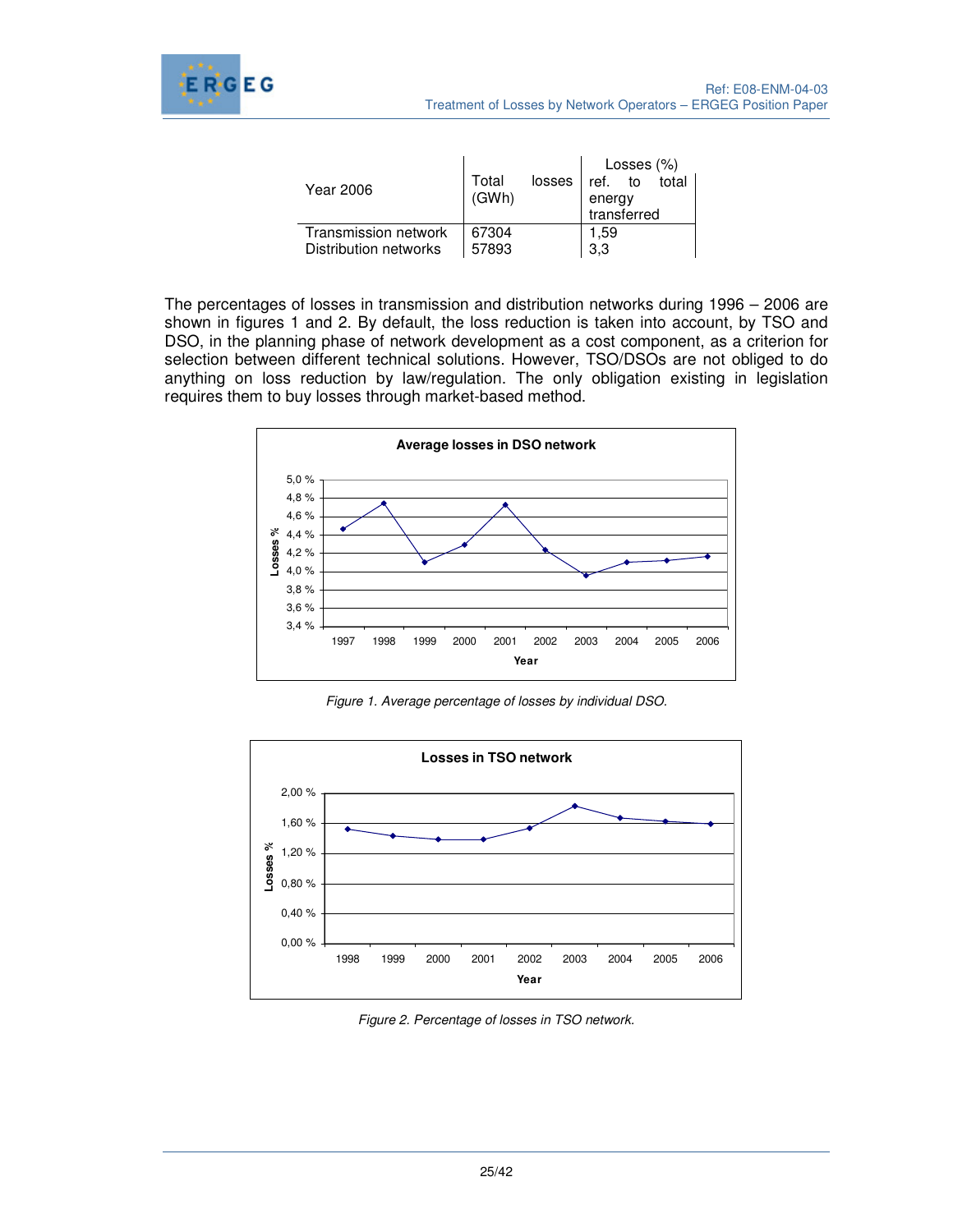

## **Procurement**

In Finland, procurement of losses is market-based and the TSO/DSO purchases the losses either from PEX or bilaterally. Pricing is market-based and generally follows the price in PEX (Nordpool). Some operators may apply hedging due to the variations in the losses around the year. In this case, there exist fixed amounts of losses which are mainly bought using longer term contracts with fixed prices and variable parts which are bought from PEX and maybe hedged.

## **Tariffs and regulation**

There is no specific tariff for losses in Finland. Losses are included in network tariffs.

#### **Regulatory incentives / Incentive mechanism**

Presently no regulatory incentives are applied for losses in Finland. Only purchasing of losses has been defined by legislation and it should apply market-based method.

## **A1.4 France**

#### **Losses**

Losses, calculated by the global energy balance of the system, include physical losses, unavoidable thefts and metering errors. Once detected, fraud is subject to criminal procedure, with the operators being compensated for the estimated value.

In-house consumption is included in losses.

Public lighting is treated as a loss, for those parts where there is no metering.

## **Valuation**

Losses are calculated by network type (transmission and distribution) and voltage level (VHV, HV, MV, LV) for the next tariff period: in May 2005, the losses for 2006 and 2007 were calculated.

Nearer to real time, losses are quantified 2 days in advance by means of hourly loss profiles.

#### **Values**

For 2006, the value of losses by network type is shown below.

Total production in networks = 549,1 TWh

Total Withdrawals in networks =  $478,4$  TWh

Total losses in networks =  $31708$  GWh =  $6,63$  % in ref. to withdrawals.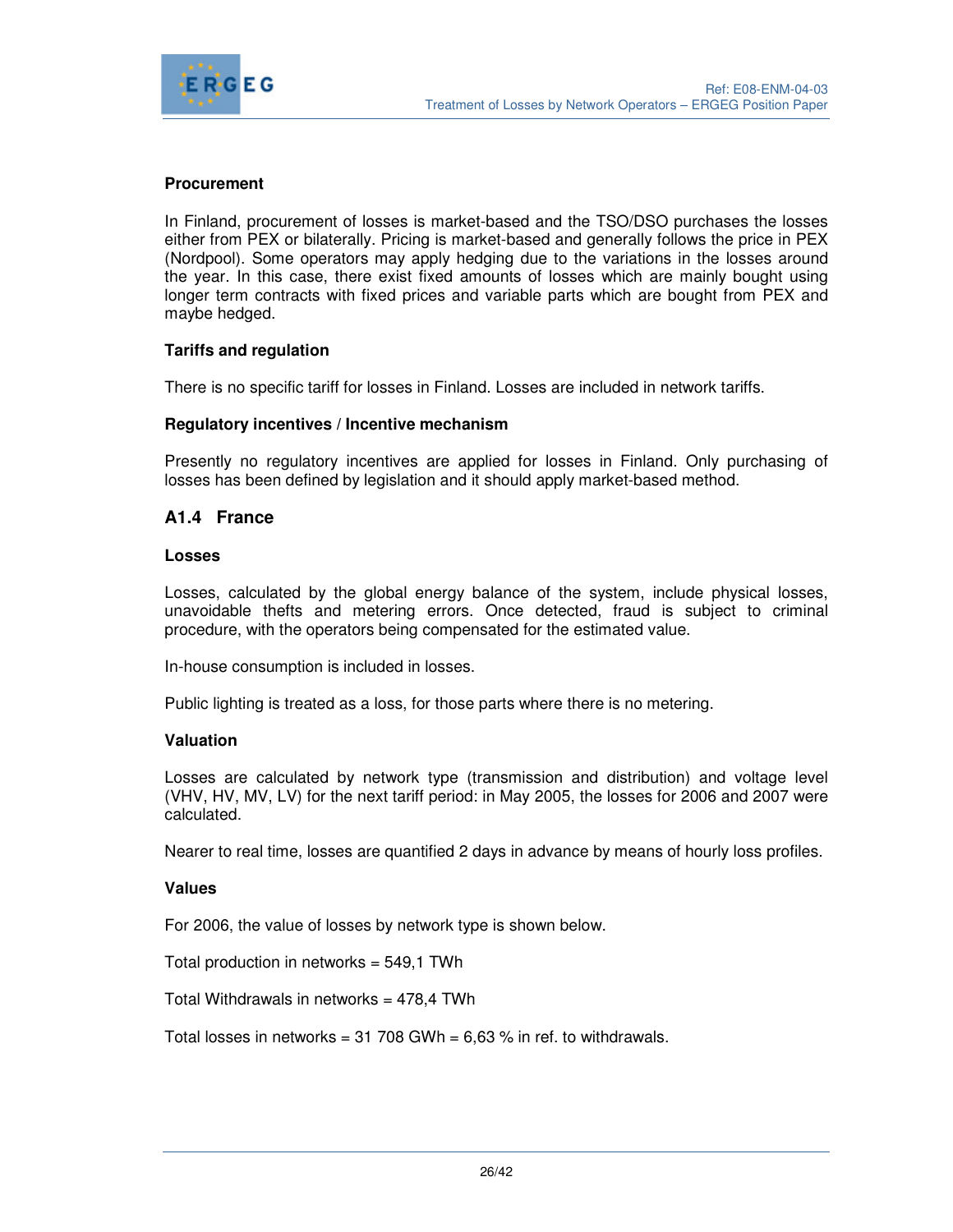

|                       |              | Losses $(\%)$      |                           |
|-----------------------|--------------|--------------------|---------------------------|
| year 2006             | Losses (GWh) | ref. to production | ref.<br>to<br>withdrawals |
| Transmission network  | 11 427       | 2,08               | 2,39                      |
| Distribution networks | 20 281       | 3.69               | 4,24                      |

By default, the concern about loss reduction is taken into account, by TSO and DSO, in the planning phase of network development, as a criterion for selection between different technical solutions.

#### **Procurement**

In France, hourly products to cover losses are bought by the networks operators according to transparent, non-discriminatory and market-based public consultations until 2 days before the real time.

Losses imbalances are treated in the networks operators balancing perimeters in the balancing mechanism.

#### **Tariffs and regulation**

As they are bought by the networks operators, the cost of losses is included in the charges to be covered by the tariffs.

For example, to assess the tariff level of the on-going regulatory period, the amount of charges for losses in the transmission network was estimated at 487 M€ and at 837 M€ in the distribution networks for 2006.

In the on-going regulatory period, the French regulator has taken into account the short term evolution of the charges which cannot be controlled by the networks operators, such as those related to losses. A mechanism for measuring the gap between the estimation which has lead to the tariff level on the one hand, and the real charges on the other hand, was put in place. The differences are supposed to be integrated in the next regulatory period.

#### **Regulatory incentives**

The percentage of losses on all the French networks is below 7% of internal consumption. The French transmission system operator does not yet have incentives to reduce the losses on its network.

For the main distribution system operator in France, which represents more than 90% of the distribution networks, the level of charges for losses in the ongoing regulatory period takes into account objectives of theft reduction (0,5% to 1,5% depending on the region where it applies).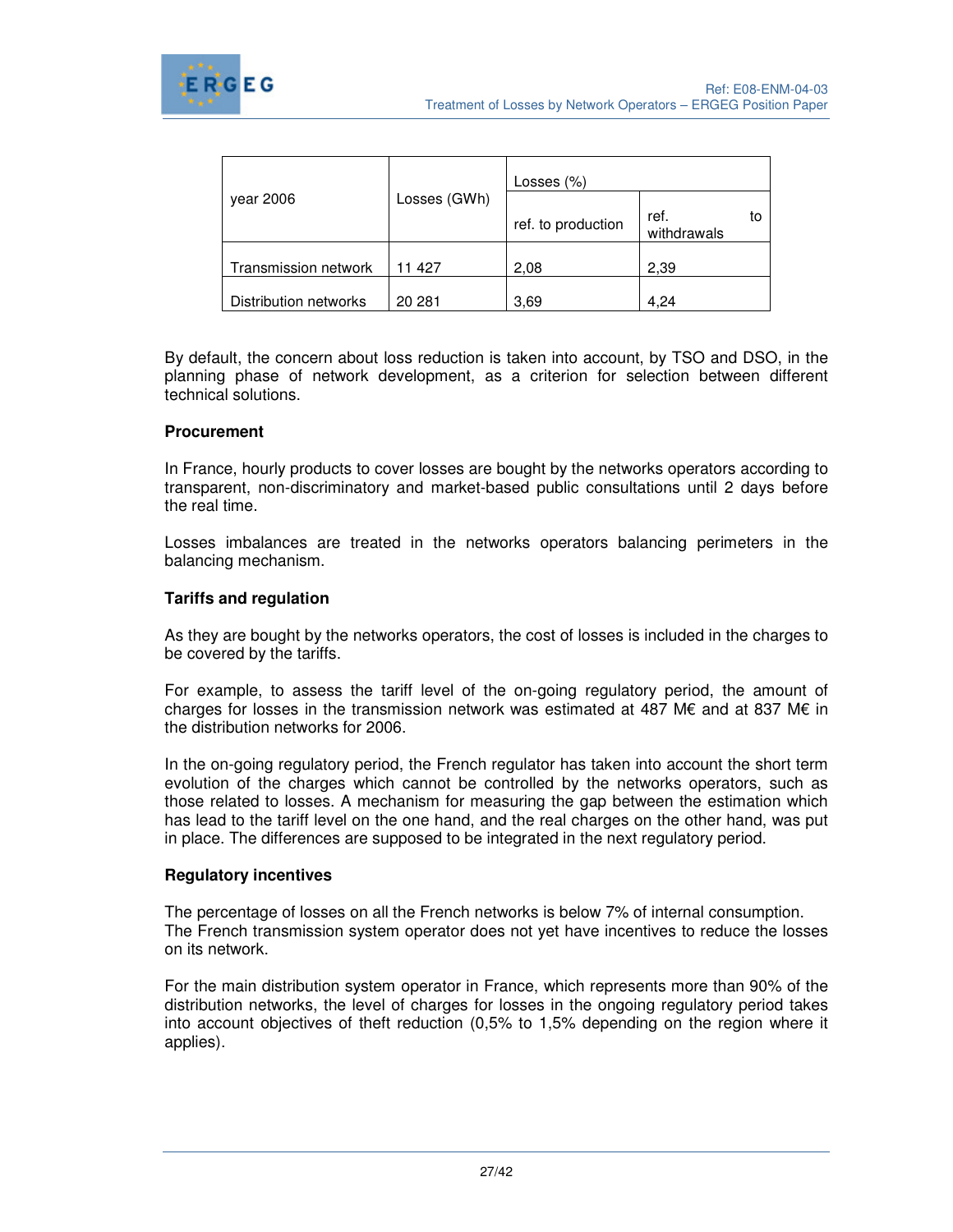

#### **Incentive mechanism**

The French regulator and the networks operators are jointly considering an incentive mechanism on losses to be put in place for the next regulatory period (2009-2011).

To implement this incentive mechanism, a reference amount for losses charges in M€ has to be defined for the transmission and distribution networks, respectively. Each year, if the amount for losses charges is below (or above) the reference value, the TSO/DSO would be entitled to a financial reward (or penalty) proportional to the difference between those values.

## **A1.5 Norway**

#### **Losses**

Losses are defined as the difference between metered input and metered output from the network. The losses in the distribution grid are calculated with more uncertainty than in the transmission grid due to differences in the accrual of measurements and uncertainties in reported consumption. Uncertainties in reported consumption are mainly due to infrequent reporting and observation errors. As theft is by definition unmetered consumption, theft will also be included in the calculation of losses.

#### **Valuation**

Losses are calculated by network type (transmission and distribution). In the transmission network, the losses will be accurate due to hourly metering and because connection points between different networks and voltage levels are subject to metering. In the distribution network, the households will read and report their meter manually. This causes uncertainties in settling the losses at this level.

In the transmission network, the marginal costs are calculated hourly for all nodal points. The transmission system operator announces the figures for marginal losses every week.

#### **Values**

For 2006, total network losses and losses as a percentage of input are shown below:

|                       |              | Losses $(\%)$       |  |
|-----------------------|--------------|---------------------|--|
| Year 2006             | Losses (GWh) | total<br>to<br>ref. |  |
|                       |              | input               |  |
| Transmission network  | 1990         | 1.6                 |  |
| Distribution networks | 4970         | 5.0                 |  |

Calculation of losses: Percentage loss = losses/(energy output + losses)\*100.

The income-framework regulation includes incentives to reduce losses; if the cost of reducing the network loss is less than the reduced cost of losses, the company will be measured as more efficient and get a higher rate of return (See chapter "Regulatory incentives").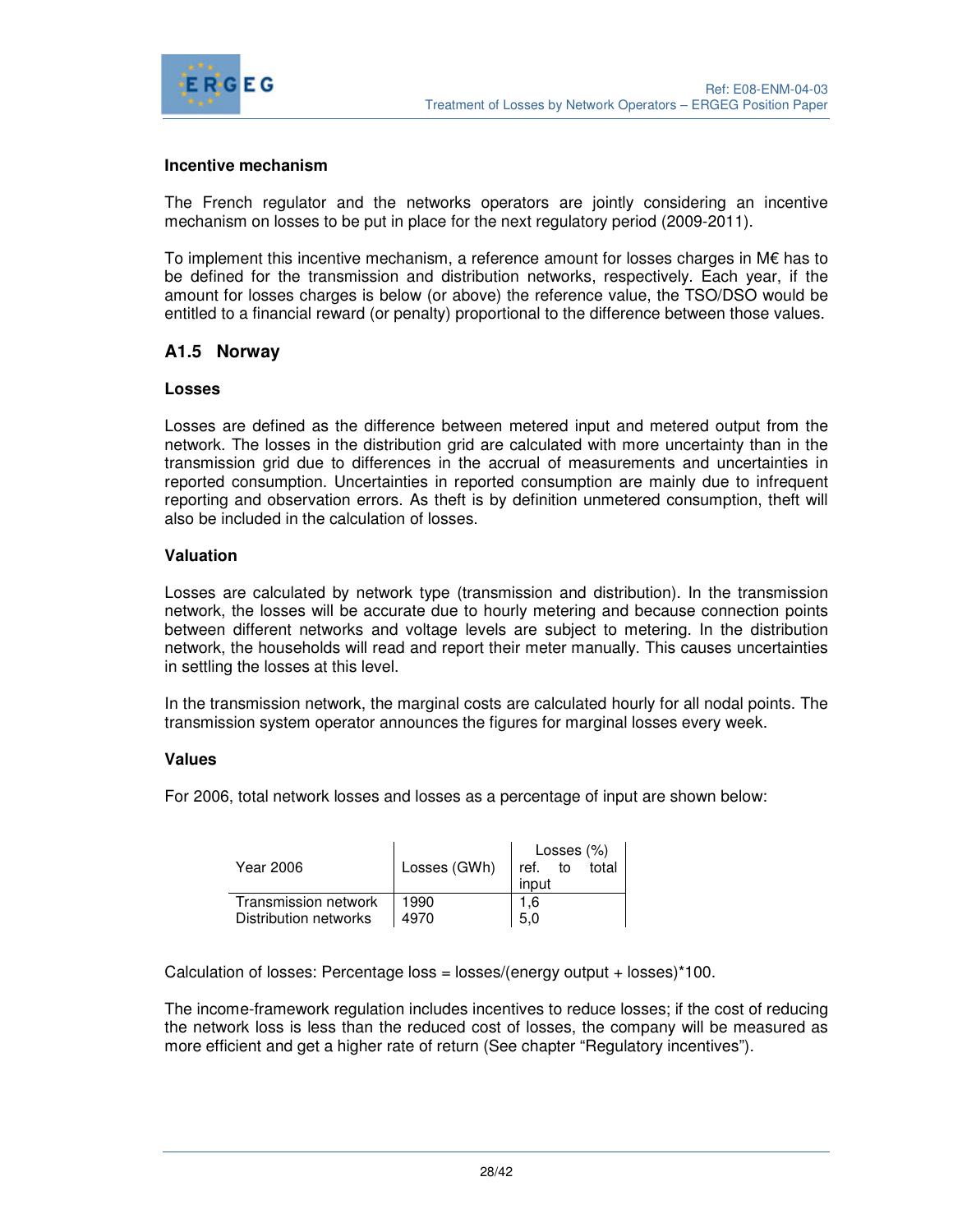

#### **Procurement**

In Norway the network company is responsible for network losses, and purchases the expected loss either on the power exchange (Nord Pool Spot) or bilaterally. Prices included in the permitted income are volume weighted area prices, based on the monthly area price quoted on Nord Pool Spot and monthly volumes from NVE's consumption statistics. (See chapter "Regulatory incentives"). Imbalances are handled in the balancing market like any other imbalance.

#### **Tariffs and regulation**

Tariffs in Norway are divided into two main groups: tariffs dependent on current use and other tariffs.

The main rule is that the dependent tariff shall only cover the marginal losses. In the distribution grid, however, the dependent tariff can also cover a part of the fixed costs. In grids with limited capacity, a capacity tariff can be introduced. Other tariffs shall cover all residual costs not covered trough the dependent tariff, and can be a fixed tariff and a tariff based on used effect. The fixed tariff in the distribution network can be differentiated by objective criteria relevant for the grid. Marginal losses in the central transmission grid are calculated in each node. The marginal losses in the nodes are symmetrical around zero, and used as a basis for tariff calculations. Production will face a positive marginal loss percentage in areas with excess power production; hence consumption will face negative marginal loss percentages in the same node.

#### **Regulatory incentives /Incentive mechanism**

Monopolies providing transmission and distribution services in Norway face an incentivebased yardstick regulation. Annually, the permitted income is set based on a 40/60 split between the companies own costs with a two year lag and a norm cost based on a benchmarking analysis. Permitted income covers all cost, including network losses.

However, only the physical losses measured in MWh are included in the cost base and the benchmarking exercises. Permitted income is annually adjusted as such according to a volume weighted area price, based on the monthly area price quoted on Nord Pool Spot and monthly volumes from NVE's consumption statistics. This arrangement is based on the assumption that the network owner can do little to influence the price of buying energy on the spot market element and consequently should not be subject to this risk.

However, it is NVE's view that the network owner can influence the physical network loss in MWh (volume), both in the short run (through network operation) and in the long run (through an investment strategy). As such, network losses in terms of volume are included in the yardstick income regulation, and the network owner must work out a strategy of how to deliver adequate services at the minimum total cost, where network losses constitute one cost element. If the cost of reducing the network-losses is less than the reduced cost of losses, the company will be measured as more efficient and get a higher rate of return.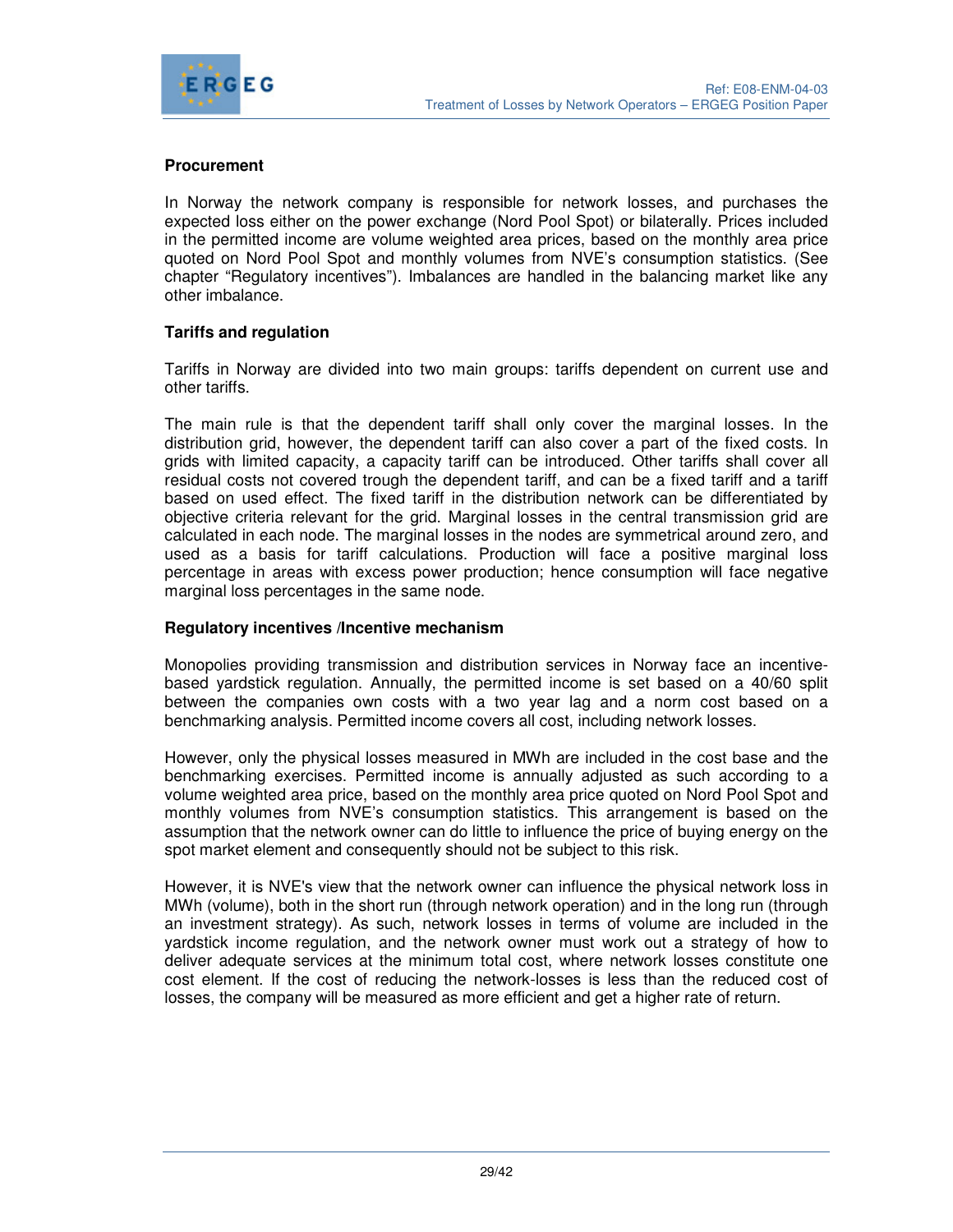

## **A1.6 Portugal**

#### **Losses**

Losses, calculated by the global energy balance of the system, include physical losses, unavoidable theft and metering errors. Once detected, fraud is subject to criminal procedure, with the operators being compensated for the estimated value.

In-house consumption is measured and paid for by regular tariffs, like any other normal consumption.

Public lighting is not treated as a loss. Public lighting metering is implied by the Tariff Code. A specific Public Lighting Tariff exists that can be optionally applied instead of regular tariffs. There are also facilities where transitory arrangements still apply.

#### **Valuation**

Losses are calculated by network type (transmission and distribution) and voltage level (VHV, HV, MV, LV) by the global energy balance of the system and networks (difference between injections and withdrawals) done in the following year (Y+1).

For use in the running year, losses are quantified by means of hourly loss profiles, approved by the energy regulator (ERSE) upon a proposal from the network operators.

Every connection point between different networks and voltage levels is subject to metering.

#### **Values**

In 2006, total emission to networks, the values of losses by network type, the percentage referring to emissions or withdrawals of the networks are shown below.

Total emission to networks = 49 177 GWh

|                       |              | Losses (%)       |                     |  |
|-----------------------|--------------|------------------|---------------------|--|
| vear 2006             | Losses (GWh) | ref. to emission | ref.<br>withdrawals |  |
| Transmission network  | 562          | 1.14             | 28. ا               |  |
| Distribution networks | 3 1 6 8      | 6.44             | 7.20                |  |

By default, the concern about loss reduction is taken into account, by TSO and DSO, in the planning phase of network development, as a criterion for selection between different technical solutions.

The National Plan for Climatic Changes (PNAC), approved by the Government, states that until 2010 total networks losses (transmission and distribution) should be below 8,60%. Through regulation, the DSO is incentivised to keep the losses of the distribution networks below a reference value set by ERSE.

## **Procurement**

In Portugal, losses are physically injected by suppliers.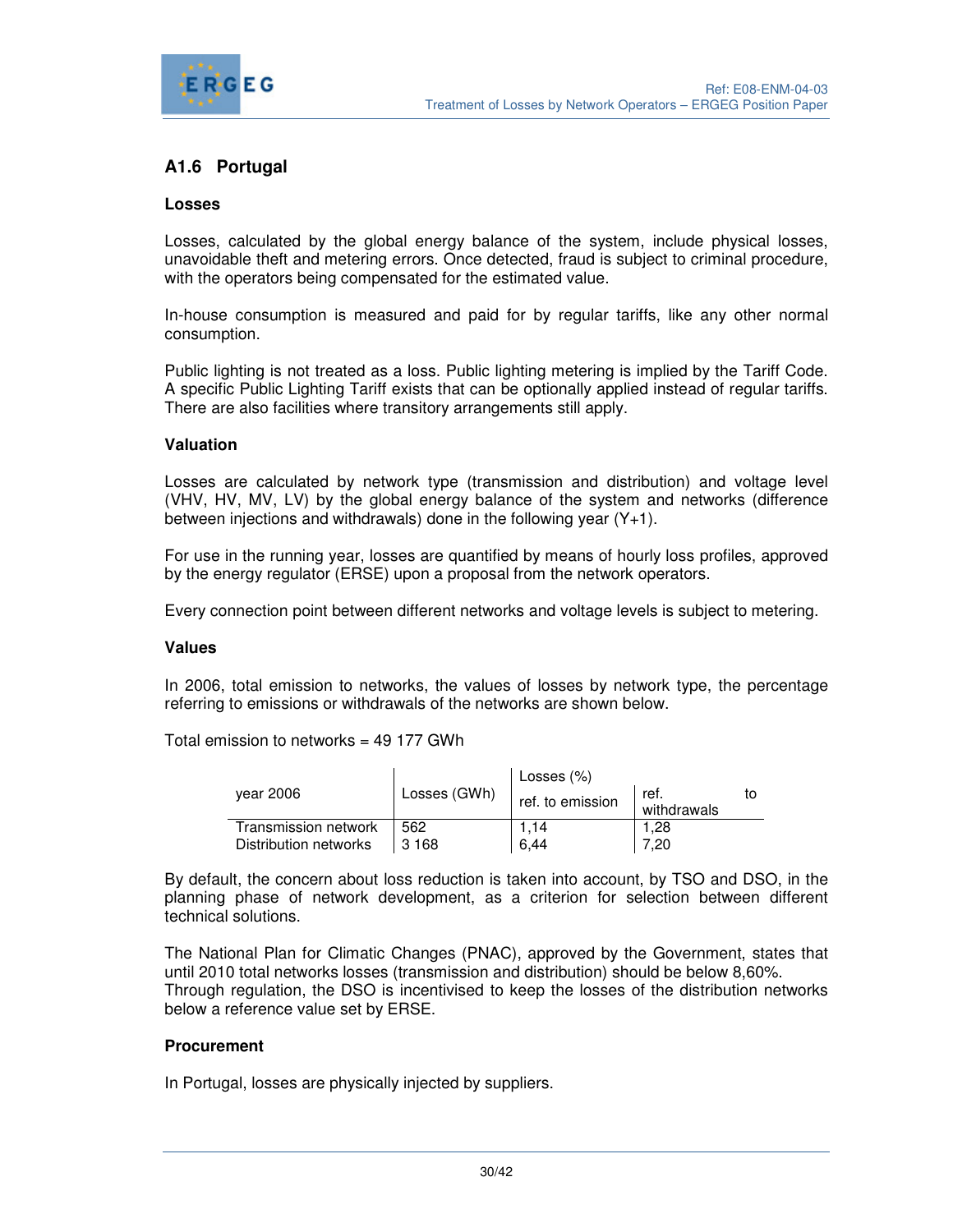

Each supplier injects its own energy for compensation of the losses related to the consumption of its clients in the same period, based on hourly loss profiles approved by ERSE.

Regarding the global system balance, there is no specific treatment, or dedicated group. Losses are treated like any other induced or occurred imbalance.

## **Tariffs and regulation**

As they are physically injected, there is no specific tariff for losses.

Concerning energy, for each programming hour, each supplier must inject its own energy for compensation of the losses related to the consumption of its clients in the same hour period, by injecting the client's energy consumption affected by hourly loss profiles. These hourly loss profiles (8760 values), differentiated by network type and voltage level, are approved by ERSE upon a suggestion by the network operators. For an LV client with an EC-estimated energy consumption for an hour h, the supplier must provide the injection of the EP energy as follows:

hour h: EP = EC x (1+ $p_{HVIRT}$ ) x (1+ $p_{HV}$ ) x (1+ $p_{MV}$ ) x (1+ $p_{LV}$ )

where:

 $p_{HV/RT}$  – VHV transmission network loss profile, including VHV/HV transformers.  $p_{HV}$ ,  $p_{MV}$  and  $p_{UV}$  – HV, MV and LV distribution network loss profiles.

Regarding the use of infra-structure tarification, the prices of the components of the related tariffs (use of networks and global use of the system) are affected by loss adjustment factors, converting the consumption quantities measured at the client referential (metering point for tariffs application) to the energy injection referential, assumed to be VHV plant bus bars.

These loss adjustment factors, differentiated by types of network, by voltage level and by time of day (peak, partial peak, valley, and super valley) are approved and published by ERSE every year upon a proposal by the network operators. For the present year (2007) these values are, in percentages:

|          |               | Hourly period |              |        |              |  |  |  |
|----------|---------------|---------------|--------------|--------|--------------|--|--|--|
|          |               | Peak          | Partial peak | Vallev | Super valley |  |  |  |
| Transm.  | YVHV          | 1.8           |              | 2,3    | 2,3          |  |  |  |
|          | YHV/RNT       | 2,1           | 2,0          | 2,6    | 2,6          |  |  |  |
|          | $\gamma_{HV}$ | 1,52          | 1,37         | 1.08   | 0.99         |  |  |  |
| Distrib. | $\gamma_{MV}$ | 4.66          | 4.16         | 3.27   | 2.92         |  |  |  |
|          | <u> γιν</u>   | 7,24          | 6,53         | 5,91   | 4.70         |  |  |  |

## **Regulatory incentives**

Reduction of losses aims at achieving better energy efficiency and reducing global costs to the system.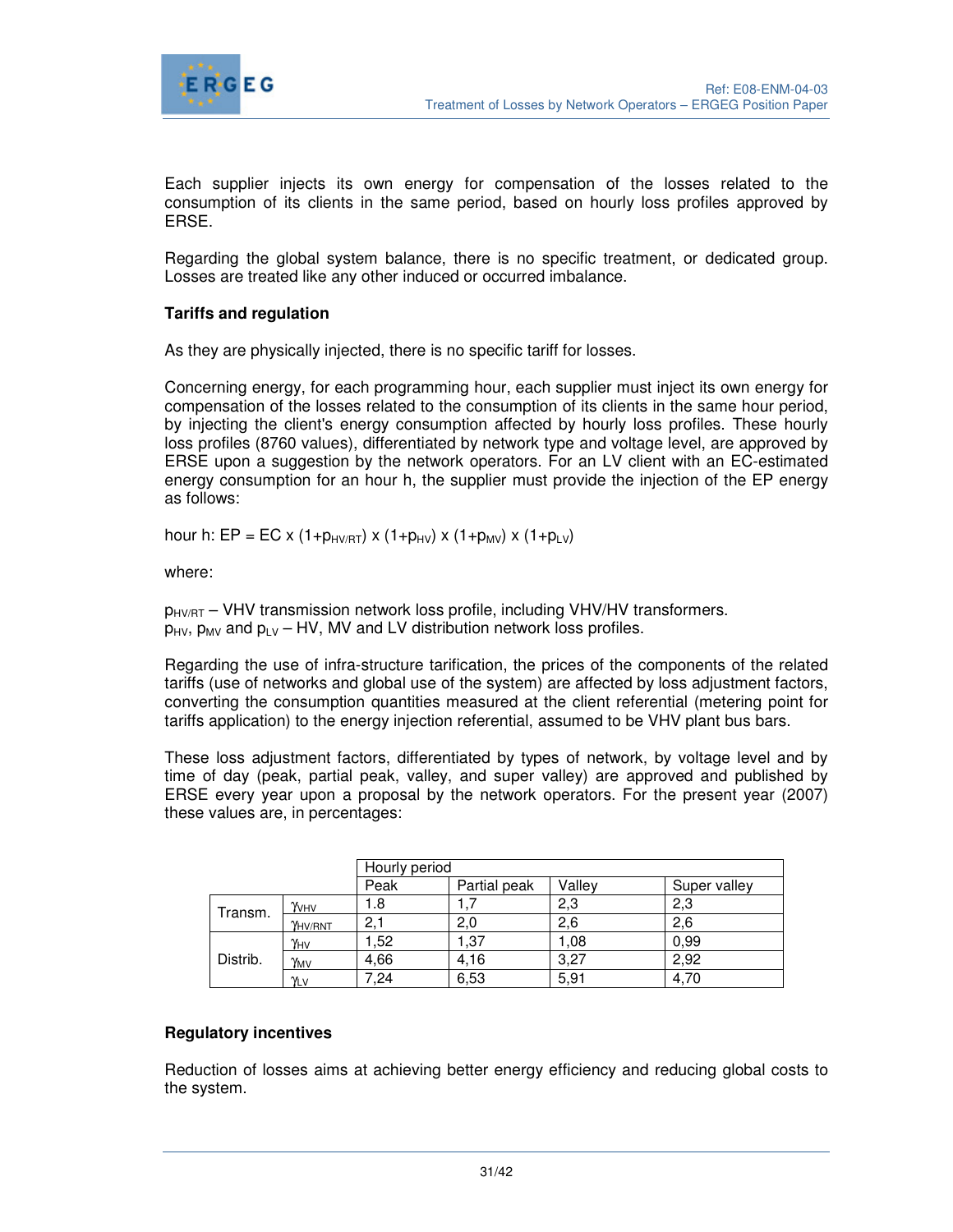

By law, the National Plan for Climatic Changes (PNAC), approved by the Government, states that until 2010 total networks losses (transmission and distribution) should be lower than 8,60%.

By regulation, the Tariff Code includes an incentive mechanism to reduce losses in distribution networks allowing the DSO to be rewarded (or charged) if it achieives global distribution losses lower (or above) than a reference value set by ERSE, for each year.

The evolution of transmission and distribution network losses, referred to total energy injected in the networks, is shown below.



Evolution of losses in the transmission network:

Evolution of losses in the distribution networks:

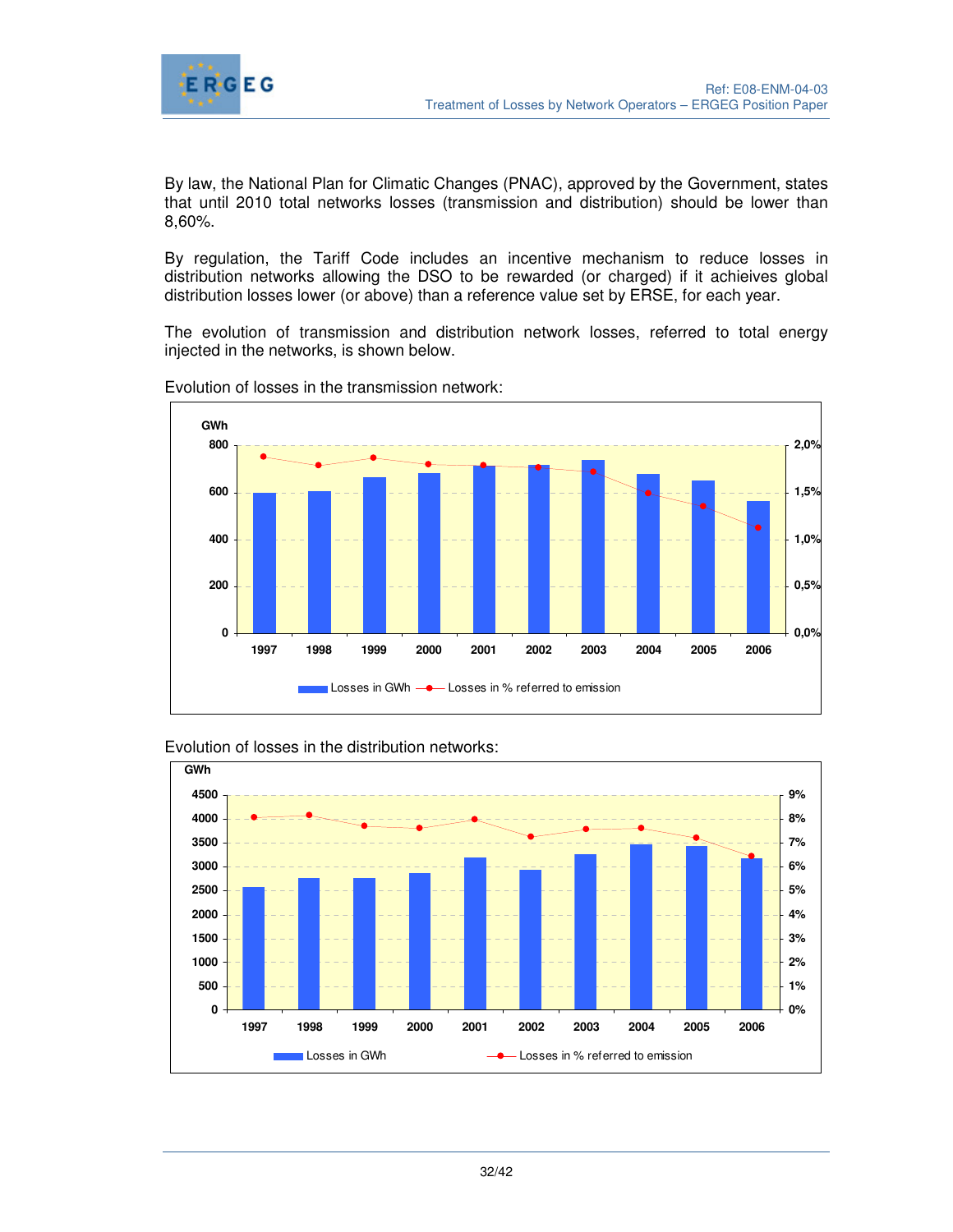

The 8,60% PNAC objective for losses for 2010 was already achieved in 2006 with a global value of 8,47%.

#### **Incentive mechanism**

Based on the specificity and value of losses for each network type, the present incentive mechanism applies only to distribution networks.

At the beginning of the present regulatory period (2006 – 2008), ERSE defined the reference values for the distribution networks losses. In each year, if the losses lies under (or above) the reference value, the DSO is entitled to a financial reward (or penalty) proportional to the difference between those values, capped to a maximum value set by ERSE, as shown below.



According to legal understanding, for the application of the incentive mechanism, these reference values for distribution losses refer to the total energy withdrawal from distribution networks.

The reference loss values defined by ERSE for the present regulatory period are presented below:

|      | 2006    | 2007  | 2008  |
|------|---------|-------|-------|
| -RFF | 8,38%   | 8,30% | 8,22% |
|      | $0.5\%$ | 0,5%  | 0,5%  |

The reference loss values for the present regulatory period and the evolution of losses in the distribution networks, referring to total energy withdrawal, is shown below.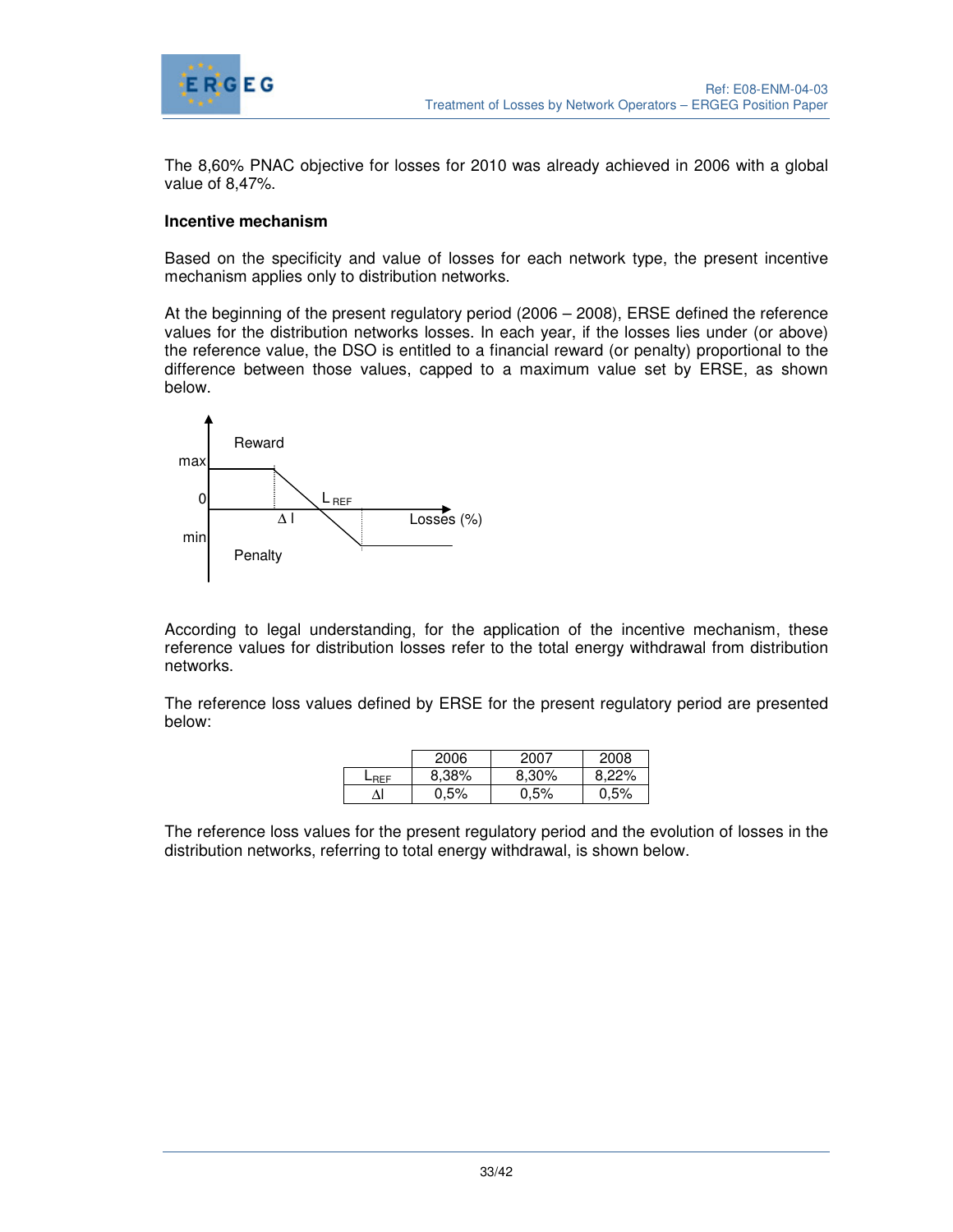



## **A1.7 Sweden**

## **Losses**

Losses are defined as the difference between measured consumption and production. The losses in the distribution grid are calculated with more uncertainty than in the transmission grid due to differences in the accrual of measurements and uncertainties in reported consumption. Uncertainties in reported consumption are mainly due to infrequent reporting and observation errors. The situation is improving since AMR was rolled out (the meters of all customers will have to be read at least monthly by July 1, 2009 which has led to a massive rollout of AMR – today most customer meters are read yearly).

## **Valuation**

Losses are calculated by network type (transmission and distribution – distribution is divided between regional distribution and local distribution). In the transmission and regional distribution network, the losses will be accurate as a result of hourly metering and because connection points between different networks and voltage levels are subject to metering. In the local distribution network, there are uncertainties – see above.

In the transmission network, the marginal costs are calculated hourly for all nodal points. The TSO announces the figures for marginal losses every week.

## **Values**

For 2006, total network losses and losses as a percentage of energy transported\* are shown below: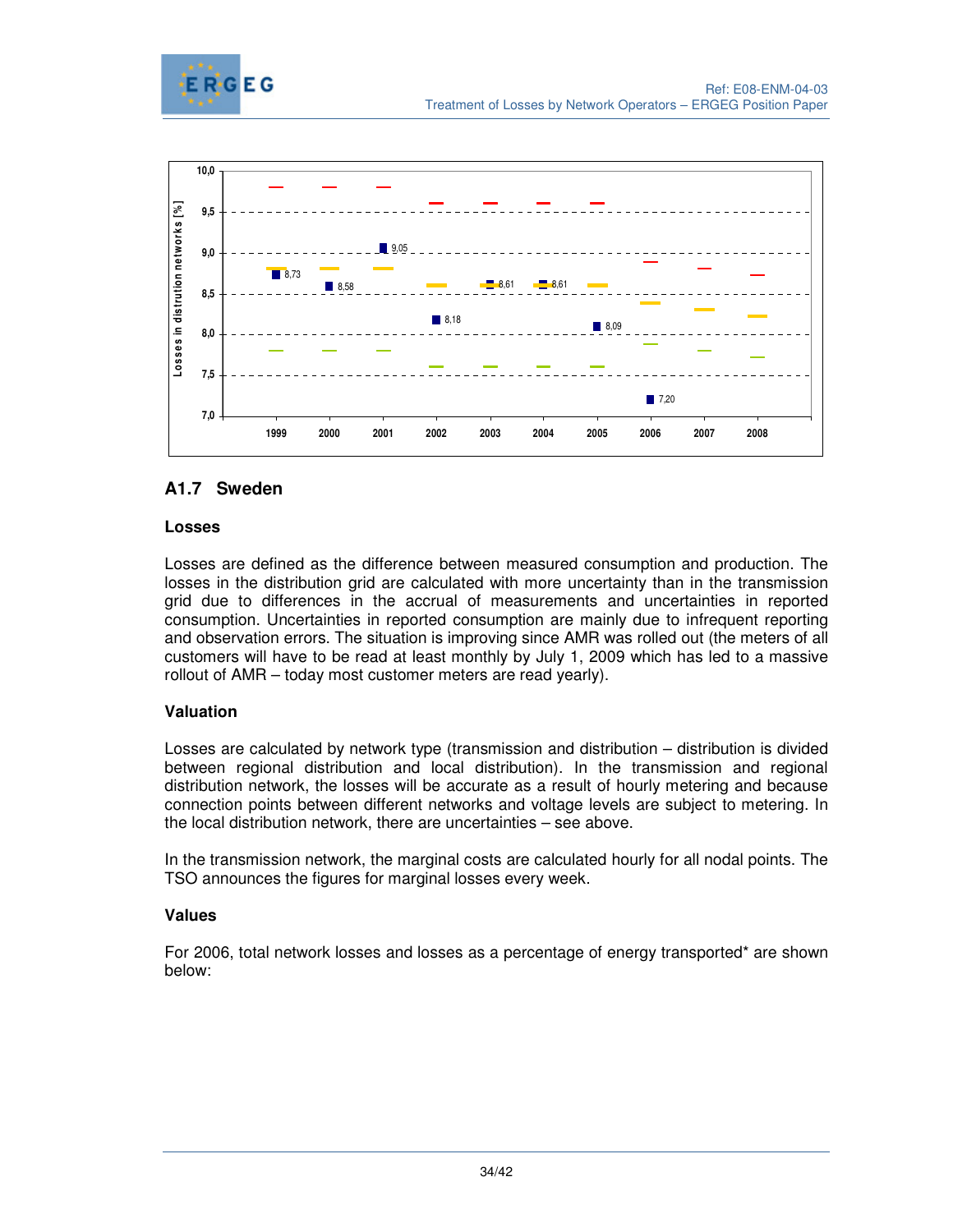

| Year 2006                                                              | Losses (GWh)         | Losses (%)<br>total<br>ref.<br>to<br>energy<br>transported* | Total<br>energy<br>transported (GWH) |
|------------------------------------------------------------------------|----------------------|-------------------------------------------------------------|--------------------------------------|
| Transmission network                                                   | 2500                 | 2,1                                                         | 117300                               |
| Regional distribution networks<br>Local distribution networks<br>Total | 2000<br>4093<br>6093 | 1,22<br>4,01<br>2,31                                        | 161568<br>102035<br>263603           |

\*Calculation of losses: Percentage loss = losses/(energy transported + losses)\*100. In the distribution networks, transported energy is defined as local input in surplus areas and consumption in shortage areas; the biggest figure of distributed energy and input (from generation in own network and input from adjacent networks) for each DSO is used in the calculation.

## **Procurement**

In Sweden, the network company is responsible for network losses, and purchases the expected loss either on the power exchange (Nord Pool Spot) or bilaterally. The network company can also cover its losses with own production. Ownership of production by network companies is only allowed for this purpose. Imbalances are handled in the balancing market like any other imbalance.

## **Tariffs and regulation**

There are no special rules for how the tariffs should be constructed – according to the Electricity Act the tariffs shall be reasonable, related to the quality of supply. For the transmission network, the published tariff model states that the losses are covered by the dependent tariff while the fixed part of the tariff covers capital costs.

#### **Regulatory incentives/Incentive mechanism**

The regulation of local networks is done ex post in Sweden – an ex ante method has been studied and will probably be introduced in a few years. The regulation of the local networks is based on the network performance assessment model. The network performance assessment model builds a reference grid, customised for each company based on the actual sites and other data of customers and production and exchange with other networks. In this model, the losses of the reference grid are included. These reference losses are priced with the average spot price for the year before.

All network companies have to report their losses, among other data, in a special report each year. This data is published by EMI. They are also used in the monitoring process. Losses are not a very large concern in Sweden, since there are other developments that will reduce losses. One of these developments is the above mentioned rollout of AMR, the other development is related to new incentives to modernise and qualify local networks, especially networks that go through forested areas in order to improve security of supply for customers in these areas.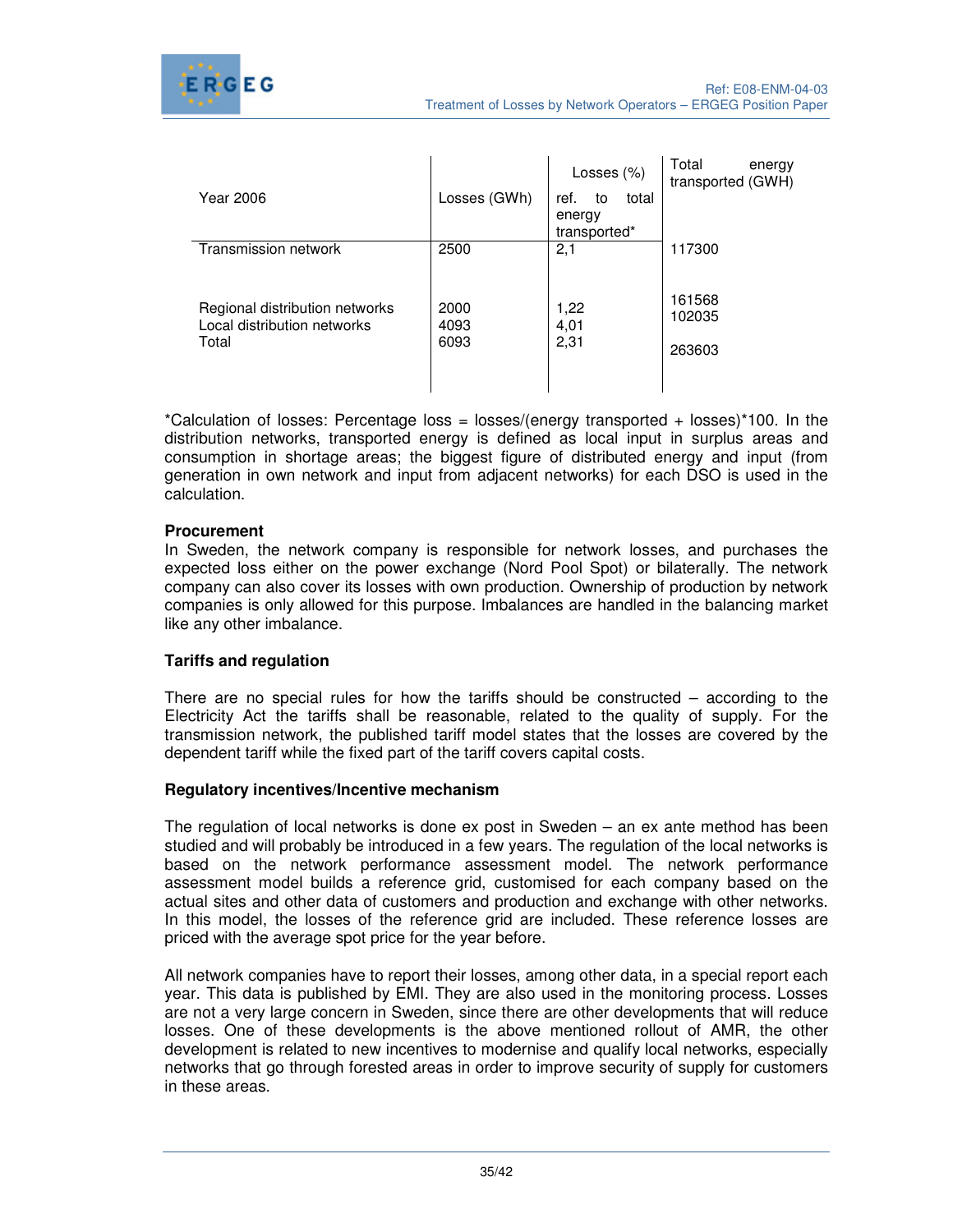

# **Annex 2 – Comparative Analysis**

This Annex presents a comparative analysis of several issues related to losses and their treatment by network operators based on the NRA responses.

## **A2.1 Losses Components**

| Nr.<br>Crt.     | Country               | Operator<br><b>Type</b> | a. Physical losses in<br>transport/distribution<br>of electricity | b.  "hidden" non-<br>technical losses (e.g.<br>in-house consumption - losses)<br>electricity consumption<br>to cool the transformer,<br>control system<br>operation, etc) | not be mixed with public lighting | c.  theft (should d.  non-metered e.  others<br>(street lamps) | (please<br>specify) | <b>Comments</b>                                                                                                                                                                                                                                                                        |
|-----------------|-----------------------|-------------------------|-------------------------------------------------------------------|---------------------------------------------------------------------------------------------------------------------------------------------------------------------------|-----------------------------------|----------------------------------------------------------------|---------------------|----------------------------------------------------------------------------------------------------------------------------------------------------------------------------------------------------------------------------------------------------------------------------------------|
|                 |                       | <b>TSO</b>              | V                                                                 | ٧                                                                                                                                                                         |                                   |                                                                |                     |                                                                                                                                                                                                                                                                                        |
| 1.              | Austria               | DO                      | $\overline{\sqrt{2}}$                                             | $\sqrt{}$                                                                                                                                                                 | ٧                                 |                                                                |                     |                                                                                                                                                                                                                                                                                        |
|                 |                       |                         |                                                                   |                                                                                                                                                                           |                                   |                                                                |                     |                                                                                                                                                                                                                                                                                        |
| 2               | <b>Czech Republic</b> | <b>TSO</b>              |                                                                   | Ń                                                                                                                                                                         |                                   | √                                                              | √                   | Total losses consist of mainly<br>technical losses in the grids (lines<br>and transformers) + other non-                                                                                                                                                                               |
|                 |                       | DO                      | ٧                                                                 | ٧                                                                                                                                                                         | V                                 | $\sqrt{}$                                                      | $\sqrt{}$           | technical losses (non-metered<br>consumption, undetected theft etc.)                                                                                                                                                                                                                   |
| 3.              | Denmark               | <b>TSO</b>              | √                                                                 |                                                                                                                                                                           |                                   |                                                                |                     | Transmission losses consist of<br>technical losses in the grids (lines,<br>cables and transformers)                                                                                                                                                                                    |
|                 |                       | DO                      |                                                                   |                                                                                                                                                                           |                                   |                                                                |                     | No answer                                                                                                                                                                                                                                                                              |
| 4               | Finland               | <b>TSO</b>              |                                                                   |                                                                                                                                                                           |                                   |                                                                |                     | include metering errors                                                                                                                                                                                                                                                                |
|                 |                       | DO                      |                                                                   |                                                                                                                                                                           |                                   |                                                                |                     | include metering errors                                                                                                                                                                                                                                                                |
|                 |                       | <b>TSO</b>              |                                                                   | $\sqrt{}$                                                                                                                                                                 | $\sqrt{}$                         |                                                                |                     | Theft (non technical losses)<br>according to 2 b.                                                                                                                                                                                                                                      |
| 5.              | France                | <b>DO</b>               |                                                                   |                                                                                                                                                                           |                                   |                                                                |                     | Public lighting is partially included in<br>losses. The cities pay public<br>lighting according to a profile. The<br>differences between the real lamps<br>consumption and this template are<br>part of losses. Losses include<br>metering errors and theft (non<br>technical losses). |
|                 |                       | <b>TSO</b>              | ٧                                                                 |                                                                                                                                                                           |                                   |                                                                |                     |                                                                                                                                                                                                                                                                                        |
| 6.              | Greece                | DO                      | ٧                                                                 |                                                                                                                                                                           |                                   |                                                                |                     | Further investigation is needed on<br>in house consumption                                                                                                                                                                                                                             |
|                 |                       | <b>TSO</b>              |                                                                   |                                                                                                                                                                           |                                   |                                                                |                     | Commercial losses included                                                                                                                                                                                                                                                             |
| 7.              | Hungary               | <b>DO</b>               |                                                                   |                                                                                                                                                                           |                                   |                                                                |                     | Commercial losses included                                                                                                                                                                                                                                                             |
| 8.              | Italy                 | <b>TSO</b>              |                                                                   |                                                                                                                                                                           |                                   |                                                                |                     | Include metering errors                                                                                                                                                                                                                                                                |
|                 |                       | DO                      |                                                                   |                                                                                                                                                                           |                                   |                                                                |                     | Include metering errors                                                                                                                                                                                                                                                                |
| 9.              | Luxembourg            | <b>TSO</b><br>DO        | ٦                                                                 |                                                                                                                                                                           |                                   |                                                                |                     |                                                                                                                                                                                                                                                                                        |
|                 |                       | <b>TSO</b>              | ٦<br>Ñ                                                            |                                                                                                                                                                           |                                   |                                                                |                     | include metering errors                                                                                                                                                                                                                                                                |
| 10 <sub>1</sub> | Norway                | DO                      |                                                                   |                                                                                                                                                                           |                                   |                                                                |                     | include metering errors                                                                                                                                                                                                                                                                |
|                 |                       | <b>TSO</b>              |                                                                   |                                                                                                                                                                           |                                   |                                                                |                     |                                                                                                                                                                                                                                                                                        |
| 11              | Poland                | DO                      | Ñ                                                                 |                                                                                                                                                                           | À                                 |                                                                | N                   | Include metering errors                                                                                                                                                                                                                                                                |
| 12.             |                       | <b>TSO</b>              | ٧                                                                 |                                                                                                                                                                           | ٧                                 |                                                                | V                   | In-house consumptions are<br>measured and paid by regular                                                                                                                                                                                                                              |
|                 | Portugal              | DO                      | $\sqrt{}$                                                         |                                                                                                                                                                           | $\sqrt{}$                         |                                                                | $\sqrt{}$           | tariffs as any other normal<br>consumption.<br>Include metering errors                                                                                                                                                                                                                 |
| 13.             | Romania               | <b>TSO</b>              | $\sqrt{}$                                                         |                                                                                                                                                                           | √                                 |                                                                | $\sqrt{}$           | Losses include the difference<br>between estimated consumption<br>and the achieved one for non                                                                                                                                                                                         |
|                 |                       | DO                      | ٧                                                                 |                                                                                                                                                                           | ٧                                 |                                                                | $\sqrt{}$           | metered public lighting.<br>Include metering differences                                                                                                                                                                                                                               |
| 14              | Slovakia              | <b>TSO</b>              | Ñ                                                                 |                                                                                                                                                                           |                                   |                                                                |                     | Include metering differences                                                                                                                                                                                                                                                           |
|                 |                       | DO                      | Ñ                                                                 |                                                                                                                                                                           |                                   |                                                                |                     | Include metering differences                                                                                                                                                                                                                                                           |
| 15.             | Spain                 | <b>TSO</b>              |                                                                   |                                                                                                                                                                           |                                   |                                                                |                     |                                                                                                                                                                                                                                                                                        |
|                 |                       | DO<br><b>TSO</b>        | ٦                                                                 |                                                                                                                                                                           |                                   |                                                                |                     |                                                                                                                                                                                                                                                                                        |
| 16.             | Sweden                | DO                      | Ñ                                                                 |                                                                                                                                                                           |                                   |                                                                |                     | Include metering errors                                                                                                                                                                                                                                                                |
|                 |                       | <b>TSO</b>              | N                                                                 |                                                                                                                                                                           |                                   |                                                                |                     |                                                                                                                                                                                                                                                                                        |
| 17.             | <b>United Kingdom</b> | DO                      |                                                                   |                                                                                                                                                                           |                                   |                                                                |                     |                                                                                                                                                                                                                                                                                        |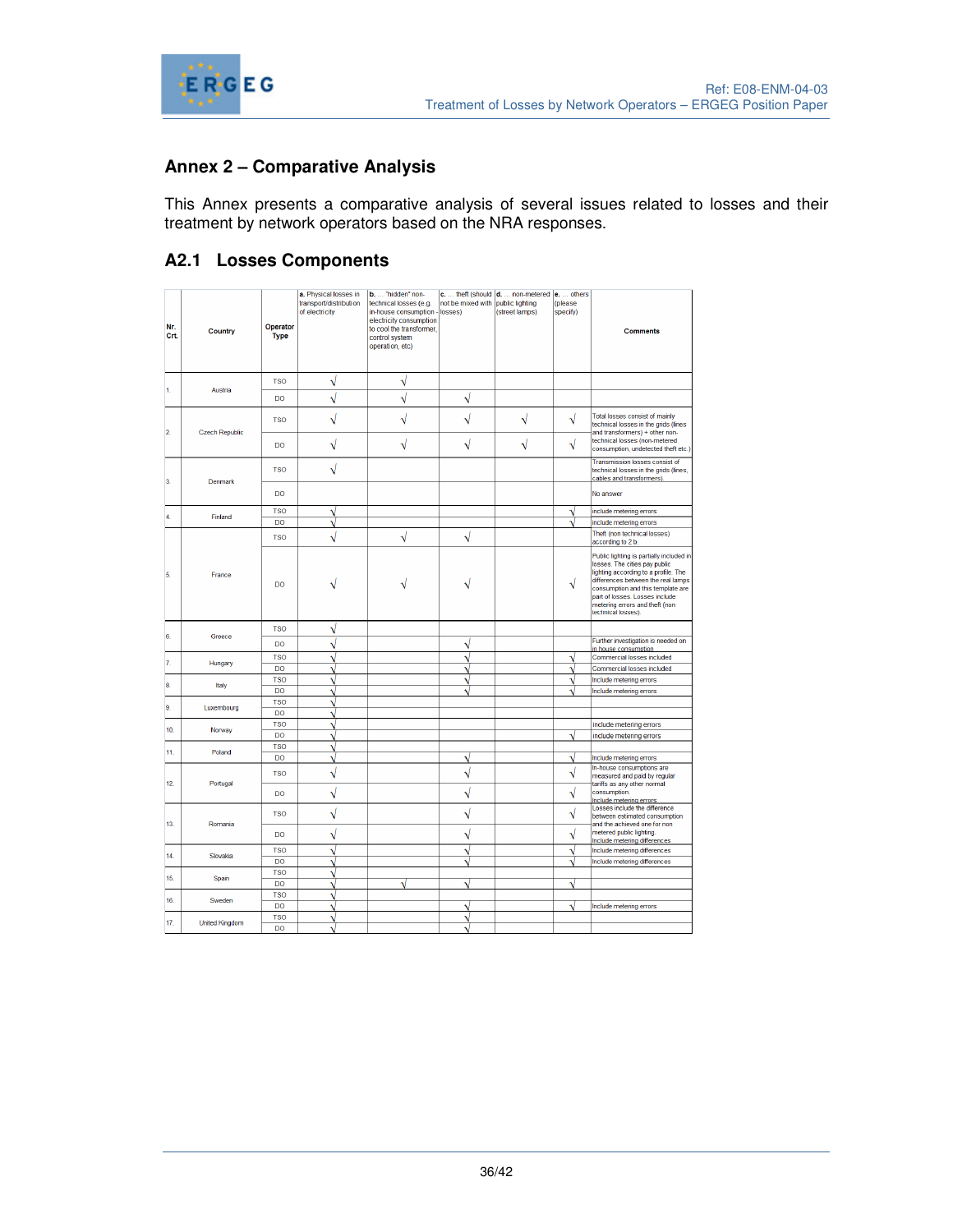

# **A2.2 Level of losses**

|                |                | a. Level of losses (%)  |                             |      |      |       |       |                                                                                                                                                                                                                                                                                                                                                                                                                                                                                                                                                                   |                                                                                                                                                                                                                                                                                                                              |
|----------------|----------------|-------------------------|-----------------------------|------|------|-------|-------|-------------------------------------------------------------------------------------------------------------------------------------------------------------------------------------------------------------------------------------------------------------------------------------------------------------------------------------------------------------------------------------------------------------------------------------------------------------------------------------------------------------------------------------------------------------------|------------------------------------------------------------------------------------------------------------------------------------------------------------------------------------------------------------------------------------------------------------------------------------------------------------------------------|
| Nr.<br>Crt.    | Country        | Operator<br><b>Type</b> | <b>Related to</b><br>output | 2003 | 2004 | 2005  | 2006  | <b>Comments</b>                                                                                                                                                                                                                                                                                                                                                                                                                                                                                                                                                   | b. Strategy to reduce the losses                                                                                                                                                                                                                                                                                             |
|                |                | <b>TSO</b>              |                             |      |      |       | 1,50  |                                                                                                                                                                                                                                                                                                                                                                                                                                                                                                                                                                   | Regulatory cap for losses in % in place;                                                                                                                                                                                                                                                                                     |
|                | Austria        | DO                      |                             |      |      |       | 4,47  |                                                                                                                                                                                                                                                                                                                                                                                                                                                                                                                                                                   | Additional incentive scheme for the next regulatory<br>period;                                                                                                                                                                                                                                                               |
| $\overline{2}$ | Czech Republic | <b>TSO</b>              | V                           |      |      | 1,50  |       | 0,9 TWh (2007);                                                                                                                                                                                                                                                                                                                                                                                                                                                                                                                                                   | Technical and non - technical regulated allowed<br>rate of losses in place (1,5% for TSO, 6,3% - 7,9%                                                                                                                                                                                                                        |
|                |                | DO                      | V                           |      |      | 7.00  |       | 5,5% to 8,5% (depends on region and<br>range of meshing), 4,6 TWh (2007);                                                                                                                                                                                                                                                                                                                                                                                                                                                                                         | for DOs), out of which 2% annually for non<br>technical losses;                                                                                                                                                                                                                                                              |
|                | Denmark        | <b>TSO</b>              |                             |      |      |       | 1,80  | Of total electricity transported;<br>Losses represent 663 GWh.                                                                                                                                                                                                                                                                                                                                                                                                                                                                                                    |                                                                                                                                                                                                                                                                                                                              |
|                |                | DO                      |                             |      |      |       |       | No answer                                                                                                                                                                                                                                                                                                                                                                                                                                                                                                                                                         | No answer                                                                                                                                                                                                                                                                                                                    |
|                |                | <b>TSO</b>              |                             |      |      | 1,60  |       | Percentage of electricity injected in the<br>networks                                                                                                                                                                                                                                                                                                                                                                                                                                                                                                             |                                                                                                                                                                                                                                                                                                                              |
|                | Finland        | DO                      |                             |      |      | 4,70  |       | Average values:<br>Percentage of electricity injected in the<br>networks                                                                                                                                                                                                                                                                                                                                                                                                                                                                                          | No low/regulation requirements to reduce losses;                                                                                                                                                                                                                                                                             |
|                | France         | <b>TSO</b>              |                             |      |      |       | 2,30  | Average values of the total<br>consumption;                                                                                                                                                                                                                                                                                                                                                                                                                                                                                                                       | inancial incentive to reduce theft:                                                                                                                                                                                                                                                                                          |
|                |                | DO                      |                             |      |      |       | 5,00  | Of the energy consumed in distribution<br>power system                                                                                                                                                                                                                                                                                                                                                                                                                                                                                                            |                                                                                                                                                                                                                                                                                                                              |
|                |                | <b>TSO</b>              |                             |      | 2,40 | 2,40  |       | Of the total energy injected to the<br>system                                                                                                                                                                                                                                                                                                                                                                                                                                                                                                                     | No special incentives;                                                                                                                                                                                                                                                                                                       |
|                | Greece         | DO                      |                             |      | 6.80 | 6,80  |       | Average values of electricity injected<br>to the distribution system out of witch<br>3,2% for medium voltage network;                                                                                                                                                                                                                                                                                                                                                                                                                                             | The current draft of the not yet approved Code<br>establishes an annual losses target (in MW) and a<br>unit price (in €/MW)for any positive or negative<br>deviation from this target.                                                                                                                                       |
|                |                | <b>TWO</b>              |                             | 1,50 | 1,30 | 1,50  | 1,30  | Of electricity injected into the grid;                                                                                                                                                                                                                                                                                                                                                                                                                                                                                                                            | Justified cost of losses is determined each year.                                                                                                                                                                                                                                                                            |
|                | Hungary        | DO                      |                             | 9,60 | 9.10 | 8.80  | 9,20  | Of electricity injected into the grid;                                                                                                                                                                                                                                                                                                                                                                                                                                                                                                                            | Establishment of losses (GWh) followed by<br>regulated national tariff for losses; both not<br>reviewed during a regulatory period.<br>Higher profit due to smaller losses;                                                                                                                                                  |
|                | Italy          | <b>TSO</b><br>DO        | V                           |      |      | 6,20  |       | consumption excludin<br>Of final<br>pumped storage; 20.6 TWh                                                                                                                                                                                                                                                                                                                                                                                                                                                                                                      | ncentive scheme in place to reduce losses:                                                                                                                                                                                                                                                                                   |
|                | Luxembourg     | TSO<br>DO               |                             |      |      |       | 2,50  |                                                                                                                                                                                                                                                                                                                                                                                                                                                                                                                                                                   | No legal or regulatory obligations to reduce losses                                                                                                                                                                                                                                                                          |
|                |                | <b>TSO</b>              |                             |      |      |       | 1.55  | Of total energy transported;<br>Losses represent 1,99 TWh                                                                                                                                                                                                                                                                                                                                                                                                                                                                                                         | The income-framework regulation includes<br>incentive to reduce losses; if the cost of reducing                                                                                                                                                                                                                              |
| 10.            | Norway         | DO                      |                             | 4.9  | 5,6  | 5.30  | 5,00  | Average loss in all DSOs, in<br>percentage of input from generators<br>distributed volume (biggest figure)<br>Losses represent 4,97 TWh                                                                                                                                                                                                                                                                                                                                                                                                                           | the networkloss is less than the reduced cost of<br>losses, the company will be measured as more<br>efficient and get a higher rate of return                                                                                                                                                                                |
|                |                | <b>TSO</b>              |                             |      |      |       | 2,10  | Of electricity injected into the grid<br>(technical losses);                                                                                                                                                                                                                                                                                                                                                                                                                                                                                                      |                                                                                                                                                                                                                                                                                                                              |
| 11.            | Poland         | DO                      | V                           |      |      |       | 11,80 | 8% of electricity injected to the grid<br>(technical losses):<br>11,8% of electricity delivered to the<br>consumers (overall losses);                                                                                                                                                                                                                                                                                                                                                                                                                             | Regulatory level of justified losses (DOs: 1% -<br>2,78% reduction per year);                                                                                                                                                                                                                                                |
|                |                | <b>TSO</b>              |                             |      |      |       | 1,14  | Of energy injected in the networks                                                                                                                                                                                                                                                                                                                                                                                                                                                                                                                                | The National Plan for Climatic Changes (PNAC),<br>approved by the Government, states that until<br>2010 total network losses (Transmission and<br>Distribution) should be below 8,60%;                                                                                                                                       |
| 12.            | Portugal       | DO                      |                             |      |      |       | 6.44  | Of energy injected in the networks                                                                                                                                                                                                                                                                                                                                                                                                                                                                                                                                | The National Plan for Climatic Changes (PNAC),<br>approved by the Government, states that until<br>2010 total network losses (Transmission and<br>Distribution) should be below 8,60%;<br>Regulatory incentive scheme versus reference<br>value; 2006 - 8,38%; 2007 - 8,30%; 2009 - 8,22%<br>related to injected electricity |
|                |                | <b>TSO</b>              | V                           |      |      | 2,66  | 2,53  | Losses represent 989 GWh in 2006:<br>2,47% of total electricity injected into<br>the transmission grid (input).                                                                                                                                                                                                                                                                                                                                                                                                                                                   |                                                                                                                                                                                                                                                                                                                              |
| 13.            | Romania        | DO                      | ٦                           |      |      | 13,55 | 13,49 | In 2006:<br>Losses represent 6,85 TWh.<br>10,34% - 18,23% of total electricity<br>delivered from distribution grid<br>(output);<br>Average value: 13,49%;<br>9,40% - 15,40% of total electricity<br>injected into the distribution grid<br>(input);<br>Average<br>value: 11,88%<br>In<br>2005:<br>Losses represent 6,80 TWh<br>11,00% - 18,62% of total electricity<br>delivered from distribution grid<br>(output);<br>Average value: 13,55%;<br>9,92% - 15,68% of total electricity<br>injected into the distribution grid<br>(input);<br>Average value: 11,93% | Regulatory cap in place for losses of 9,5% for year<br>2012 for electricity injected to the distribution<br>network.<br>For the next regulatory period, regulatory voltage<br>level caps will be introduced and the global cap will<br>diminish to 8.5% from 9.5%<br>0,5 TWh belong to the small DOs.                        |
| 14.            |                | <b>TSO</b>              | ٦                           |      |      | 1,00  |       |                                                                                                                                                                                                                                                                                                                                                                                                                                                                                                                                                                   |                                                                                                                                                                                                                                                                                                                              |
|                | Slovakia       | DO                      | V                           |      |      | 8,25  |       | 7,5% to 9% for 3 DOs;                                                                                                                                                                                                                                                                                                                                                                                                                                                                                                                                             | Regulatory voltage level cap for losses in place;                                                                                                                                                                                                                                                                            |
|                |                | <b>TSO</b>              |                             |      |      |       | 1,19  | Of energy injected in the networks                                                                                                                                                                                                                                                                                                                                                                                                                                                                                                                                |                                                                                                                                                                                                                                                                                                                              |
| 15.            | Spain          | DO                      |                             |      |      |       | 7,09  | Of energy injected in the networks                                                                                                                                                                                                                                                                                                                                                                                                                                                                                                                                |                                                                                                                                                                                                                                                                                                                              |
|                |                | <b>TSO</b>              |                             |      |      |       | 2,13  | Of energy injected in the networks                                                                                                                                                                                                                                                                                                                                                                                                                                                                                                                                |                                                                                                                                                                                                                                                                                                                              |
| 16.            | Sweden         | DO                      |                             |      |      |       | 2,31  | Of energy injected in the networks                                                                                                                                                                                                                                                                                                                                                                                                                                                                                                                                |                                                                                                                                                                                                                                                                                                                              |
|                |                | <b>TSO</b>              |                             |      |      | 1,60  | 1,60  | Of total energy generated;                                                                                                                                                                                                                                                                                                                                                                                                                                                                                                                                        |                                                                                                                                                                                                                                                                                                                              |
| 17.            | United Kingdom | DO                      |                             |      |      |       | < 6   |                                                                                                                                                                                                                                                                                                                                                                                                                                                                                                                                                                   | The distribution price control includes incentive to<br>reduce losses against a DNO - specific<br>benchmark.<br>The incentive is set at £48/MWh for the 2005 - 10<br>distribution price control.                                                                                                                             |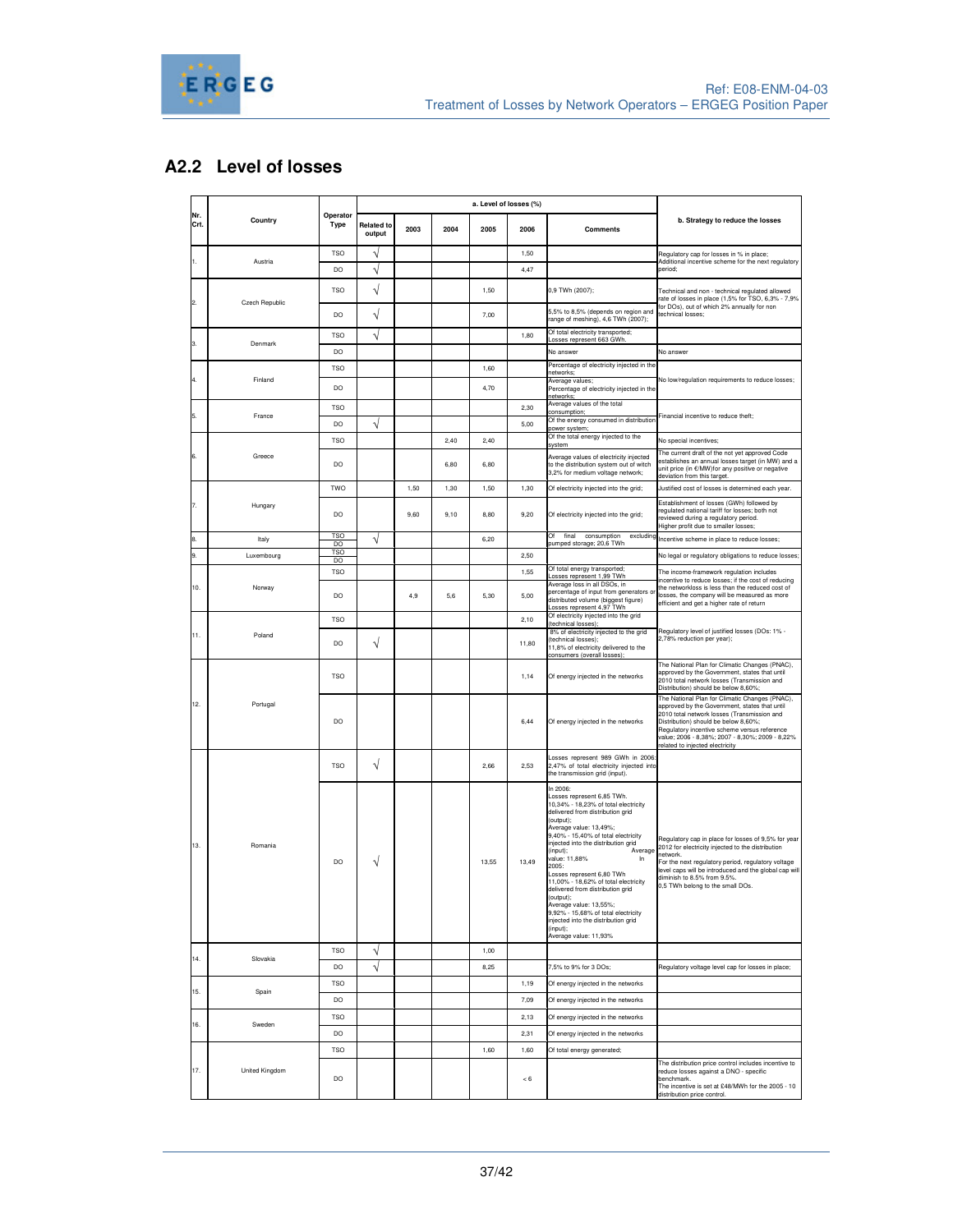

| Nr.  | Operator       |                   | a. Losses establishment                     |                             | c. HV/MV                 | d. Accuracy / class of metering equipment |                                                                                                                 |                                                                                    |                                                                                         |                                                                                        | e. Obligation regarding to the meter installation                                                        |                                                                  |                               |                                                                                                                             |
|------|----------------|-------------------|---------------------------------------------|-----------------------------|--------------------------|-------------------------------------------|-----------------------------------------------------------------------------------------------------------------|------------------------------------------------------------------------------------|-----------------------------------------------------------------------------------------|----------------------------------------------------------------------------------------|----------------------------------------------------------------------------------------------------------|------------------------------------------------------------------|-------------------------------|-----------------------------------------------------------------------------------------------------------------------------|
| Crt. | Country        | Type              | a.1. Ex-ante<br>calculation<br>(estimation) | a.2. Ex-post<br>calculation | a.3. Metering            | metering                                  | Active power meter                                                                                              | Reactive power meter                                                               | <b>Current transformer</b>                                                              | Voltage transformer                                                                    | Voltage drop                                                                                             | <b>Comments</b>                                                  | On customer                   | <b>Comments</b>                                                                                                             |
|      | Austria        | <b>TSO</b>        |                                             |                             | YES                      |                                           |                                                                                                                 |                                                                                    |                                                                                         |                                                                                        |                                                                                                          | according to the<br>standards                                    | NO.                           |                                                                                                                             |
|      |                | DO.               | <b>YES</b>                                  |                             |                          | <b>YES</b>                                |                                                                                                                 |                                                                                    |                                                                                         |                                                                                        |                                                                                                          | according to the<br>standards                                    | NO.                           |                                                                                                                             |
|      | Czech Republic | TSO               |                                             | YES                         | YES                      |                                           |                                                                                                                 |                                                                                    |                                                                                         |                                                                                        |                                                                                                          |                                                                  | <b>NO</b>                     | Generally, each customer has meters.                                                                                        |
|      |                | DO                |                                             | <b>YES</b>                  | <b>YES</b>               |                                           |                                                                                                                 |                                                                                    |                                                                                         |                                                                                        |                                                                                                          |                                                                  | NO.                           | V - non-countinuous meters                                                                                                  |
|      | Denmark        | <b>TSO</b><br>DO. |                                             | <b>YES</b>                  | <b>YES</b><br><b>YES</b> | <b>YES</b>                                |                                                                                                                 |                                                                                    |                                                                                         |                                                                                        |                                                                                                          |                                                                  |                               | Hourly metering in HV and MV                                                                                                |
|      |                | <b>TSO</b>        |                                             | <b>YES</b>                  | <b>YES</b>               |                                           | 0.2S                                                                                                            |                                                                                    |                                                                                         |                                                                                        | 0.05%                                                                                                    | IEC 62052-11, IEC<br>62053-11, IEC 62053                         | YES                           | Load profiling according to the Ministry of Trade and Industry<br>Decree. Losses are determined by voltage level.           |
|      | Finland        | DO                |                                             | <b>YES</b>                  | <b>YES</b>               | YES                                       | $1 - 0.2S$                                                                                                      |                                                                                    | 0.2S                                                                                    | 0.2                                                                                    | $0.2 - 0.05 %$                                                                                           | 21, IEC 62053-22.<br>direct metering for                         | YES                           | Majority of meters are not automated (including reading once a<br>year).                                                    |
|      |                | <b>TSO</b>        |                                             | <b>YES</b>                  |                          |                                           | 0.5S                                                                                                            |                                                                                    | 0.2S                                                                                    | 0,5                                                                                    |                                                                                                          |                                                                  | YES                           |                                                                                                                             |
|      | Erance         | DO                |                                             | <b>YES</b>                  |                          |                                           | MV - 0.5S:<br>LV and P>36 kVA - 1; LV and<br>P<36 kVA - 1.5.                                                    |                                                                                    | MV - 0.2S                                                                               | MV-0.5                                                                                 |                                                                                                          | IEC 60687, IEC 61036.                                            | YES                           | Excluding customer smaller or equal than 36 kVA                                                                             |
|      | Greece         | TSO               |                                             | YES                         |                          | YES                                       | $2 - 0.2S$                                                                                                      |                                                                                    | $0.5S - 0.2S$                                                                           | $0.5 - 0.2$                                                                            |                                                                                                          |                                                                  | NO.                           | TSO responsibility                                                                                                          |
|      |                | DO.               |                                             | <b>YES</b>                  |                          | <b>YES</b>                                |                                                                                                                 |                                                                                    |                                                                                         |                                                                                        |                                                                                                          | no requirements yet,<br>but planned                              | NO.                           | DO responsibility                                                                                                           |
|      | Hungary        | <b>TSO</b>        |                                             |                             | <b>YES</b>               |                                           | 0,5                                                                                                             |                                                                                    |                                                                                         |                                                                                        |                                                                                                          |                                                                  | YES                           |                                                                                                                             |
|      |                | DO                |                                             | YES                         |                          |                                           | 0,5                                                                                                             |                                                                                    |                                                                                         |                                                                                        |                                                                                                          |                                                                  | YES                           |                                                                                                                             |
|      | Italy          | <b>TSO</b>        | YES                                         | YES                         | YES                      | YES                                       | 0,5                                                                                                             |                                                                                    |                                                                                         |                                                                                        |                                                                                                          |                                                                  | YES                           | TSO's customers pay for expected losses and than covers the<br>difference to actual losses. DO's customers pay for standard |
|      |                | DO                | <b>YES</b>                                  | <b>YES</b>                  |                          | <b>YES</b>                                | 0.5 for HV, 1 for others                                                                                        |                                                                                    |                                                                                         |                                                                                        |                                                                                                          |                                                                  | <b>YES</b>                    | losses. HV/MV - hourly metering; smart metering for 95% of<br>customers by end 2011.                                        |
|      | Luxembourg     | TSO               |                                             |                             | <b>YES</b>               |                                           |                                                                                                                 |                                                                                    |                                                                                         |                                                                                        |                                                                                                          |                                                                  |                               |                                                                                                                             |
|      |                | DO                |                                             |                             |                          |                                           |                                                                                                                 |                                                                                    |                                                                                         |                                                                                        |                                                                                                          |                                                                  |                               |                                                                                                                             |
| 10.  |                | <b>TSO</b>        |                                             | YES                         |                          | YES                                       |                                                                                                                 |                                                                                    |                                                                                         |                                                                                        |                                                                                                          |                                                                  | Generators<br>responsible for | nstallation is TSOs responsibility                                                                                          |
|      | Norway         | DO                |                                             | YES                         |                          | YES                                       |                                                                                                                 | For some customers                                                                 |                                                                                         |                                                                                        |                                                                                                          |                                                                  | Generators<br>responsible for | Installation is DOs responsibility                                                                                          |
| 11.  | Poland         | <b>TSO</b>        |                                             |                             | YES                      | YES                                       | $0.5 - 0.2$                                                                                                     |                                                                                    |                                                                                         |                                                                                        |                                                                                                          |                                                                  | <b>NO</b>                     | TSO responsibility                                                                                                          |
|      |                | DO                | YES                                         |                             |                          | <b>YES</b>                                | 0.5 - 0.2 HV/MV, 3 - 1 LV                                                                                       |                                                                                    |                                                                                         |                                                                                        |                                                                                                          |                                                                  | <b>NO</b>                     | DO responsibility                                                                                                           |
|      |                | <b>TSO</b>        | YES                                         | <b>YES</b>                  | YES                      | YES                                       | 0,2                                                                                                             | 0.5                                                                                | 0.2                                                                                     | 0.2                                                                                    |                                                                                                          | according to the<br>standards                                    | <b>YES</b>                    |                                                                                                                             |
| 12.  | Portugal       | DO                | YES                                         | <b>YES</b>                  | <b>YES</b>               | YES                                       | 1 - 0.2 for HV/MV, 1 - 2 LV                                                                                     | 2 - 0.5 for HV/MV. 2 for<br>LV and S>0.0414 MVA LV and S>0.0414 MVA                | 1 - 0.2 for HV/MV. 1 for                                                                | 1 - 0.2 for HV/MV. 1 for<br>LV and S>0.0414 MVA                                        |                                                                                                          | according to the<br>standards                                    | YES                           | Load profiling approved by Regulator                                                                                        |
|      |                | <b>TSO</b>        | <b>YES</b>                                  |                             | <b>YES</b>               | <b>YES</b>                                | 0.2S                                                                                                            | $\overline{1}$                                                                     | 0.2S                                                                                    | 0,2                                                                                    | 0.05V                                                                                                    |                                                                  |                               |                                                                                                                             |
| 13.  | Romania        | <b>DO</b>         | <b>YES</b>                                  | <b>YES</b>                  |                          | <b>YES</b>                                | 0,2S for S>100MVA or<br>E>100GWh, 0,5 for<br>S<100MVA or E=0.2-<br>100GWh. 1 for E=50-<br>200MWh, 2 for E<50MWh | 1 for S>100MVA or<br>E>100GWh, 2 for<br>S<100MVA or E=0.2-<br>100GWh, 3 for others | 0,2S for S>100MVA or<br>E>100GWh, 0,5 for<br>S<100MVA or E=0.2-<br>100GWh, 1 for others | 0,2 for S>100MVA or<br>E>100GWh, 0,5 for<br>S<100MVA or E=0.2-<br>100GWh, 1 for others | 0,05V for S>100MVA<br>or E>100GWh, 0,25V<br>for S<100MVA or<br>$E = 0.2 - 100$ GWh, $0.5V$<br>for others | IEC 60687, IEC 61268,<br>IEC 60044-1, IEC<br>60044-2, IEC 60186. |                               | Losses are annualy adjusted based on metered quantities.                                                                    |
| 14.  | Slovakia       | <b>TSO</b>        |                                             | <b>YES</b>                  | <b>YES</b>               | YES                                       |                                                                                                                 |                                                                                    |                                                                                         |                                                                                        |                                                                                                          |                                                                  |                               | Each customer has installed metering system. (In-house<br>consupmtion is separately computed.) Metering is being made on    |
|      |                | DO                |                                             | <b>YES</b>                  | YES                      | YES                                       |                                                                                                                 |                                                                                    |                                                                                         |                                                                                        |                                                                                                          |                                                                  |                               | each voltage level.                                                                                                         |
| 15.  | Spain          | <b>TSO</b>        | <b>YES</b>                                  | <b>YES</b>                  | <b>YES</b>               |                                           | TSO meters the net active<br>power injected in each node<br>of the grid                                         |                                                                                    |                                                                                         |                                                                                        |                                                                                                          |                                                                  | NO.                           |                                                                                                                             |
|      |                | <b>DO</b>         | <b>YES</b>                                  | <b>YES</b>                  |                          |                                           |                                                                                                                 |                                                                                    |                                                                                         |                                                                                        |                                                                                                          |                                                                  | NO.                           |                                                                                                                             |
| 16.  | Sweden         | <b>TSO</b>        |                                             |                             | YES                      | YES                                       | 0,5% over 10 kV;<br>1% under 10 kV                                                                              |                                                                                    |                                                                                         |                                                                                        |                                                                                                          |                                                                  | <b>NO</b>                     | Hourly meetering above 63 A;<br>Profiles for small customers                                                                |
|      |                | DO.               |                                             | <b>YES</b>                  |                          | <b>YES</b>                                |                                                                                                                 |                                                                                    |                                                                                         |                                                                                        |                                                                                                          |                                                                  | NO.                           | Fransmission sites above 50 MW are metered on a real time                                                                   |
| 17.  | United Kingdom | <b>TSO</b>        |                                             | <b>YES</b>                  |                          | YES                                       |                                                                                                                 |                                                                                    |                                                                                         |                                                                                        |                                                                                                          | Subject to metering<br>codes of practice                         | YES                           | nacio                                                                                                                       |
|      |                | <b>DO</b>         | <b>YES</b>                                  | <b>YES</b>                  |                          | <b>YES</b>                                |                                                                                                                 |                                                                                    |                                                                                         |                                                                                        |                                                                                                          |                                                                  | <b>YES</b>                    | Half-hourly and non half-hourly customers.                                                                                  |

# **A2.3 Calculation versus metering**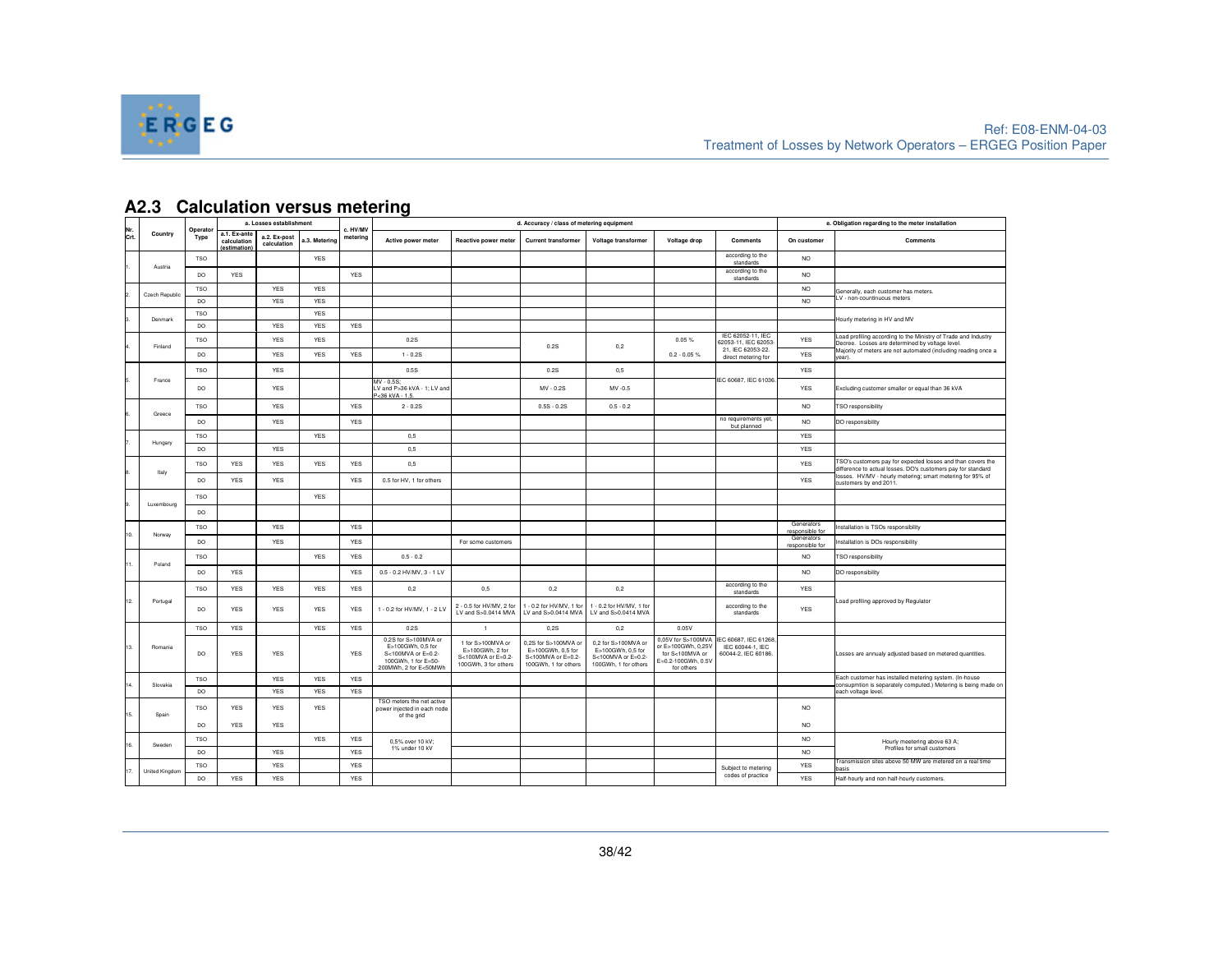

# **A2.4 Losses cost**

| Nr.<br>Crt.  | Country        | Operator<br><b>Type</b> | a. Losses procurement                                                      | b. Losses pricing          | <b>Comments</b>                                                                                                                                                                                                                                                                                          |  |  |
|--------------|----------------|-------------------------|----------------------------------------------------------------------------|----------------------------|----------------------------------------------------------------------------------------------------------------------------------------------------------------------------------------------------------------------------------------------------------------------------------------------------------|--|--|
|              |                | <b>TSO</b>              |                                                                            | 54,56 €/MWh (2007)         |                                                                                                                                                                                                                                                                                                          |  |  |
| 1.           | Austria        | <b>DO</b>               |                                                                            | 55,38 €/MWh (2007)         |                                                                                                                                                                                                                                                                                                          |  |  |
| $\mathbf{2}$ |                | <b>TSO</b>              | by tenders                                                                 | 41,36 €/MWh (2007)         | 1159 CZK                                                                                                                                                                                                                                                                                                 |  |  |
|              | Czech Republic | DO                      | by tenders                                                                 | 48,64 €/MWh (2007)         | 1363 CZK                                                                                                                                                                                                                                                                                                 |  |  |
| 3.           | Denmark        | <b>TSO</b>              | PEX - DAM                                                                  | 59,80 €/MWh (2006)         | The cost in 2006 for 663 GWh was 295 mio.kr.                                                                                                                                                                                                                                                             |  |  |
|              |                | DO                      |                                                                            |                            |                                                                                                                                                                                                                                                                                                          |  |  |
|              | Finland        | <b>TSO</b>              |                                                                            |                            | Some operators may apply hedging du to the variations in the losses around<br>the year. In this case there exists fixed amount of losses which is mainly                                                                                                                                                 |  |  |
| 4.           |                | <b>DO</b>               | PEX or bilaterally                                                         |                            | bought longer term contracts with fixed price and variable part which is<br>bought from PEX and maybe hedged.                                                                                                                                                                                            |  |  |
| 5.           | France         | <b>TSO</b>              | public consultation                                                        | 39,27 €/MWh (2006)         |                                                                                                                                                                                                                                                                                                          |  |  |
|              |                | DO                      | public consultation                                                        | 45,49 €/MWh (2006)         | TSO/DOs buy losses via "public consultation" whitch are sort of auctions.                                                                                                                                                                                                                                |  |  |
| 6.           | Greece         | <b>TSO</b>              | by injection                                                               |                            | A mechanism for balancing losses is built in the daily wholesale market<br>mechanism. Power quantities offered for injection are reduced to account<br>for transmission system losses, and load power declarations are increased<br>to account for distribution system losses. As a result, power can be |  |  |
|              |                | DO.                     | by extraction                                                              |                            | considered to be sold/bought on the borders between transmission and<br>distribution, and losses are charged on SMP. Transmission losses are<br>actually charged to injectors (generators and importers) and distribution<br>losses to suppliers.                                                        |  |  |
| 7.           | Hungary        | <b>TSO</b>              | open tender                                                                |                            | Plan to switch to market procurement.                                                                                                                                                                                                                                                                    |  |  |
|              |                | DO                      | on regulated price for all DOs                                             |                            |                                                                                                                                                                                                                                                                                                          |  |  |
|              |                | <b>TSO</b>              |                                                                            |                            | Estimated losses are priced at the same price as load; the difference<br>between effective losses and estimated losses on the transmission network                                                                                                                                                       |  |  |
| 8.           | Italy          | DO                      | by extraction for standard losses                                          |                            | is priced at the cost of providing the extra energy on the balancing market.<br>DSO standard losses are acquired by Single Buyer at the day-ahead market<br>price                                                                                                                                        |  |  |
| 9.           | Luxembourg     | <b>TSO</b>              | bilaterally                                                                |                            | Market-based pricing through a supply contract (OTC) with a supplier.                                                                                                                                                                                                                                    |  |  |
|              |                | DO<br><b>TSO</b>        |                                                                            |                            | Price used within the income-framework regulation: 31,9 €/MWh in 2005,                                                                                                                                                                                                                                   |  |  |
| 10.          | Norway         |                         | PEX or bilaterally                                                         | Market price PEX or OTC    | 51,4 €/MWh in 2006<br>Price used within the income-framework regulation: 31,9 €/MWh in 2005,                                                                                                                                                                                                             |  |  |
|              |                | DO                      | PEX or bilaterally                                                         | Market price PEX or OTC    | 51,4 €/MWh in 2006                                                                                                                                                                                                                                                                                       |  |  |
| 11.          | Poland         | <b>TSO</b>              | bilaterally                                                                | 35,00 €/MWh                |                                                                                                                                                                                                                                                                                                          |  |  |
|              |                | DO                      |                                                                            |                            |                                                                                                                                                                                                                                                                                                          |  |  |
| 12.          | Portugal       | <b>TSO</b>              | by injections                                                              |                            | Each supplier injects its own energy for compensation of the losses related<br>to the consumption of its clients in the same period, based on hourly loss                                                                                                                                                |  |  |
|              |                | DO                      | by injections                                                              |                            | profiles approved by ERSE.                                                                                                                                                                                                                                                                               |  |  |
| ۱3.          | Romania        | <b>TSO</b>              | regulated quantities and prices plus<br>bilateral contracts, DAM and BM    | 53,94 €/MWh (2006)         |                                                                                                                                                                                                                                                                                                          |  |  |
|              |                | DO                      |                                                                            | 52,31 €/MWh (2006)         |                                                                                                                                                                                                                                                                                                          |  |  |
| 14           | Slovakia       | <b>TSO</b>              | by auction                                                                 |                            |                                                                                                                                                                                                                                                                                                          |  |  |
|              |                | DO                      |                                                                            |                            |                                                                                                                                                                                                                                                                                                          |  |  |
| 15.          | Spain          | <b>TSO</b>              | Procured like the rest of energy<br>delivered. At PEX, bilateral contracts | Same market price than the | Losses are valued at the same price as the rest of the electricity load.<br>End-users have to pay the 100% of the cost of the (ex-ante) losses resulting<br>from the application of the coefficient of losses associated to their tariff (they                                                           |  |  |
|              |                | DO                      |                                                                            | energy consumed            | are billed for the energy consumed as well as for the losses). Distributors                                                                                                                                                                                                                              |  |  |
| 16.          | Sweden         | <b>TSO</b>              | PEX or bilaterally                                                         |                            |                                                                                                                                                                                                                                                                                                          |  |  |
|              |                | DO                      |                                                                            |                            |                                                                                                                                                                                                                                                                                                          |  |  |
| 17.          |                | <b>TSO</b>              | by generator                                                               | 43,1 €/MWh (2005/2006)     | Losses incentive is set to about 43,1 €/MWh (2005/2006)                                                                                                                                                                                                                                                  |  |  |
|              | United Kingdom | DO                      | by extraction                                                              | 71.2 €/MWh (2005/2006)     | Line loss factors are published by each company setting out.<br>Losses incentive is set to about 71.2 €/MWh (2005/2006)                                                                                                                                                                                  |  |  |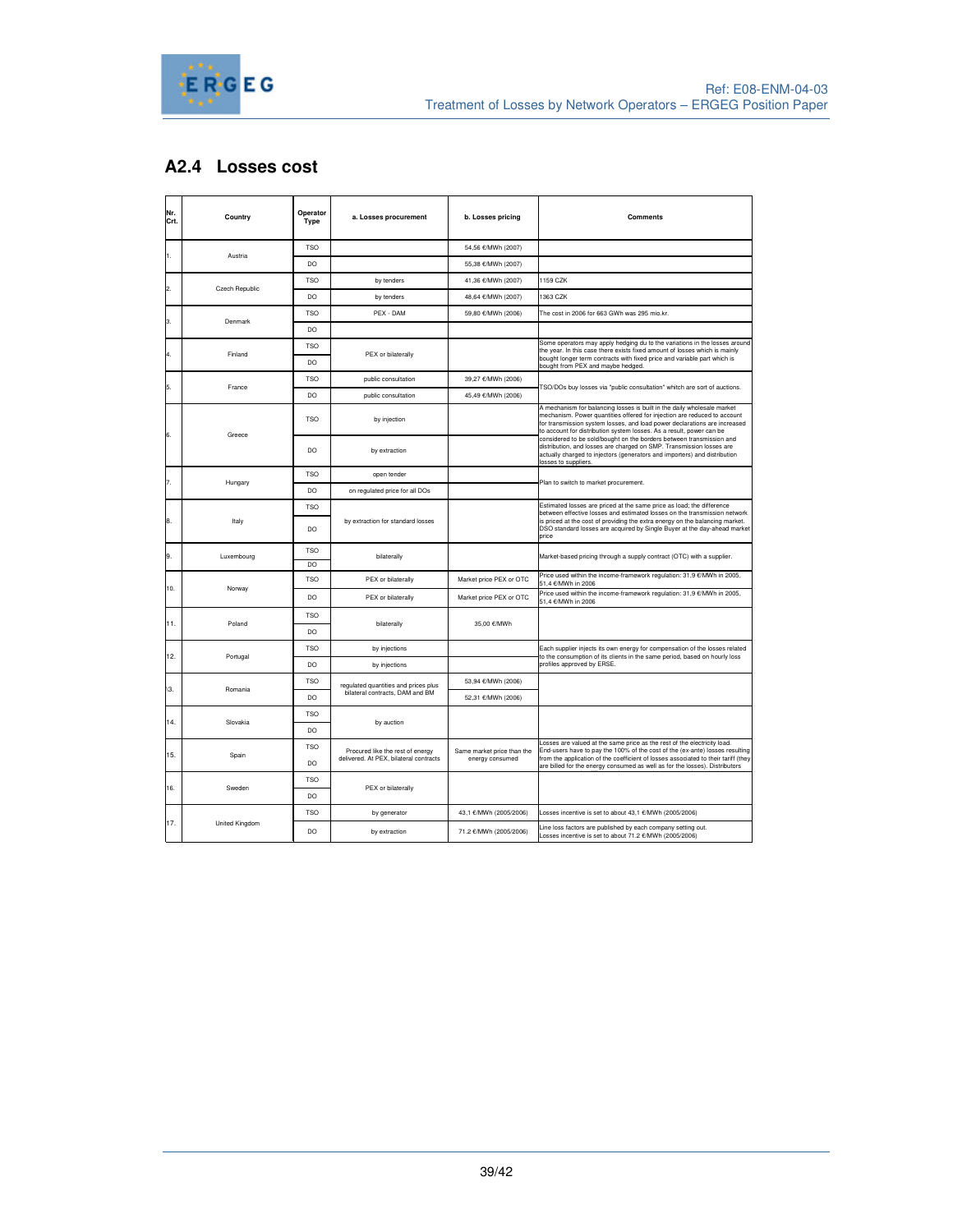

# **A2.5 Embedding of Solution for Losses in the Market System**

| Nr.<br>Crt.    | Country        | Operator<br>Type        | a. Dedicated "losses<br>balancing groups" | b. Tratament of losses in balancing system                                                                                                                                                                                                                             | c. Generator's role and obligations                                                                                                                                                                                                                                          | <b>Comments</b>                                                                                                                                                                                                                                                                      |
|----------------|----------------|-------------------------|-------------------------------------------|------------------------------------------------------------------------------------------------------------------------------------------------------------------------------------------------------------------------------------------------------------------------|------------------------------------------------------------------------------------------------------------------------------------------------------------------------------------------------------------------------------------------------------------------------------|--------------------------------------------------------------------------------------------------------------------------------------------------------------------------------------------------------------------------------------------------------------------------------------|
|                |                | <b>TSO</b>              |                                           |                                                                                                                                                                                                                                                                        |                                                                                                                                                                                                                                                                              |                                                                                                                                                                                                                                                                                      |
|                | Austria        | DO                      | Yes                                       | Included (No special consideration)                                                                                                                                                                                                                                    |                                                                                                                                                                                                                                                                              |                                                                                                                                                                                                                                                                                      |
| 2              | Czech Republic | <b>TSO</b><br>DO        | No                                        | Costs of losses including imbalances are<br>covered by regulated prices.                                                                                                                                                                                               | There is no obligation for generators in force.                                                                                                                                                                                                                              | TSO and DSOs are not directly balancing<br>responsible parties. Balancing responsible<br>parties are subjects (usually traders) that supply<br>TSO or DSOs by electricity (mainly by electricity<br>for losses covering).                                                            |
|                |                | <b>TSO</b>              | Yes                                       | TSO buys the losses in market (PEX).                                                                                                                                                                                                                                   |                                                                                                                                                                                                                                                                              |                                                                                                                                                                                                                                                                                      |
| 3.             | Denmark        | DO                      | No                                        |                                                                                                                                                                                                                                                                        |                                                                                                                                                                                                                                                                              | The DSOs are not balancing responsible parties<br>themselves and they buy the losses through an<br>electricity supplier or through another balance<br>responsible party.                                                                                                             |
|                | Finland        | <b>TSO</b><br>DO        | No                                        | Losses are treated as any other imbalance.                                                                                                                                                                                                                             | No role or obligations                                                                                                                                                                                                                                                       |                                                                                                                                                                                                                                                                                      |
|                |                |                         |                                           |                                                                                                                                                                                                                                                                        |                                                                                                                                                                                                                                                                              |                                                                                                                                                                                                                                                                                      |
| 5.             | France         | <b>TSO</b><br>DO        | Yes                                       | Losses are treated as any other imbalance.                                                                                                                                                                                                                             | None                                                                                                                                                                                                                                                                         | TSO and DSOs are responsible for losses<br>compensation and associated imbalance<br>settlement.                                                                                                                                                                                      |
| 6.             | Greece         | <b>TSO</b>              | No                                        |                                                                                                                                                                                                                                                                        | Generators are charged for transmission<br>system losses, based on losses factors which<br>depend on the location of each unit (zonal<br>system) and the time-of-day.                                                                                                        |                                                                                                                                                                                                                                                                                      |
|                |                | DO                      | No                                        |                                                                                                                                                                                                                                                                        |                                                                                                                                                                                                                                                                              |                                                                                                                                                                                                                                                                                      |
| $\overline{7}$ | Hungary        | <b>TSO</b>              | Yes                                       | Losses are treated as any other imbalance.                                                                                                                                                                                                                             | No                                                                                                                                                                                                                                                                           | No internal invoicing in case of the transmission<br>losses balancing group;                                                                                                                                                                                                         |
|                |                | DO                      | No                                        |                                                                                                                                                                                                                                                                        |                                                                                                                                                                                                                                                                              |                                                                                                                                                                                                                                                                                      |
|                |                | <b>TSO</b>              | No                                        | Treated as other load                                                                                                                                                                                                                                                  |                                                                                                                                                                                                                                                                              |                                                                                                                                                                                                                                                                                      |
|                | Italy          | DO                      |                                           |                                                                                                                                                                                                                                                                        |                                                                                                                                                                                                                                                                              |                                                                                                                                                                                                                                                                                      |
|                | Luxembourg     | <b>TSO</b>              | Yes                                       | Treated as other load                                                                                                                                                                                                                                                  | Not known                                                                                                                                                                                                                                                                    |                                                                                                                                                                                                                                                                                      |
|                |                | DO                      |                                           |                                                                                                                                                                                                                                                                        |                                                                                                                                                                                                                                                                              |                                                                                                                                                                                                                                                                                      |
| 10.            | Norway         | <b>TSO</b><br>DO        | No                                        | Losses are treated as any other imbalance.                                                                                                                                                                                                                             | None                                                                                                                                                                                                                                                                         |                                                                                                                                                                                                                                                                                      |
|                |                | <b>TSO</b>              | No                                        | Separate balancing unit                                                                                                                                                                                                                                                |                                                                                                                                                                                                                                                                              |                                                                                                                                                                                                                                                                                      |
| 11.            | Poland         | DO                      | No                                        | Covered by consumption units of Distribution                                                                                                                                                                                                                           |                                                                                                                                                                                                                                                                              |                                                                                                                                                                                                                                                                                      |
|                |                |                         |                                           | Companies (still vertically integrated)                                                                                                                                                                                                                                |                                                                                                                                                                                                                                                                              |                                                                                                                                                                                                                                                                                      |
| 12.            | Portugal       | <b>TSO</b><br>DO        | No                                        | Losses are treated as any other imbalance.                                                                                                                                                                                                                             | None specific                                                                                                                                                                                                                                                                | Each supplier injects its own energy for losses<br>related to the consumption of its clients in the<br>same period                                                                                                                                                                   |
|                |                | <b>TSO</b>              |                                           |                                                                                                                                                                                                                                                                        |                                                                                                                                                                                                                                                                              |                                                                                                                                                                                                                                                                                      |
| 13.            | Romania        | DO                      | Yes                                       | Losses are treated as any other imbalance.                                                                                                                                                                                                                             | None                                                                                                                                                                                                                                                                         | DO have a single BRP for losses and captive end-<br>users. After distribution and supply unbundling<br>process ends, DO's must have individual BRP for<br>losses.                                                                                                                    |
| 14.            | Slovakia       | <b>TSO</b><br><b>DO</b> | No                                        |                                                                                                                                                                                                                                                                        |                                                                                                                                                                                                                                                                              | No special solution for losses in the market<br>system exists                                                                                                                                                                                                                        |
|                |                | <b>TSO</b>              |                                           |                                                                                                                                                                                                                                                                        |                                                                                                                                                                                                                                                                              | The market agents, including both those making                                                                                                                                                                                                                                       |
| 15.            | Spain          | DO                      | No                                        |                                                                                                                                                                                                                                                                        | None                                                                                                                                                                                                                                                                         | offers and those making bids for power, shall be<br>responsible for submitting offers and bids to<br>purchase and sell power in which they shall<br>internalise the transmission grid losses<br>corresponding to them on account of their<br>participation in the production market. |
|                |                | <b>TSO</b>              |                                           |                                                                                                                                                                                                                                                                        |                                                                                                                                                                                                                                                                              |                                                                                                                                                                                                                                                                                      |
| 16.            | Sweden         | DO                      | No                                        | Losses are treated as any other imbalance.                                                                                                                                                                                                                             | None                                                                                                                                                                                                                                                                         | The DSOs are not balancing responsible parties<br>themselves and they buy the losses through an<br>electricity supplier or through another balance<br>responsible party.                                                                                                             |
| 17.            | United Kingdom | <b>TSO</b>              | No                                        | Outputs are scaled up or down depending on<br>whether they are generation or demand, and<br>are in an exporting or importing zone. Losses<br>aren't explicitly charged via the balancing<br>mechanism. Central systems automatically<br>downgrades or upgrades volumes | Generators and suppliers are allocated<br>transmission losses in proportion to their<br>metered output or metered offtake. In practice<br>this means that a generator is required to<br>generate more than it has expected in order<br>for it to meet its contracted output. |                                                                                                                                                                                                                                                                                      |
|                |                | DO                      |                                           |                                                                                                                                                                                                                                                                        | On distribution system generator is subject to<br>LLFs                                                                                                                                                                                                                       |                                                                                                                                                                                                                                                                                      |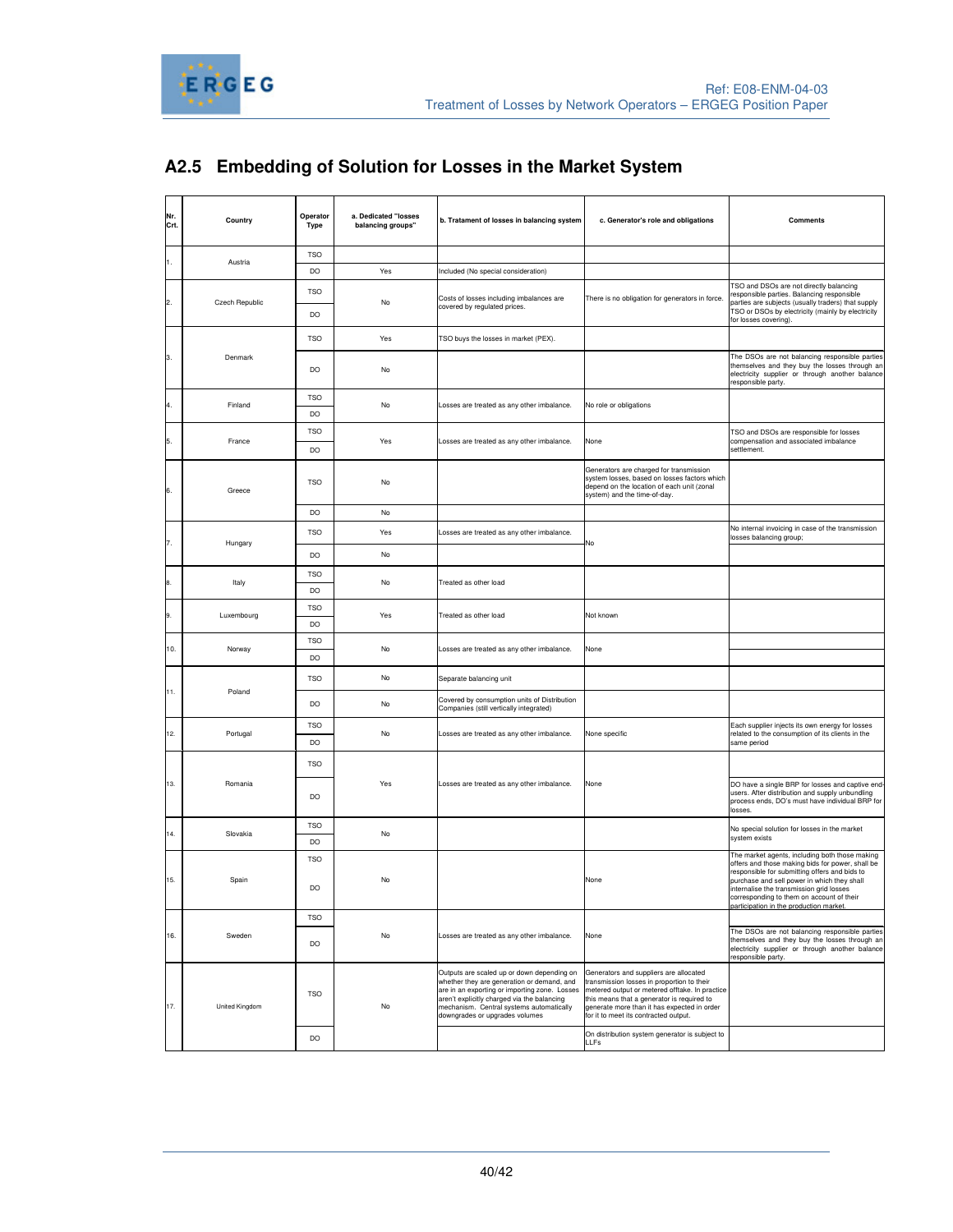



| Nr.<br>Crt. | Country        | Operator<br>Type | Losses cost included in TSO/DO tariff | Dedicated TSO/DO tariffs component for losses |  |  |
|-------------|----------------|------------------|---------------------------------------|-----------------------------------------------|--|--|
| 1.          | Austria        | <b>TSO</b>       | Yes                                   | Yes                                           |  |  |
|             |                | DO               |                                       |                                               |  |  |
| 2.          | Czech Republic | <b>TSO</b>       | Yes                                   | No                                            |  |  |
|             |                | DO               |                                       |                                               |  |  |
| 3.          | Denmark        | <b>TSO</b>       | Yes                                   | No                                            |  |  |
|             |                | DO               |                                       |                                               |  |  |
| 4.          | Finland        | <b>TSO</b>       | Yes                                   | No                                            |  |  |
|             |                | DO               |                                       |                                               |  |  |
| 5.          | France         | <b>TSO</b>       | Yes                                   | No                                            |  |  |
|             |                | DO               |                                       |                                               |  |  |
| 6.          | Greece         | <b>TSO</b>       | No                                    |                                               |  |  |
|             |                | DO               |                                       | No                                            |  |  |
| 7.          | Hungary        | <b>TSO</b>       | Yes                                   | No                                            |  |  |
|             |                | DO               | Yes                                   | Yes                                           |  |  |
| 8.          |                | <b>TSO</b>       | No*                                   | No                                            |  |  |
|             | Italy          | DO               | No                                    | No                                            |  |  |
| 9.          | Luxembourg     | <b>TSO</b>       | Yes                                   | Yes                                           |  |  |
|             |                | DO               |                                       |                                               |  |  |
| 10.         |                | <b>TSO</b>       | Yes                                   | Yes                                           |  |  |
|             | Norway         | DO               |                                       |                                               |  |  |
| 11.         | Poland         | <b>TSO</b>       | Yes                                   | Yes                                           |  |  |
|             |                | DO               |                                       |                                               |  |  |
| 12.         | Portugal       | <b>TSO</b>       | No                                    |                                               |  |  |
|             |                | DO               |                                       | No                                            |  |  |
| 13.         | Romania        | <b>TSO</b>       | Yes                                   | No                                            |  |  |
|             |                | DO               |                                       |                                               |  |  |
| 14.         | Slovakia       | <b>TSO</b>       | Yes                                   | Yes                                           |  |  |
|             |                | DO               |                                       |                                               |  |  |
| 15.         |                | <b>TSO</b>       | No                                    | No                                            |  |  |
|             | Spain          | DO               | $No***$                               | No                                            |  |  |
| 16.         | Sweden         | <b>TSO</b>       | Yes                                   | No                                            |  |  |
|             |                | DO               |                                       |                                               |  |  |
|             |                | <b>TSO</b>       | No**                                  | No                                            |  |  |
| 17.         | United Kingdom | DO               | No                                    | No                                            |  |  |

# **A2.6 Integration of Losses in Tariffs and Regulation**

\* There is a dedicated system tariff (different from transmission tariff) to cover the potential extra costs arising from the difference between estimated losses and actual losses (on transmission).

\*\* There is not a dedicated tariff for transmission losses, with the exception of the assumed market price across GB as used in the SO incentive scheme;

\*\*\* The Ministry of Industry, Tourism and Trade sets (at national level) the percentages of T&D losses associated to each of the electricity tariffs in both the regulated and<br>liberalised markets according to the voltage le